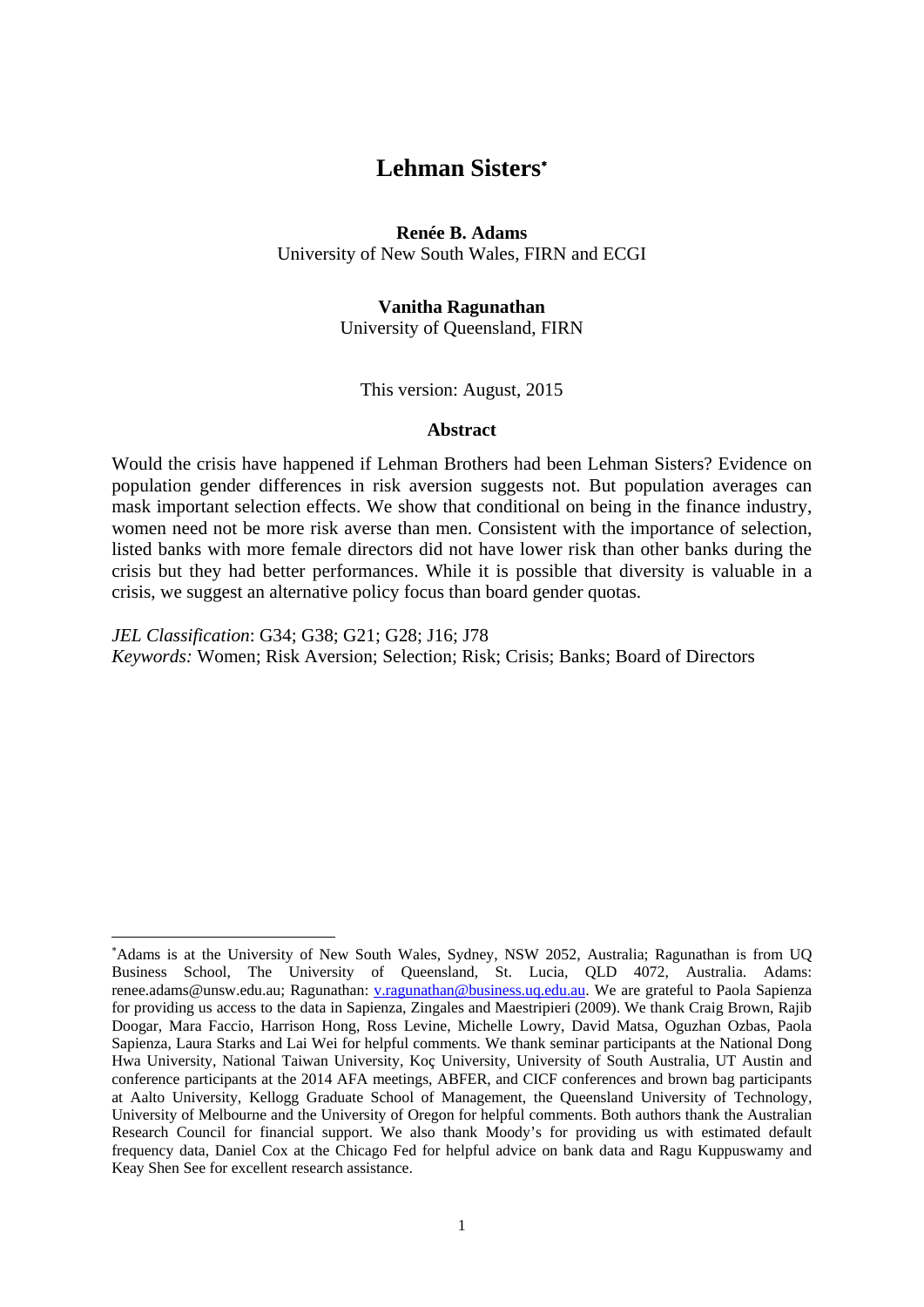# **Lehman Sisters**

#### **Abstract**

Would the crisis have happened if Lehman Brothers had been Lehman Sisters? Evidence on population gender differences in risk aversion suggests not. But population averages can mask important selection effects. We show that conditional on being in the finance industry, women need not be more risk averse than men. Consistent with the importance of selection, listed banks with more female directors did not have lower risk than other banks during the crisis but they had better performances. While it is possible that diversity is valuable in a crisis, we suggest an alternative policy focus than board gender quotas.

*JEL Classification*: G34; G38; G21; G28; J16; J78 *Keywords:* Women; Risk Aversion; Selection; Risk; Crisis; Banks; Board of Directors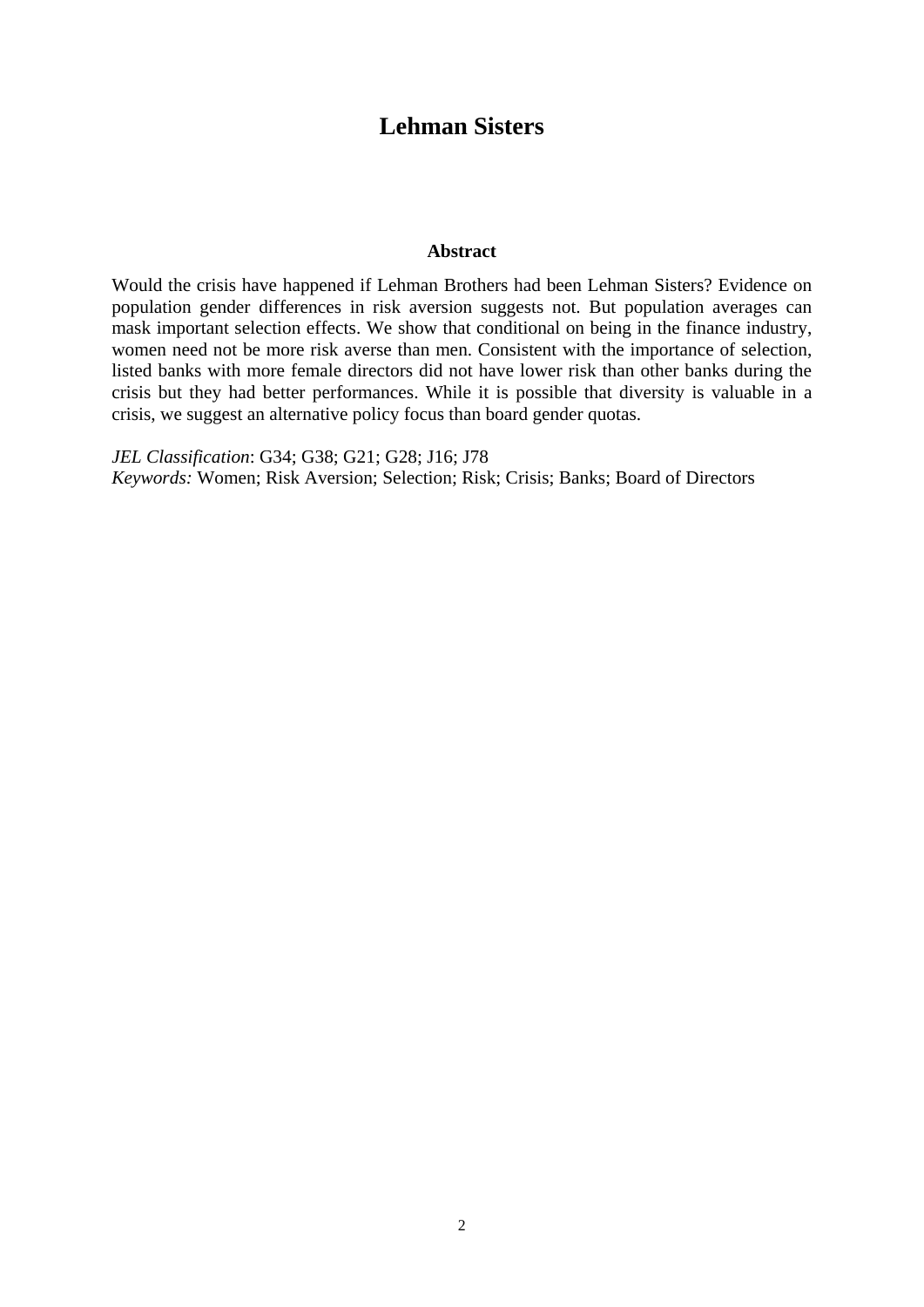*The "Lehman Sisters" fancy assumes that women are less risk-taking, less obsessed with money and status and generally less full of themselves than men. (The Economist, August 6, 2009)* 

# **1. Introduction**

Neelie Kroes, European Union Commissioner for Competition, famously said "My clear line is that if Lehman Brothers had been 'Lehman Sisters,' would the crisis have happened like it did? No." Her rationale was that women are more risk averse and would give different perspectives than those of their male colleagues (Kroes, 2009). For similar reasons, Michel Barnier, Europe's internal markets commissioner, proposed mandatory gender quotas on bank boards in 2011 (Treanor, 2011). However, Lehman Brothers was arguably already "Lehman Brothers and Sisters". From 1996 until 2007, it had one woman on the board and in 2004 and 2005 it had two female directors. Moreover, newspapers are rife with stories about female bankers who followed very risky strategies. In fact, the creator of credit default swaps, which many blame for the crisis, was a woman, Blythe Masters, who at the time was heading JP Morgan's Global Credit Derivatives group. Journalists describe Erin Callan, who became the chief financial officer of Lehman Brothers in 2007 as following a "risky, high-profile strategy" (Clark, 2010) and Jamie Dimon, the CEO of JPMorgan Chase, famously described Ina Drew, his then chief investment officer who was later fired over a \$6 billion trading loss, as "bold" (Dominus, 2012).

It is, therefore, not clear that we should expect women working in banks or sitting on bank boards to be more risk averse than men. While many experimental and survey-based studies document that women are more risk averse than men (see the surveys in Eckel and Grossman, 2008, Croson and Gneezy, 2009 and the JEBO special issue edited by Croson, Gneezy and Rey-Biel, 2012) most of these studies are based on samples of college students or the general population, not top executives. Adams and Funk (2012) provide evidence that generalizing from the population to the executive ranks may be misleading. In a survey of the population of directors in Sweden, they show that women on boards of publicly-listed firms emphasize different values than both male directors and women in the general population. Female directors are more open to change and less conservation-oriented than both their population counterparts and male directors. Moreover, female directors are *less* risk averse than male directors in their sample. One explanation for their results is self-selection. The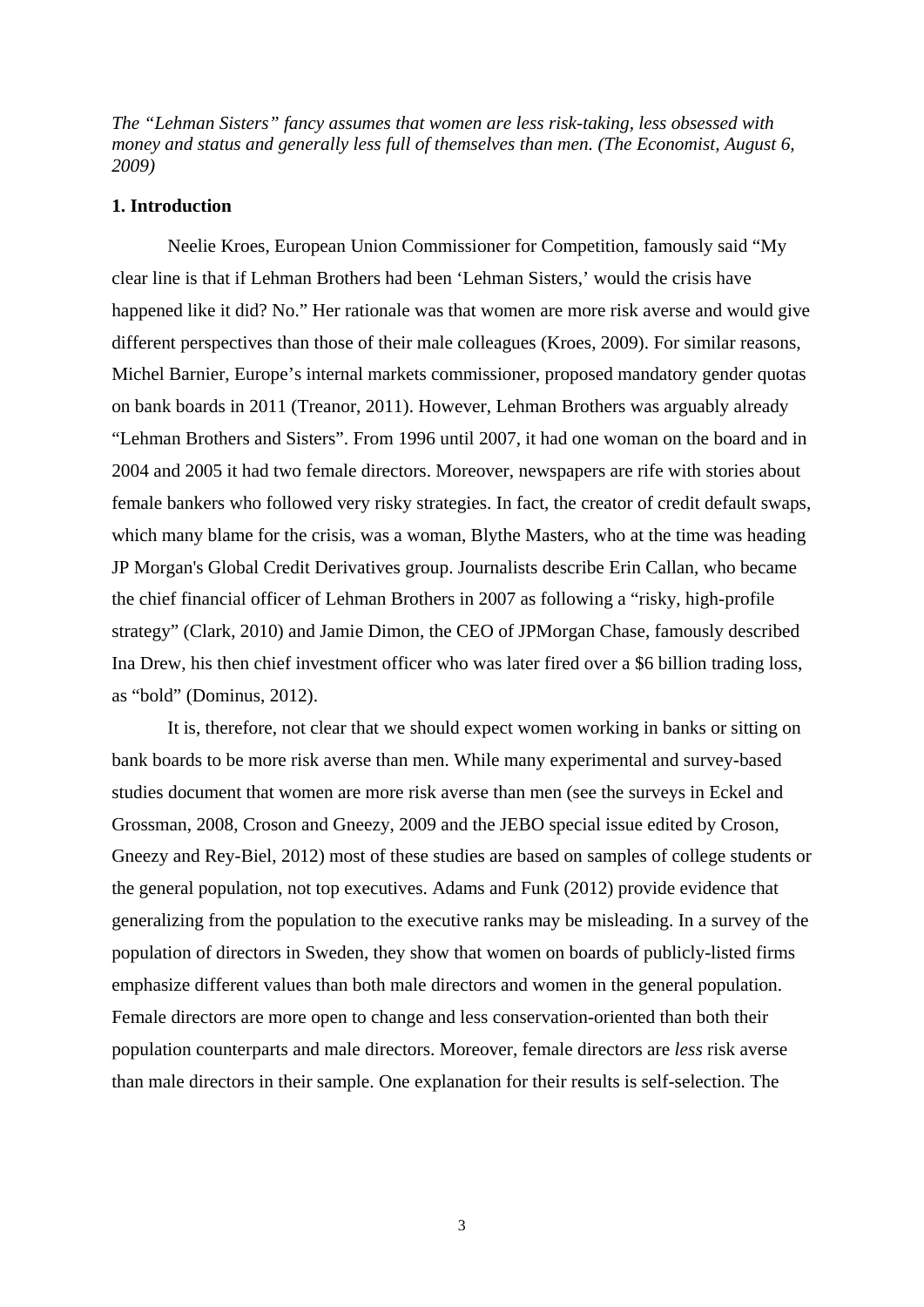women who choose a career leading to a directorship may be very different from those who  $d$ o not $^1$ 

This problem is likely to be particularly severe for banks. Sapienza, Zingales and Maestripieri (2009) document that at the University of Chicago only about 36% of female MBA students choose a risky career in finance (e.g., investment banking or trading), whereas 57% of male students do so. They argue one reason for this may be biological. Individuals high in testosterone and low in risk aversion were more likely to choose risky careers in finance in their study. Since these results hold even after controlling for gender, this suggests that women who choose finance careers are less risk averse and have higher levels of testosterone than other women. Using their data, we verify that this is true. Moreover, we show that conditional on choosing a finance career, women are not more risk averse than men. In fact, although the results are not statistically significant, women in finance are *less risk averse* than men in finance in the Sapienza, Zingales and Maestripieri (2009) sample.

The data in studies such as Adams and Funk (2012) and Sapienza, Zingales and Maestripieri (2009) are clearly very stylized. It is possible that in real life situations women generally behave in a more conservative manner than men, even as directors, and that this could lead to less risky firm outcomes. Moreover, for outside directors testosterone may not affect the choice of a directorship in a bank in the same way as it affects the choice of a job in a financial firm. Whether or not more gender diverse boards of banks engage in fewer risktaking activities is therefore an empirical question. We examine this issue in the context of roughly 300 large publicly-traded U.S. banks and bank holding companies in a 4-year period spanning the 2007-2008 financial crisis. We focus on commercial banks and bank holding companies because the policy discussion concerning gender and finance focuses on these types of institutions. For example, the European Commission added targets for the underrepresented gender in the management body to its 2014 Capital Requirement Directives (CRD IV).

Beyond allowing us to directly examine the "Lehman Sisters" hypothesis, we believe examining the role of diversity in a crisis is of broader interest. Lorsch and MacIver (1995) suggest that boards take on a more important role in a crisis. They quote one director as saying (p. 97): "Directors are like firemen. They sit around doing very little until there's a fire

-

 $<sup>1</sup>$  Another explanation could be adaptive behaviour to the requirements of the job. According to recent research,</sup> psychological differences between men and women may be influenced by the environment (e.g. Bertrand, 2010).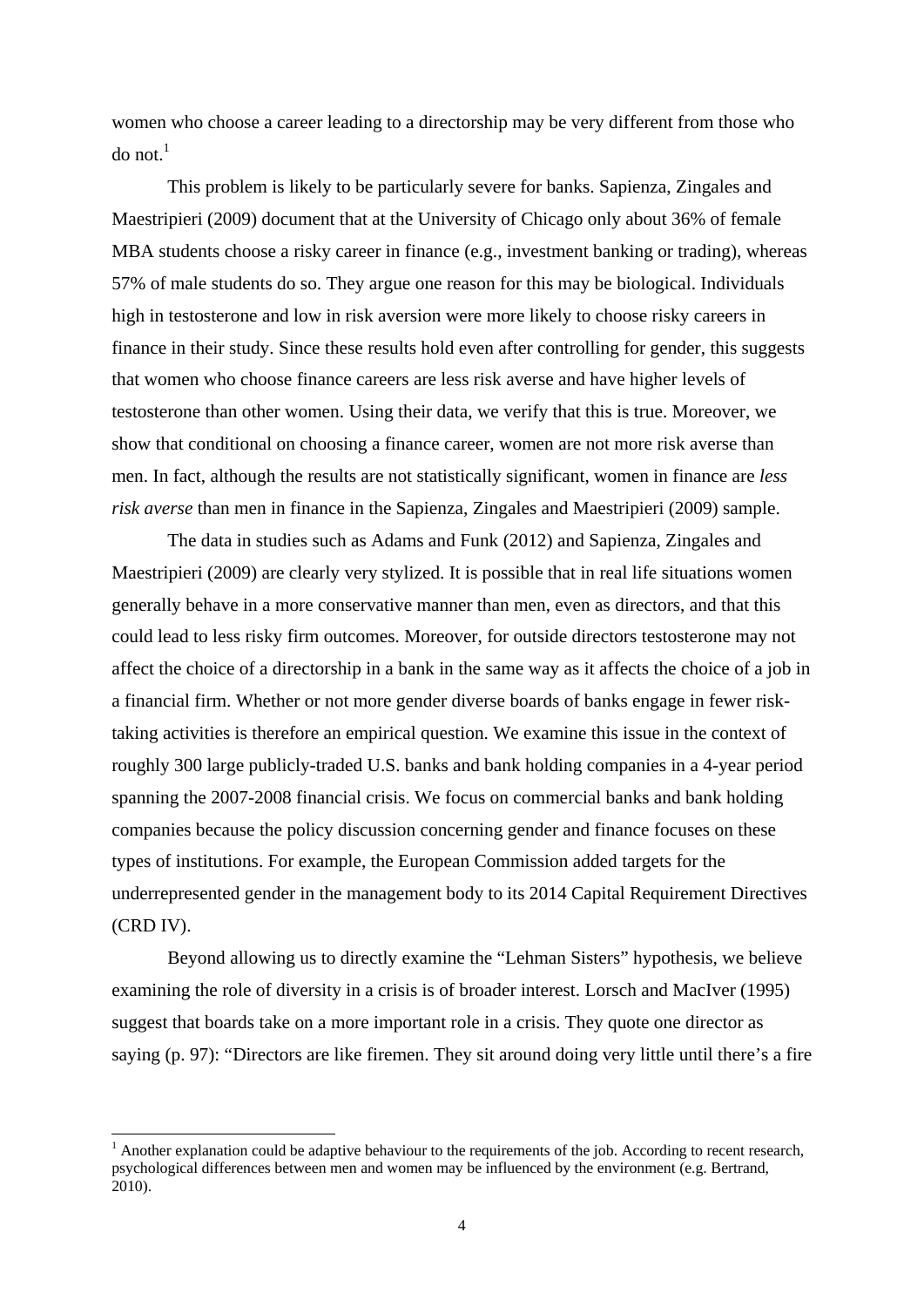alarm and then they spring into action." If the board is more active, it may be easier to detect the effects of diversity in a crisis.

But diversity may also play a different role in a crisis than in normal times. Crises may require out-of-the-box thinking that can occur more easily when directors with different backgrounds bring different perspectives to the table (e.g. European Commission, 2012). Diversity may also play a direct role in weathering a crisis. For example, Lins, Servaes and Tamayo (2015) argue that firms with more CSR investments did better during the financial crisis because they did not lose the trust of their key stakeholders. Since there is evidence that female directors are particularly stakeholder-oriented (Adams, Licht and Sagiv, 2011; Matsa and Miller, 2014), it is plausible that more gender diverse boards perform better in a crisis involving a breakdown of trust.

On the other hand, Kanter (1977) argues that board-level trust is more important in uncertain times and social similarity breeds trust. Thus, it is possible that board-level diversity is more costly during a crisis than in periods of normalcy. To shed some light on the role of diversity in a crisis, we extend our analysis from risk to bank performance, as well as measures of individual behaviour.

We first examine the relationship between boardroom gender diversity and various measures of risk-taking activities in banks, such as the use of mortgage-backed securities. We then examine the relationship between diversity and various measures of overall bank risk. In this analysis, we need to be concerned about the endogeneity of boardroom diversity for at least two reasons. First, if bank executives believe that women are more risk averse than men, they may appoint more (or fewer) women to affect risk outcomes. Second, banks may prefer a more homogenous board as their risk levels increase if Kanter's (1977) argument that social similarity breeds trust is true and trust is important as risk increases.

We try to isolate causal relationships between diversity and risk using two approaches. First, we follow the approach in Cheng, Hong and Scheinkman (2015) and use origin risk (risk measured at the date the banks first appear in CRSP) as an exogenous measure of bank risk to examine whether boardroom diversity responds to changes in risk. Second, we instrument for gender diversity in our risk regressions using a Blau index of gender balance in director connections. This measure increases as the amount of time directors are connected to members of the opposite sex (through a director relationship) becomes more equal.

Our rational behind this instrument is twofold. First, male directors with more balanced connections to women may be better able to identify suitable female candidates to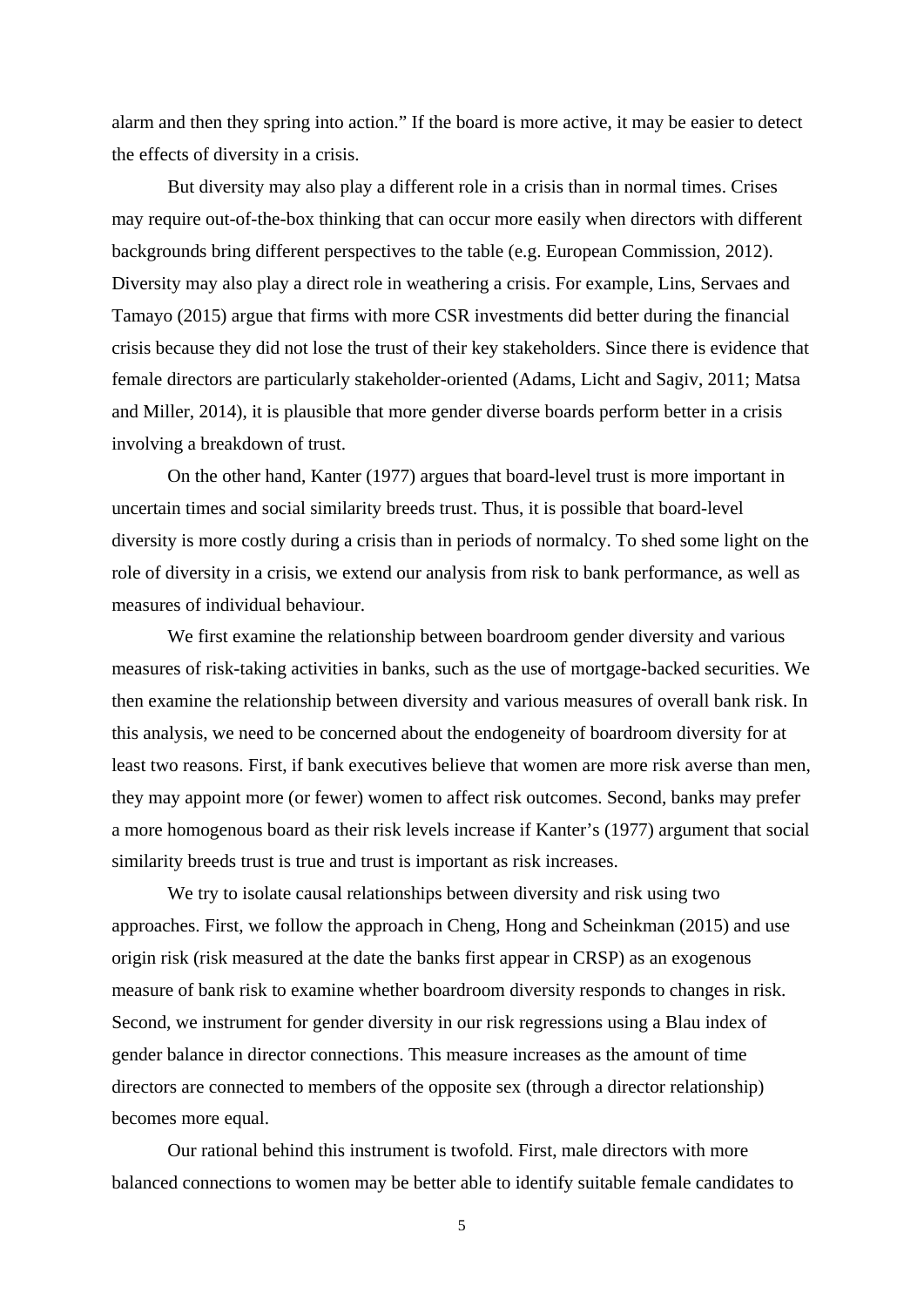appoint to the board. Second, both male and female directors should be more willing to be on a diverse board when they have more gender-balanced relationships because their intergender trust should be higher. On the other hand, we believe it is unlikely that knowing more women or having higher intergender trust should be correlated with bank outcomes, except through board diversity. Firms run by executives with greater intergender trust could have different outcomes, for example, due to better employee relations. However, our results are economically similar if we restrict the instrument to outside directors.

We find weak evidence that boardroom gender diversity is associated with more risk taking activities around the crisis. For example, the likelihood that a bank issues mortgage backed securities is higher in banks with more women and banks with more women do not engage in more hedging activities. But banks with higher origin risk do not have more women on their boards and total risk is not lower (or higher) when boards are more diverse, even in instrumental variable regressions. This suggests that there is no causal relationship between boardroom gender diversity and firm risk, which is consistent with our intuition that selection may cause female directors' risk preferences to be similar to those of male directors.

These results could be driven by tokenism. If token women are excluded from decision-making, their presence will not have an effect on board behaviour. But our evidence on diversity and performance is inconsistent with tokenism. Diversity is positively associated with measures of bank performance in instrumental variable regressions. A one standard deviation increase in boardroom diversity is associated with a 1.186% increase in Tobin's Q and a 0.736% decrease in the fraction of bad loans. These effects can be considered economically meaningful.

Prior evidence documents negative effects of diversity (e.g. Adams and Ferreira, 2009; Ahern and Dittmar, 2012; Matsa and Miller, 2013) in samples of non-financial firms. We believe there are two plausible reasons why we find positive effects. First, selection may matter not only for director risk preferences, but also for director quality. If it is harder for women to become directors in the finance industry the difference between female and male director quality may be higher in banking than in other industries. Our data suggests that this may be the case. Both the levels and the within-firm variation in the proportion of women on boards appears to be smaller in banking than in size-matched samples of non-financial firms.<sup>2</sup> Moreover, the women in our sample are on average slightly better educated than the men and the relation between the fraction of women and performance becomes weaker after

<sup>&</sup>lt;sup>2</sup> Adams and Kirchmaier (2015a) document similar results outside of the US.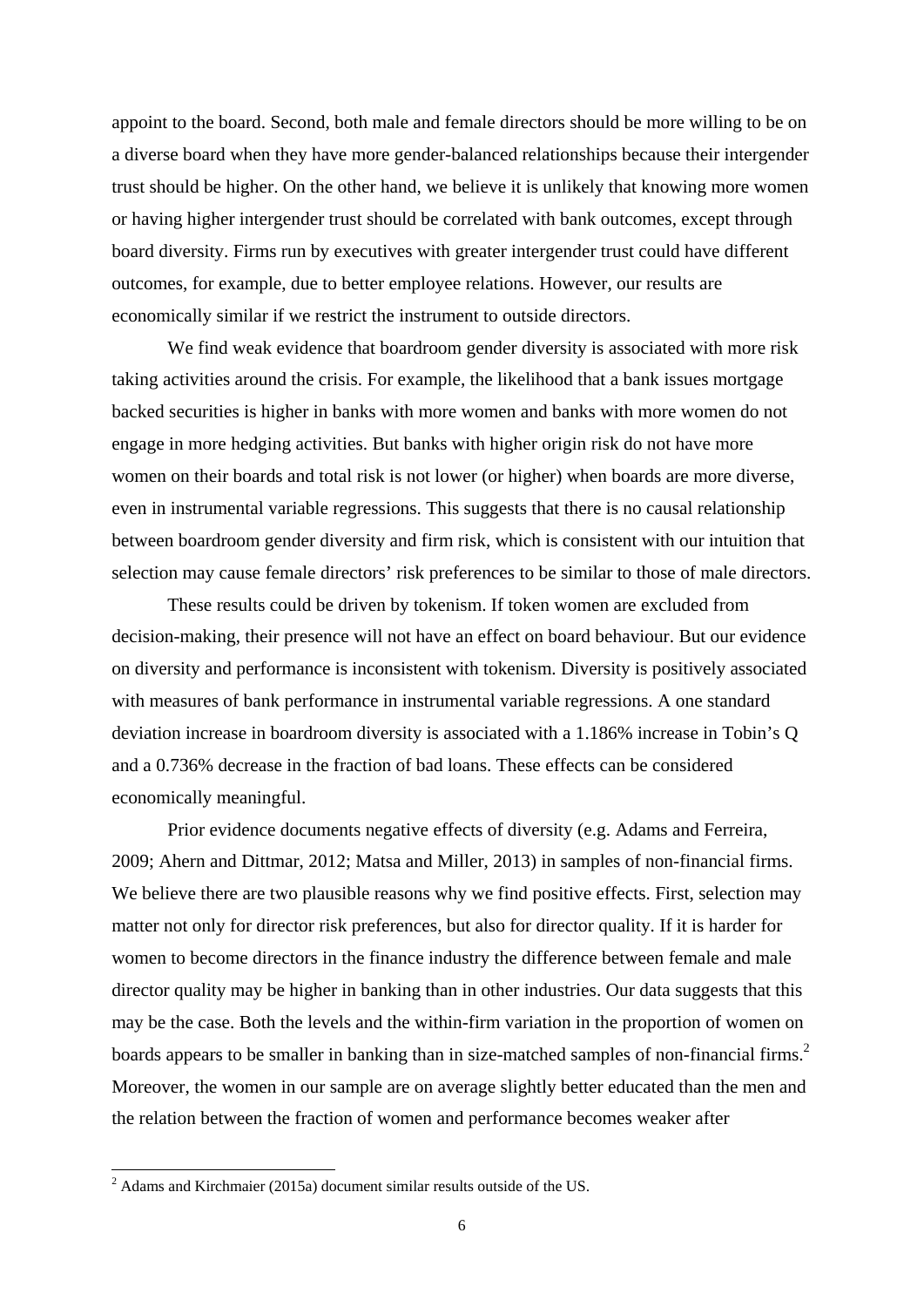controlling for education. Since our sample with education data is limited, we view this as suggestive evidence in favour of selection.

Another possibility is that diversity may add value during a crisis. Although Kanter's arguments suggest homogenous groups perform better during a crisis, it is not necessarily clear along which dimension homogeneity is important. The evidence on risk aversion we present for MBA students and the evidence for directors in Adams and Funk (2012) suggests that in this dimension, at least, female and male directors may not be so dissimilar. So it is not clear that gender-diverse boards should underperform other boards in a crisis.

To examine whether there is evidence that more diverse boards behave differently in ways that could enhance their performance, we follow Adams and Ferreira (2009) and examine whether female directors seem to behave differently than male directors and whether boards with more women are different. We find that male directors are less likely to have attendance problems in banks with more women on the board and female directors are more likely to serve on committees, especially monitoring committees. This evidence suggests that female directors do behave differently than male directors in ways that are potentially correlated with performance around the crisis. Notably, we do not find that women were more likely to serve on risk committees which is consistent with the idea that banks do not value them for their lower risk aversion.

Although banks with more women perform better in our sample, our results do not represent compelling evidence for the "Lehman Sisters" hypothesis. Our conclusions are in contrast to several recent papers that use corporate outcomes to make inferences about the preferences of female corporate leaders. For example, Huang and Kisgen (2013) document that firms with more female top executives make fewer acquisitions and argue the evidence is consistent with lower female overconfidence. In a related analysis, Levi, Li and Zhang (2013) assume that women are less overconfident than men. They document that firms with more female board members make fewer acquisitions and take this as corroborating evidence of the lower overconfidence of women. In a cross country study of mostly private firms, Faccio, Machica and Mura (2014) document that firms with female CEOs have lower leverage and less volatile earnings. They interpret these findings as evidence of female risk-avoidance. Our results may be different because of selection. The pool of female corporate leaders in banks may be substantially different from the pool of female corporate leaders in non-financial firms. Our analysis of the Sapienza, Zingales and Maestripieri (2009) sample provides suggestive evidence that this may be true.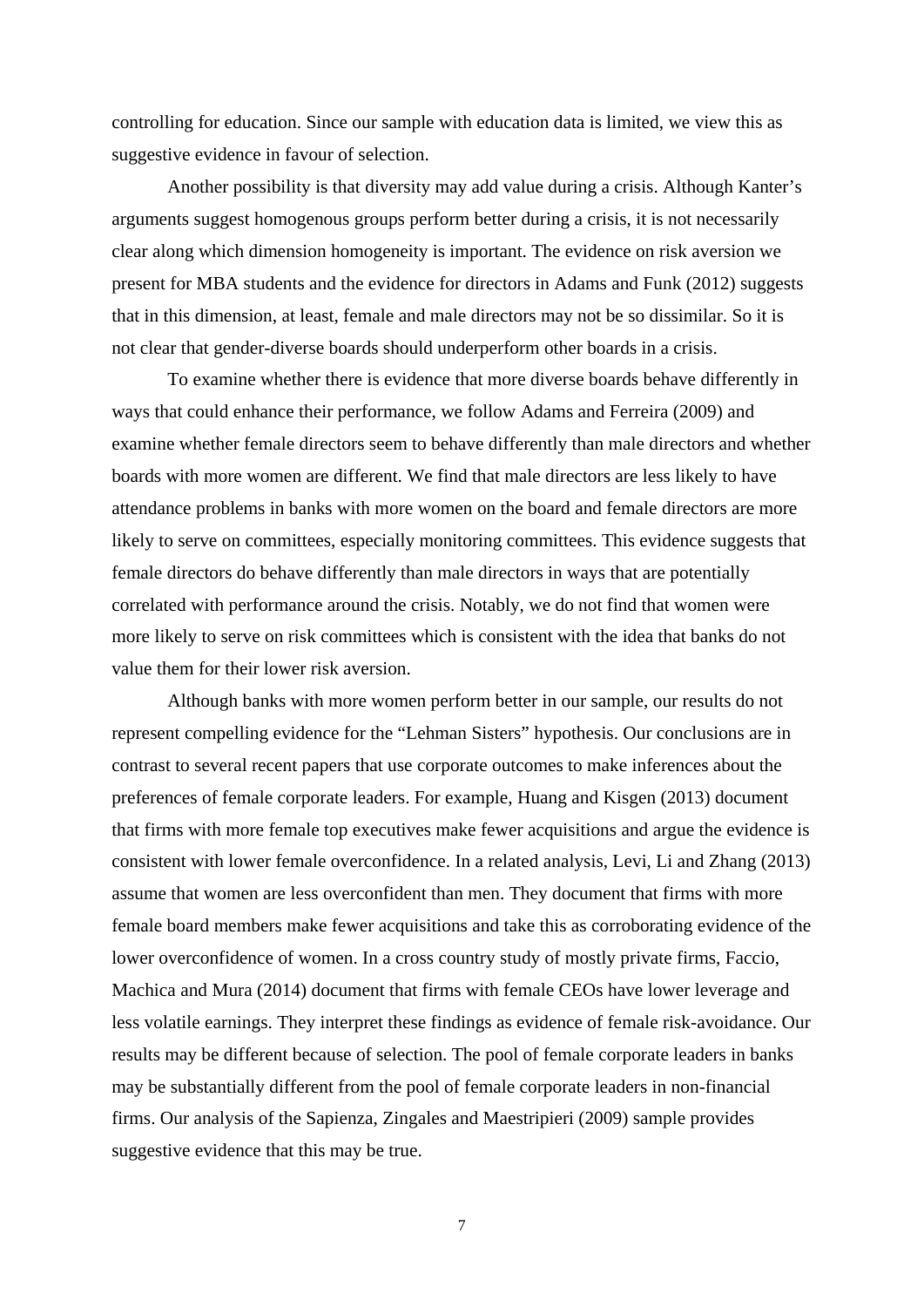However, our results also do not suggest the opposite conclusion, namely that banks with more women are *more* risky, as Berger, Kick and Shaeck (2014) argue is the case for their sample of German banks. As Adams and Funk (2012) argue, the characteristics of female directors may vary across countries as a function of the institutional environment. If it is more difficult for women to advance to the executive level in Germany, it is possible that female directors in Germany are on average much less risk averse than female directors in the U.S.. This could explain the differential effect of gender on corporate risk measures across the two samples.

If board-level risk aversion levels depend on the pool directors come from, then it is not clear that we should reject quotas on bank boards outright-at least if the rationale for quotas is to reduce average risk aversion. If women outside of the regular director pool are more risk averse than women already in the director ranks, then average board level risk aversion may decrease once a quota is put into place. However, it would be difficult to say whether the women who would be next in line to fill a board quota would be more risk averse than women who already sit on boards. Moreover, as the literature on gender composition in teams points out (e.g. Aspetiguia, Azmat and Iriberri, 2012), different teams may have different ways of aggregating individual preferences. Thus, it is unclear that imposing gender quotas on bank boards would be an effective way of increasing their levels of risk aversion. The rationale for quotas is even less compelling if adaptive behaviour plays a dominant role in shaping board-level risk preferences and if positive performance effects are the result of selection.

Putting aside the question of whether quotas would affect board risk-preferences, we believe that policy can still play an important role in improving the representation of women in the financial services industry. Our evidence suggests that barriers to female representation are larger in banking than in other industries. More research needs to be done to uncover what these barriers are, but Sapienza, Zingales and Maestripieri's (2009) evidence that proportionally fewer women enter finance than men suggests that the barriers are not specific to the boards of banks but may already occur at lower levels of the organization.

#### **2. Evidence on the impact of selection on gender differences in risk aversion**

A large experimental literature examines differences between risk aversion between men and women. In their survey of this evidence, Croson and Gneezy (2009) conclude that women are indeed more risk averse than men. But they also suggest that this conclusion may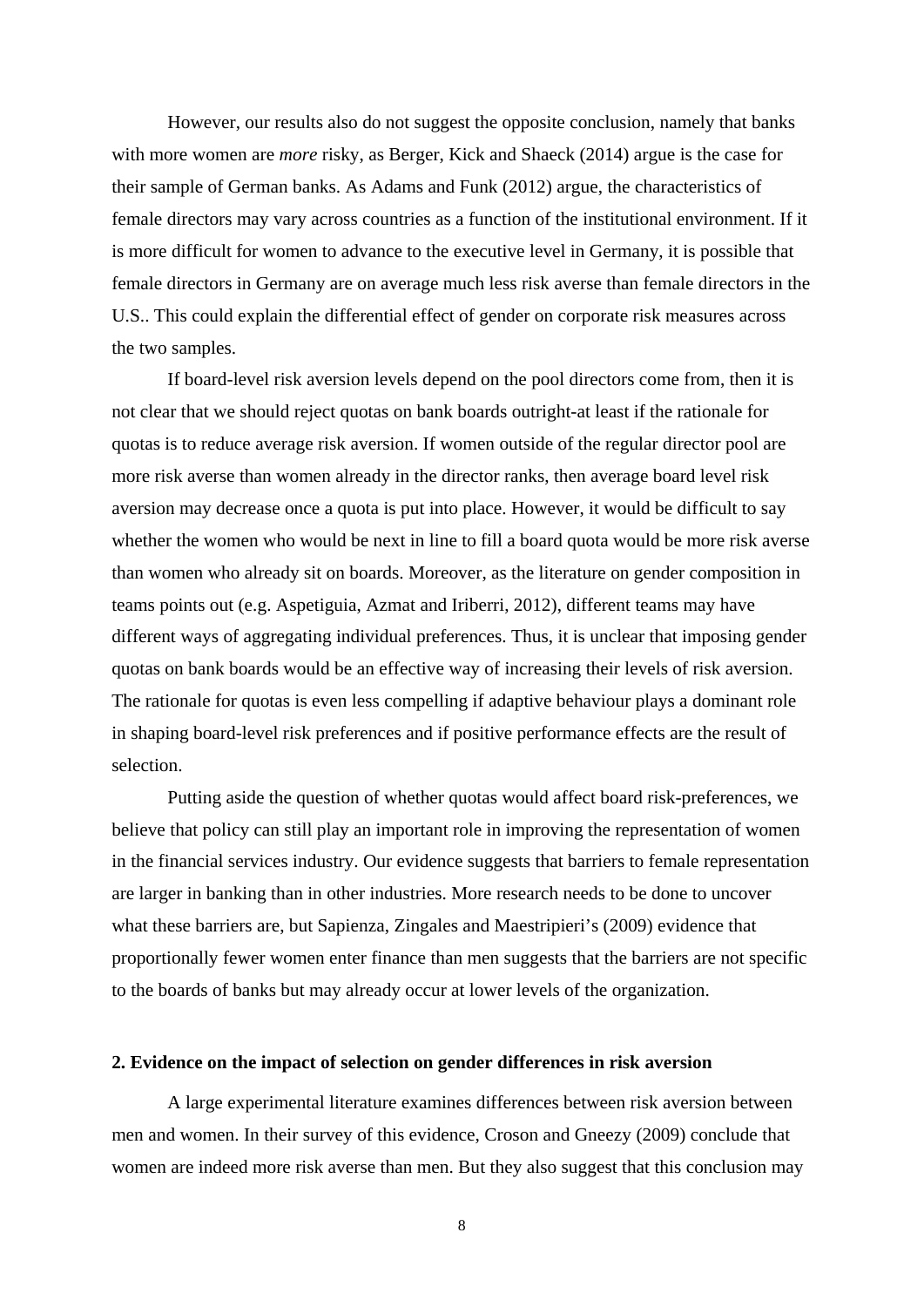not generalize to the managerial level or professional populations because of self-selection or adaptive behavior to the job. Because it is difficult to get managers to participate in experiments, the evidence on gender differences at the managerial level is scant.

 An early paper in this literature by Johnson and Powell (1994) examines betting behaviour in a random sample of the betting population in the U.K. as well as decisions in classes of undergraduate students with and without "managerial" education. They find some gender differences in betting behaviour in the population that they argue are suggestive that women are more risk averse than men. However, in their decision-making study, there are no differences in risk-taking behaviour between male and female students with managerial backgrounds. Johnson and Powell (1994) conclude that one cannot infer how female managers will behave by observing women who are not managers.

Adams and Funk (2012) try to measure managerial risk aversion directly using a survey of corporate directors. As part of a larger survey on psychological characteristics, they asked directors of publicly-traded companies in Sweden an investment question designed to measure risk aversion. They find that female directors are less risk averse than men. This finding does not reverse even after they control for differences in individual and firm characteristics. Because they also find that female directors and women in the Swedish population are significantly different in other psychological characteristics, they argue that self-selection may be important for understanding their findings. Because a career leading to a directorship is more unconventional for women, the women who choose to pursue a highprofile career may be precisely the women who are less risk averse.<sup>3</sup>

The importance of selection for risk aversion is likely to be even more important in the financial services industry. For example, Niessen-Ruenzi and Ruenzi (2011) document that the fraction of female fund managers in the U.S. equity mutual fund industry is low-it has hovered around 10% for the last 20 years. It seems unlikely that the women who nevertheless choose a career in this industry are very risk averse. Consistent with this idea, Niessen-Ruenzi and Ruenzi document that female fund managers perform as well as male managers. $4$ 

Sapienza, Zingales and Maestripieri (2009) find that fewer women choose a career in finance in their sample of University of Chicago MBA students. They argue that one reason for this may be biological. In their sample, women have lower levels of testosterone and

-

 $3$  Self-selection may not be the only reason female directors might be less risk averse than women in the population. They may also arise because firms only want women with certain characteristics. However, it is unclear whether they are able to screen on the basis of unobservable characteristics.

<sup>&</sup>lt;sup>4</sup> Niessen-Ruenzi and Ruenzi (2011) show that female fund managers experience fewer inflows, which they attribute to gender discrimination.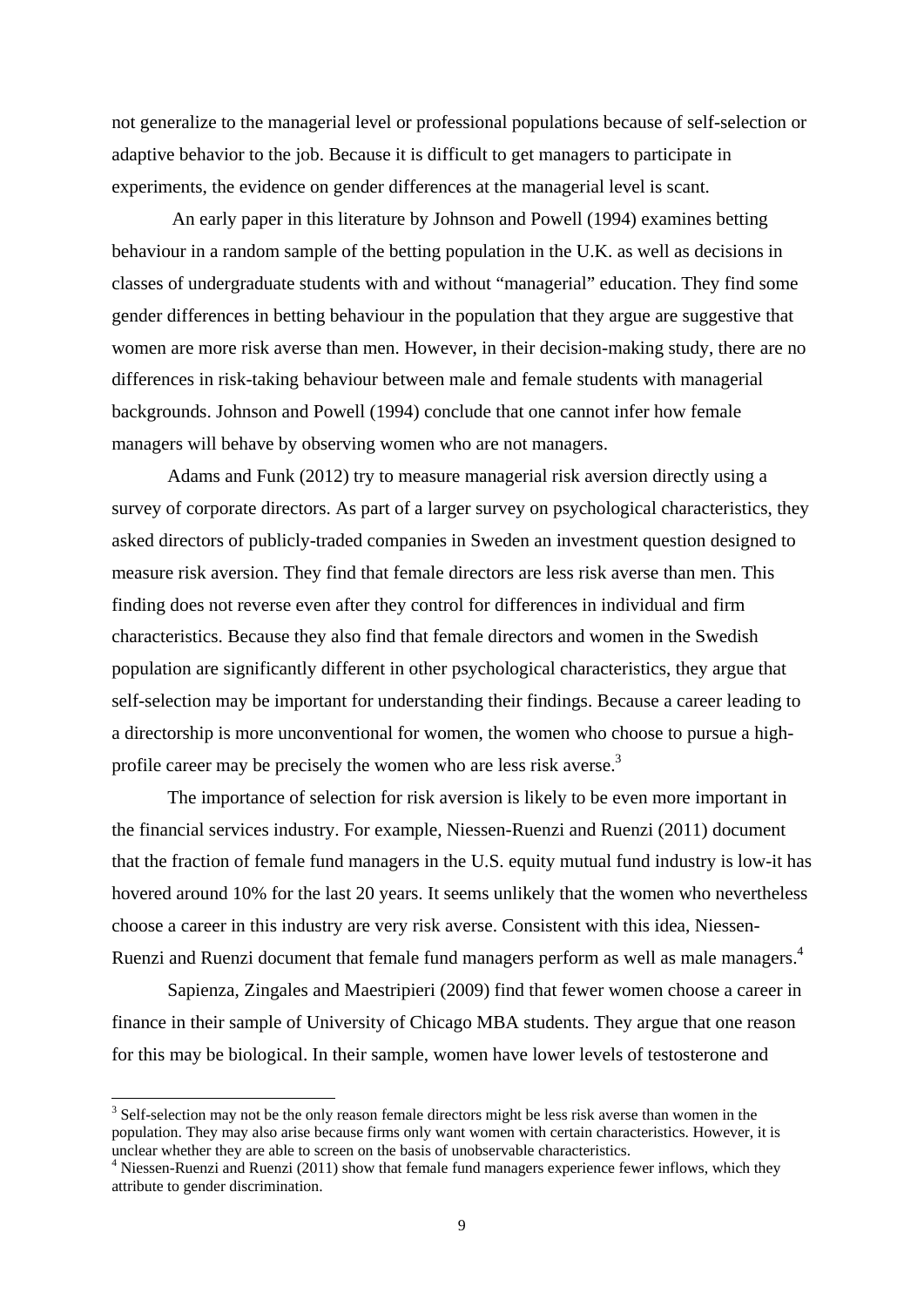testosterone is positively correlated with the likelihood of choosing a career in finance. They also document that testosterone is negatively correlated with risk aversion and that women have higher levels of risk aversion on average.

Using their data, we provide some evidence on the importance of selection for the risk aversion of women who might eventually end up being executives on the boards of banks. In particular, we ask whether the women who choose a career in finance have different characteristics than the women who do not choose a career in finance and what the gender differences in risk aversion look like conditional on choosing a career in finance.

<Insert Figure I about here>

The sample consists of data on the entire cohort of MBA students in 2008 (550 students). Testing problems and refusal by some students to be included in the sample means not all variables have 500 observations. The data includes the premium individuals would pay to avoid a lottery as a measure of risk aversion, measures of salivary and pre-natal testosterone (Baron-Cohen eye test and Average 2D:4D Digit ratio) and gender. For a restricted subsample, we also have career choice data. In Appendix Table A.I we provide summary statistics for the full sample and restricted sample, stratified by men and women. We then provide summary statistics separately for the group of students who chose a career in finance and those that did not. We report the differences in means between men and women and the t-statistics for the tests of equality of means across gender, as well as the corresponding statistics within gender but across finance and non-finance careers.

The effect of selection on risk aversion is immediately apparent from Figure I which provides a graphical representation of the premia individuals would pay to avoid a lottery in the restricted sample. In line with the general conclusions from the experimental literature, the top left panel illustrates that women are more risk averse than men on average. They will pay \$29.47 to avoid the lottery; this is \$6.15 dollars more than the average for men. However, the population comparison masks important variation in risk aversion among women, as is evident when we compare means within gender but across career choice.

Men in finance are not significantly different from other men. They will pay only \$1.48 less to avoid the lottery. In contrast, women in finance are significantly different from other women and the differences are relatively large as compared to the differences between men and women. For example, women in finance would pay \$10.85 less than other women to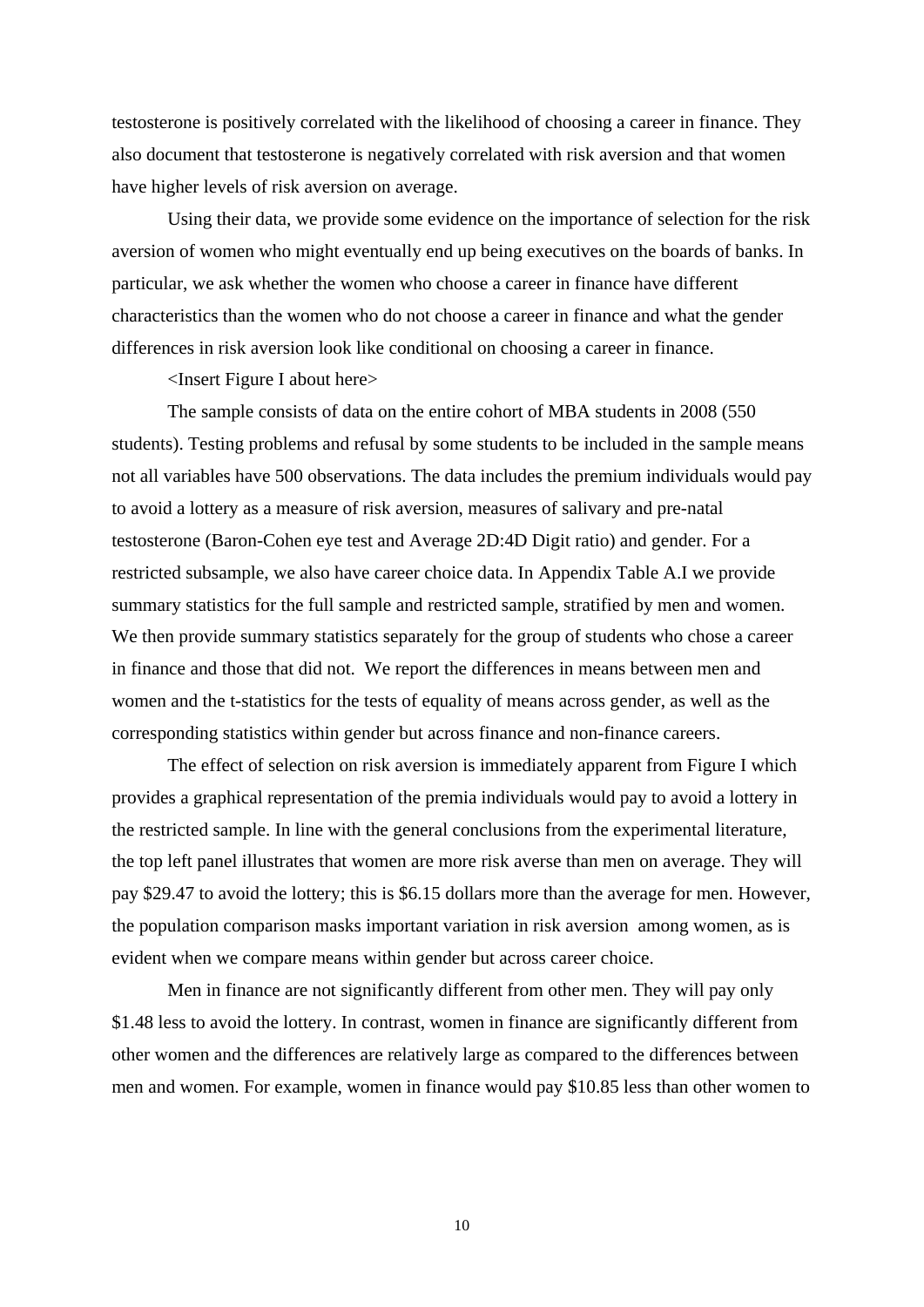avoid the lottery. This is a 45% larger difference in risk aversion than the difference between men and women in the full sample.<sup>5</sup>

Since women in finance appear very different from other women, but men in finance do not appear very different from other men, gender differences within occupations should be different. When we compare men and women outside of finance, we observe that the gender differences in characteristics are all larger than in the full sample. Outside of finance, women are 24% more risk averse than men, for example. In contrast, as the bottom left panel of Figure I illustrates, gender differences almost disappear for men and women in finance.<sup>6</sup> In fact, the difference in premia to avoid the lottery between men and women is *positive* in the finance sample. Although the difference is not statistically significant, it appears that, if anything, women in finance are less risk averse than men in finance.

Depending on the context, Figure I and Table A.I suggests that generalizing from characteristics of women in the population at large to subpopulations of women may be misleading. This should be particularly true if the characteristic under consideration plays a key role in the selection into the subpopulation. Sapienza, Zingales and Maestripieri (2009) argue that risk aversion and testosterone play a key role in selection into a finance career. Thus, women in finance should have lower risk aversion and higher testosterone than other women. Since it is plausible that risk aversion and testosterone will also play a role in women's choice to pursue a career leading to a bank directorship, both for executive and outside directors, we believe that one should not expect female bank directors to be more risk averse than male bank directors. As such, we also do not expect risk to be lower in banks with more gender-diverse boards.

#### **3. Board diversity in banks**

# **3.1 Bank data**

1

We obtain data on listed bank holding companies and commercial banks for the fiscal years 2006-2009 from several sources. The initial sample includes all firms in Compustat with SIC codes 6000 to 6300. We restrict this sample to regulated banks by matching their CRSP permcos to the regulatory entity codes of supervised financial institutions using the

<sup>&</sup>lt;sup>5</sup> Similarly, the difference between women in finance and other women is 53% greater than the difference between men and women in the full sample for the Baron-Cohen eye test and 50% greater for the 2D:4D ratio. 6  $6$  For example, the difference in the Baron-Cohen eye test goes from  $-0.70$  in the full sample to  $-0.12$  in the finance sample and the 2D:4D ratio goes from -0.02 to -0.004.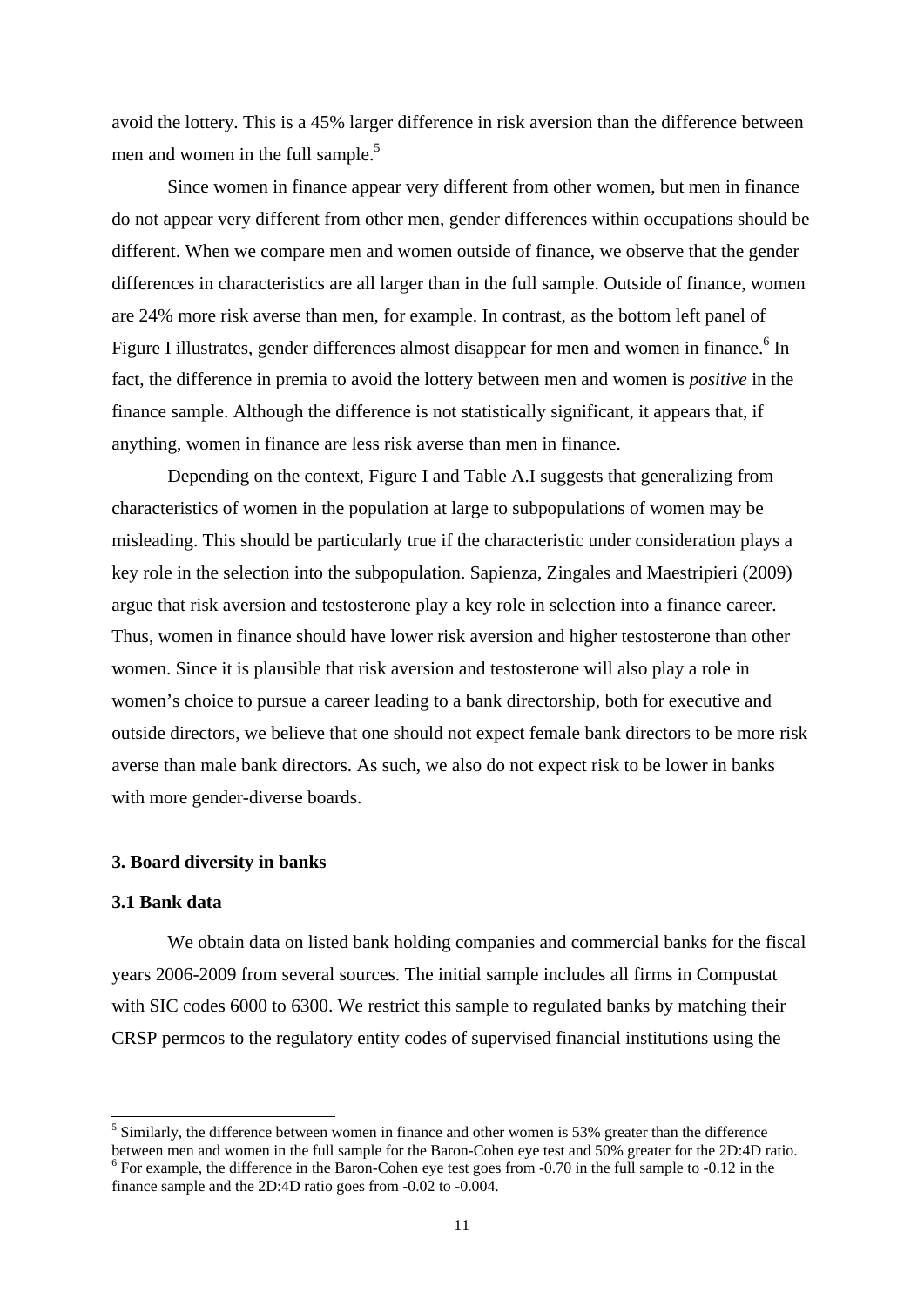2007 CRSP-FRB Link file of the Federal Reserve Bank of New York.<sup>7</sup> We end with a sample of 365 banks with proxies available at some point during the sample period. This is close to the number of banks (372) in Aebi, Sabato and Schmid (2012), who use a slightly different sample selection procedure. In Appendix Table A.II, we provide basic information about our sample for each year. The bulk of the sample consists of bank holding companies. Since a number of banks failed since 2007, the decline in the number of banks with proxies from 350 to 296 over the four year period is not surprising.

<Insert Table I about here>

We collect a wide variety of data to proxy for bank activities that might be related to risk-taking, bank risk, bank performance, bank capital structure and the governance structure of banks. The financial information for our banks comes from three sources. Accounting data comes from Compustat and the Financial Institution Reports (FR Y-9C and FR Y-9SP Call Reports for large and small bank holding companies respectively and the Report of Condition and Income for Commercial Banks) collated by the Federal Reserve. We obtain delisting information from the National Information Center. Stock price data is from CRSP. In Table II, we provide summary statistics for our sample. We describe the construction of some of the variables below; Appendix I provides detailed descriptions of all variables as well as the data sources.

Average bank size, as measured by the book value of assets, is approximately \$31 billion in our sample. The Tier one capital ratio is on average 11.40%, much higher than the 4% required by the Basel II Accord. We define the loan ratio as total loans deflated by the book value of total assets. On average, loans account for 70% of assets. We document an average deposit-to-loan ratio of 1.16, implying that the banks lend approximately 90 cents for each dollar they receive in deposits.

To measure risky activities, we obtain information on the use of derivatives from the Financial Institution Reports (Schedule HC-D). Derivatives for trading purposes account for approximately 35% of assets. Like Ellul and Yerramilli (2013), we find that banks use derivatives for hedging sparingly – they only account for 4.1% of total assets. We also measure the amount of trading assets in a bank's trading portfolio that are considered to be risky. Banks only need to report this data item if risky assets are more than \$2m during any of the four preceding quarters. We account for potential threshold effects by using an indicator variable, Risky-Trading *t*, that is one when banks report that they have risky assets for trading

The version of link file we used was valid from January 1990 to December 2007. This means that Goldman Sachs, which became a bank holding company in late 2007, is not in our dataset.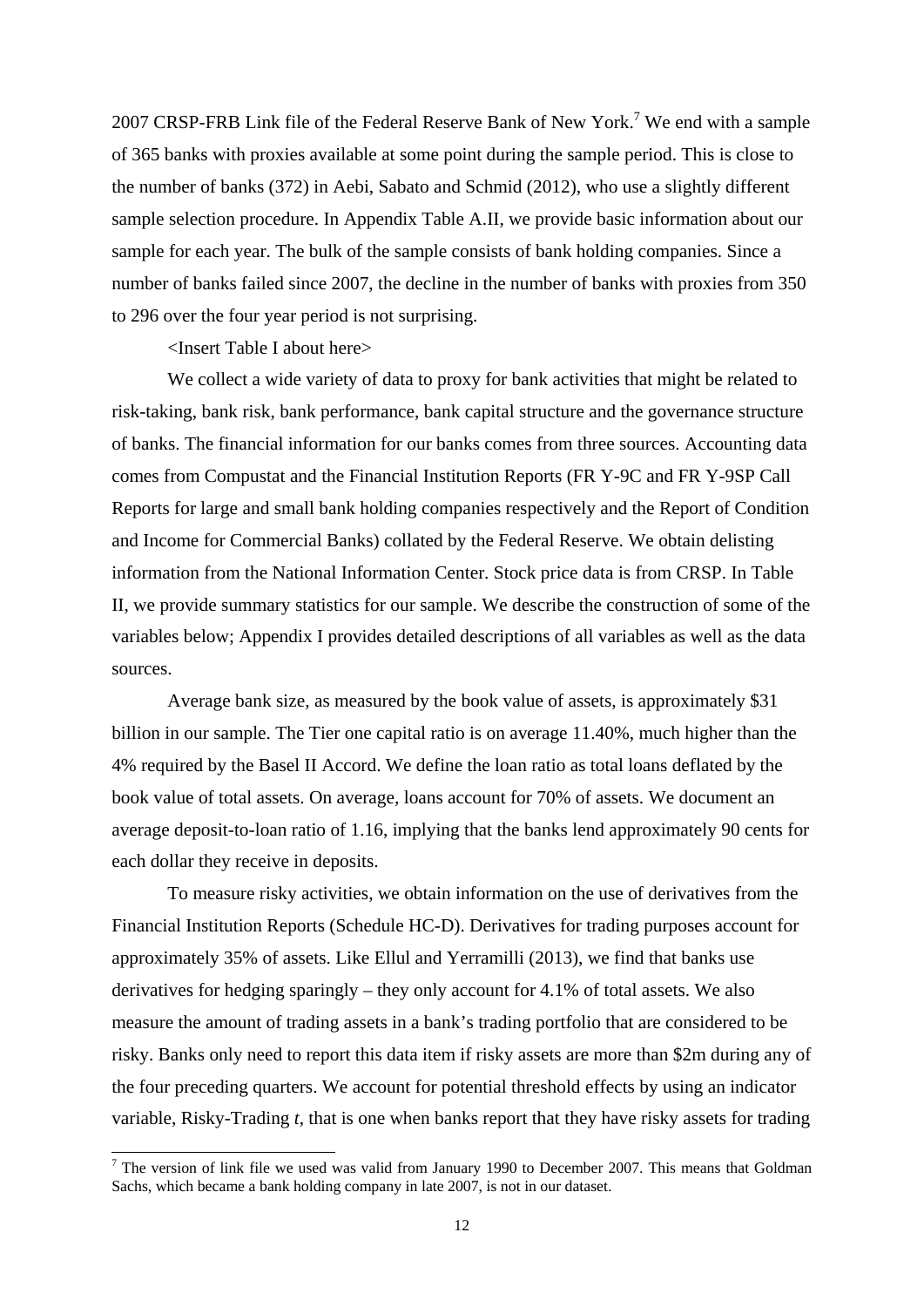purposes and zero when risky assets are either zero or missing. We also use a variant, Risky Trading *d*, that records missing values as missing.

We use stock returns to estimate proxies for bank risk, such as origin risk, return volatility, Idiosyncratic risk and Tail risk. Following Cheng, Hong and Scheinkman (2015), we calculate a measure of origin risk as the annualized standard deviation of daily stock returns over the first year after the bank's stock first appears in CRSP. We set origin risk to missing for banks that entered CRSP only as a result of CRSP's expanded coverage of NASDAQ in 1972. Volatility is the standard deviation of excess weekly returns, estimated relative to the value-weighted market index for the 52 weeks preceding the fiscal year end date. Idiosyncratic risk is the annualized standard deviation of the residuals from a market model regression estimated using daily returns over the fiscal year. Following Acharya et al. (2010), Tail risk is the average return for the bank estimated over the 5% worst days for the S&P 500 in the year.

As measures of default risk we use the Estimated Default Frequency (EDF) data from Moody's Analytics and a Z-Score. As in Boyd and Graham (1986) and Boyd, Graham and Hewitt (1993), we compute the Z-Score as the ratio of average ROA plus the capital asset ratio to the standard deviation of ROA. We compute averages and the standard deviation over the last four quarters.

We define Tobin's *Q*, one of our proxies for performance (see the survey by Hughes and Mester, 2014), as the ratio of the firm's market value of assets (book assets minus book equity plus market value of equity) to its book value of assets. Average Tobin's *Q* is 1.035 with a range from 0.899 to 3.115. We also use the fraction of bad loans (bad loans/total loans) as a performance measure for banks with non-zero bad loans. Roughly 2.1% of the banks' loan portfolios end up being classified as non-performing during this period.

Because historically the coverage of banks has been poor in common governance databases, we obtain most governance information from banks' proxy filings. We collect information on board size, the number of independent directors, attendance records at board meetings, the number of board meetings and committee memberships.

<Insert Table II about here>

Mean board size is eleven directors. Female directors make up 9.5% of the board. Only 0.6% of female directors are also bank executives. The total number of unique directors in our sample is 4,871. We source their individual characteristics from BoardEx. To obtain director information, we hand-matched the names of directors in our sample to those in BoardEx. This step is necessary to eliminate matching errors that may arise when there are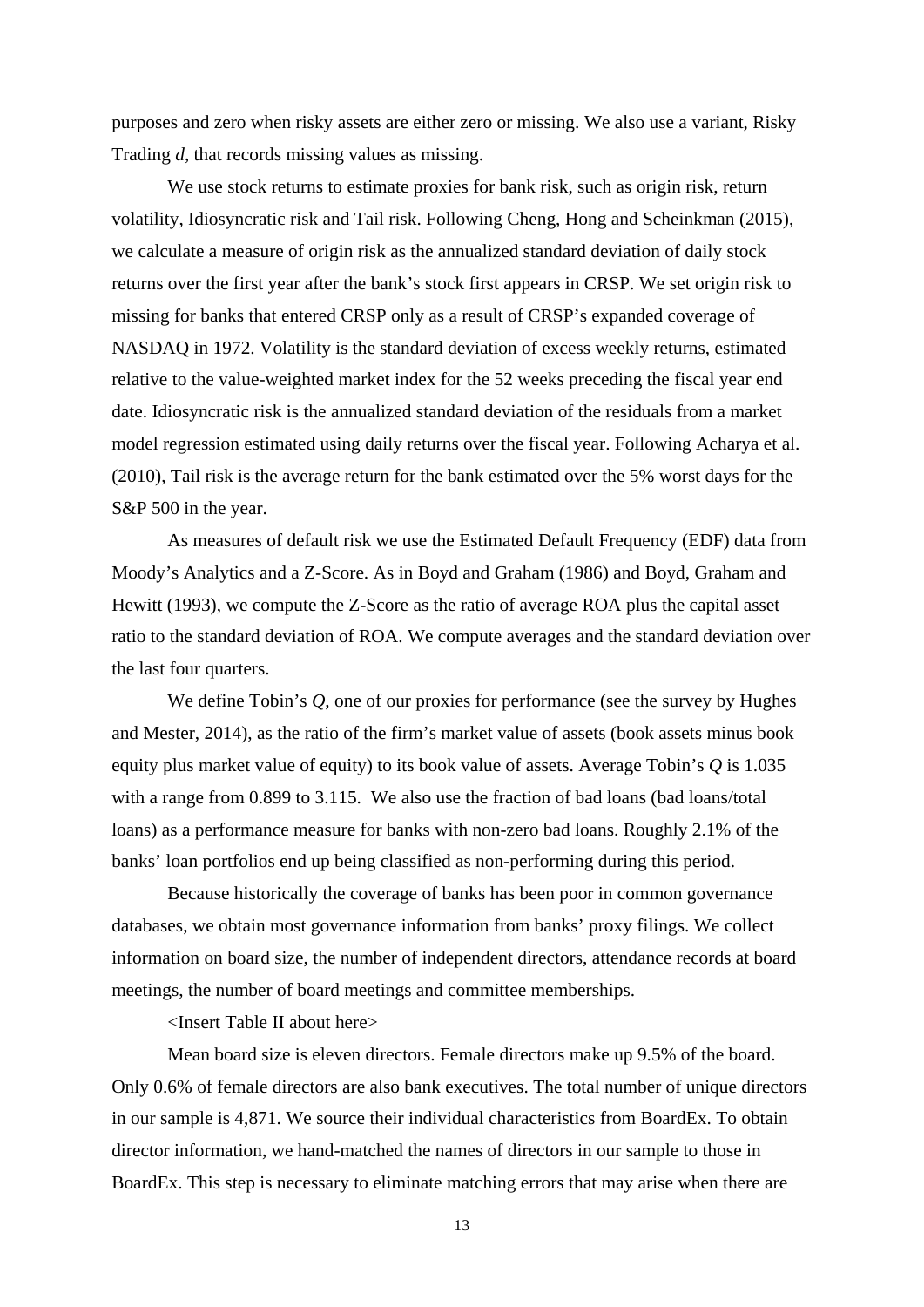multiple directors with the same name and also because of subtle differences in names across databases such as the inclusion of a director's title in the BoardEx name field. We are able to match the names of all but 57 directors. As panel A of Table II shows, 80% of directors serve on committees. Directors are on average 61 years old and they are on the boards of 1.23 public companies. Their tenure on the board of the sample bank (the difference between the sample year and appointment year) is nine years.

Female directors account for 9.9 per cent of director-years. They are younger (58.63 vs. 61.57), have less board experience and shorter board tenures relative to their male counterparts. A higher proportion of female directors sit on committees (84% vs. 79%) and when they do serve, they are on more committees than male directors. The differences in average characteristics across genders are all statistically significant at the 1% level.

#### **3.2 Are banks different when it comes to boardroom gender diversity?**

Implicit in the "Lehman Sisters" hypothesis is the assumption that women are relatively underrepresented on bank boards and perhaps more so than on the boards of nonfinancials. To put the 9.5% average representation of women in our sample into perspective, we compare the representation of women on bank boards to their representation on boards in a size (book value of assets) matched sample of non-financial firms. Consistent with the literature on board composition and diversity on boards, we measure representation in terms of percentages. We adjust for firm size because Adams and Kirchmaier (2015b) show that women are much less likely to sit on the boards of smaller firms and our sample contains both large and small banks.

We take the intersection of our sample with BoardEx and require that banks have at least 4 years of data in the period 2003-2010, a period for which BoardEx coverage is relatively representative of the US market (Adams and Kirchmaier, 2015b). We end with a sample of 321 banks. We define industrial firms in BoardEx to be firms with SIC codes outside of 6000-6300 (financial firms) and SIC code 4900-4949 (utilities). We match banks to industrial firms on the book value of assets (from Compustat) with replacement. A bank's control firm is the best match within 30% of the bank's assets. In Figure II we plot the percentage of women on bank and matched industrial firm boards. The percentage of women on bank boards is lower than for industrial firms throughout the whole period except in 2008 where the percentage of women on industrial firm boards drops to the same level as in banking. On average, banks have 0.94% fewer women on boards than the matched industrial firms.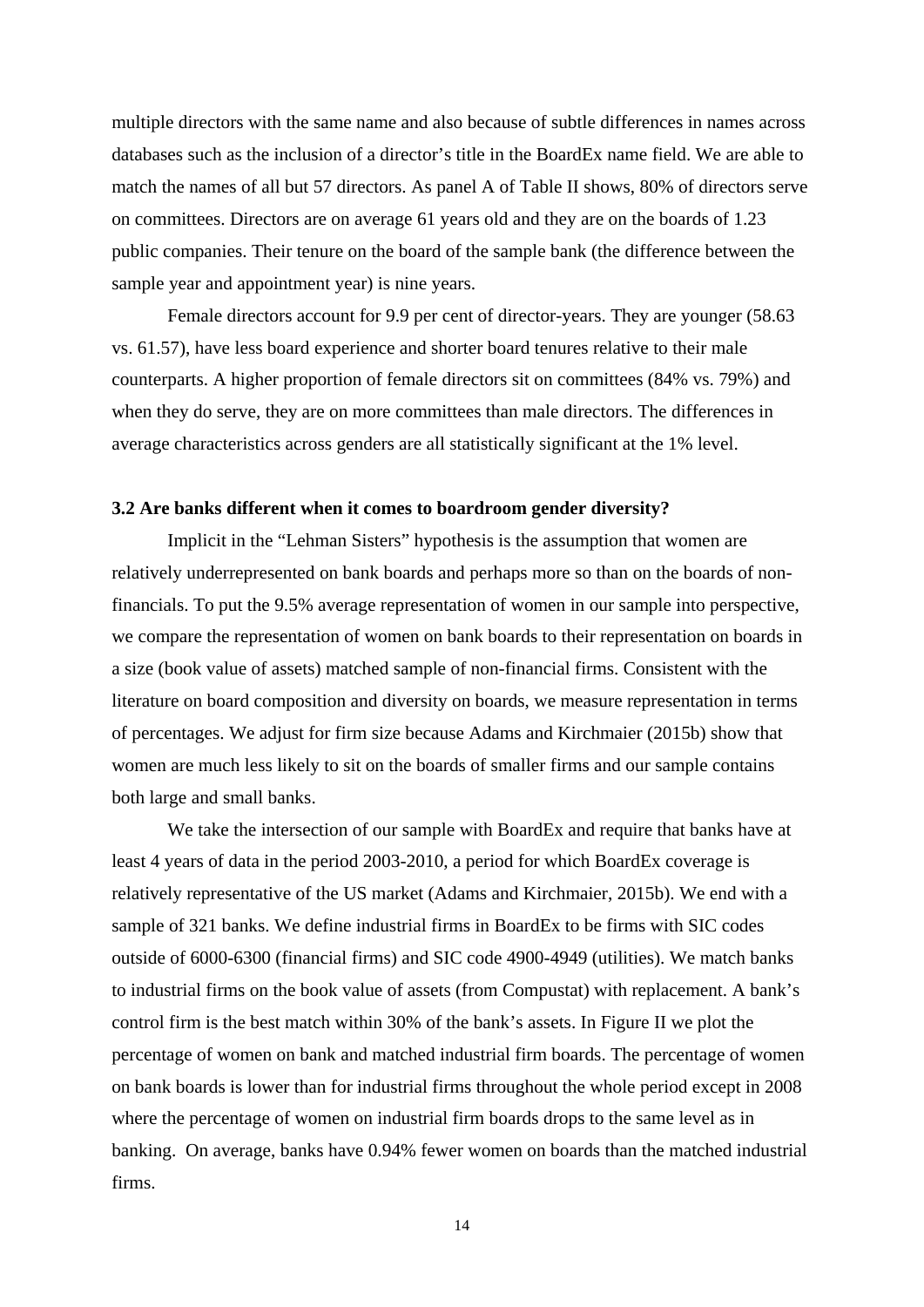<Insert Figure II about here>

To examine whether the relative underrepresentation of women on bank boards looks different if we focus only on larger banks, we construct an alternative sample of banks and size matched industrials in the S&P 1500 using Riskmetrics' board data. We use the same matching procedure as for the BoardEx sample. Once we restrict our sample to banks with at least 4 years of data between 1996 and 2010, we end with a sample of 192 banks with matching control firms. Even though the banks in the Riskmetrics sample have higher percentages of female directors than the banks in the BoardEx sample, Figure II shows that women still appear to be relatively underrepresented on their boards. On average, banks have 2.07% fewer women on boards than the matched industrial firms.

What is also noticeable from Figure II is that there is more variation in the average percentage of women on the boards of industrial firms in both samples. It is plausible that this is the result of greater within-firm variation in the percentage of women on boards of industrial firms. We provide some suggestive evidence that this is true in Figures III and IV. Because we are interested in within-firm changes, we no longer restrict ourselves to matching firms whose identity may change depending on the best match. To still ensure some degree of comparability, we focus on the 194 banks and 1,865 industrial firms with at least 4 years of data in the Riskmetrics sample. For each firm, we calculate both the absolute value of the year-to year differences in the percentage of women on the board, as well as the average percentage of women over all years the firm appears in the sample. In Figure III, we show separate boxplots of the differences and the averages for banks and industrial firms. The line intersecting the box denotes the median. The lower/upper edges of the box denote the  $25<sup>th</sup>/75<sup>th</sup>$  percentiles.

<Insert Figure III about here>

Figure III suggests that the distribution of year-to-year differences is more spread out for non-financial firms than for banks because there are more extreme values for nonfinancial firms. In contrast, the maximum values for the averages are attained by banks, although the difference between the  $75<sup>th</sup>$  and  $25<sup>th</sup>$  percentile is larger for non-financial firms. In Figure IV, we restrict our sample to firm-year observations for which the percentage of female directors was non-zero in the previous year. This figure suggests even more strongly that for firms with women on the board, there is greater within-firm variation for nonfinancial firms than for banks.

<Insert Figure IV about here>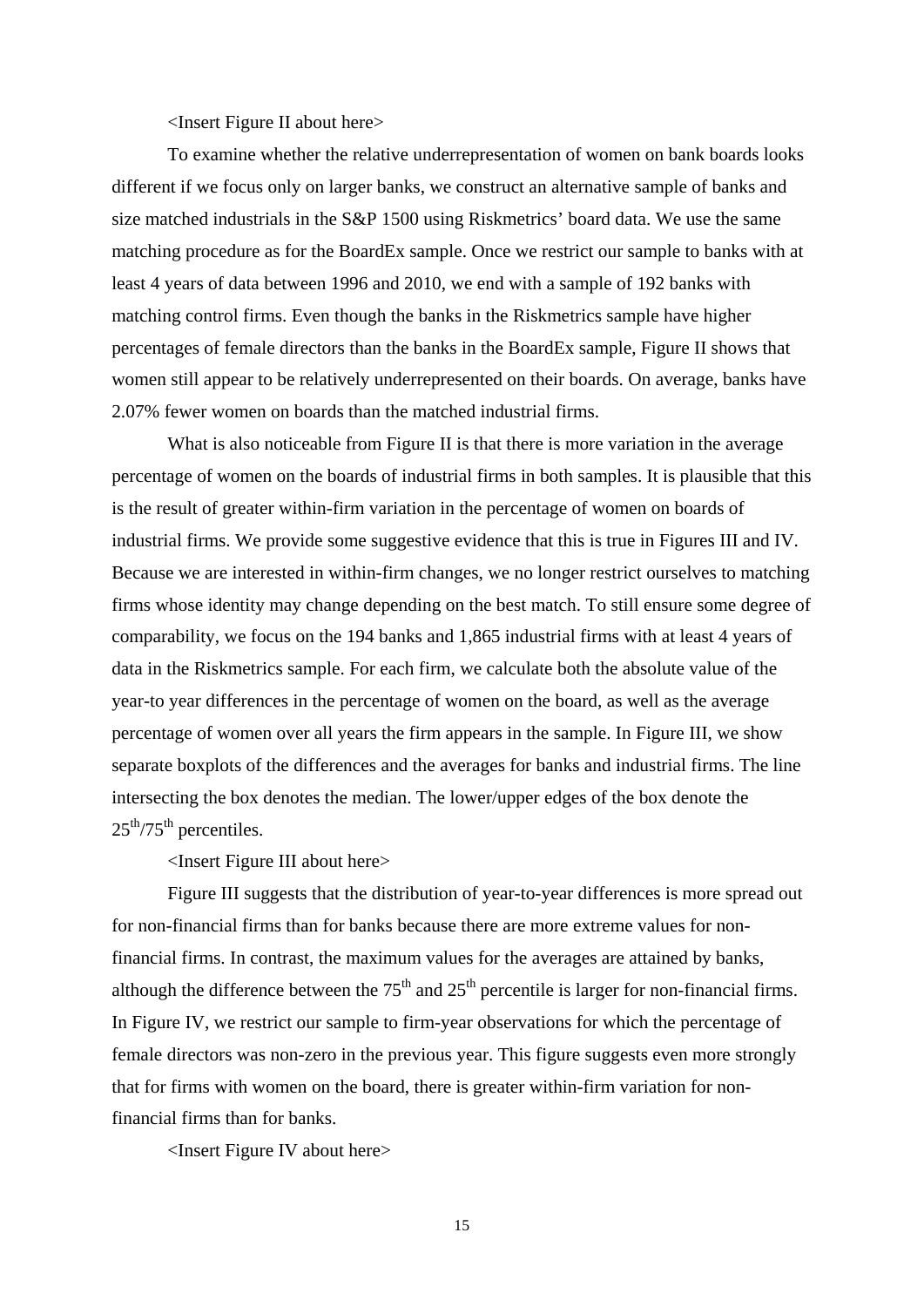These comparisons suggest that the implicit assumption underlying the "Lehman Sisters" hypothesis is correct. Women are relatively less represented on the boards of banks than on the boards of non-financial firms of similar size. While there is cross-sectional variation in the percentage of women on bank boards, there is less within-firm variation in their representation than is the case for non-financial firms.

### **3.3 An instrument for board-level gender diversity**

Because there is little within-firm variation in gender diversity in banks, we do not use firm fixed effects (e.g. Adams and Ferreira, 2009; Matsa and Miller, 2013) to address endogeneity problems in our analysis of both risk and performance. Instead, we focus on instrumental variable methods. Adams and Ferreira (2009) argue that connections of directors to women help to explain the presence of women on the board. They use a measure of connections male directors have with women through other board seats in their sample as their instrument for the proportion of women on the board.

As our sample consists only of banks, using a within-sample measure of connections is not feasible for us. Federal Reserve Regulation L generally prohibits a management official (including directors) from serving at two non-affiliated depository institutions, depository institution holding companies, or any combination thereof, in situations where the management interlock would likely have an anticompetitive effect. This means bank directors will not have multiple bank directorships.

Instead, we construct a related measure using data on career experience that is available in BoardEx. For each director, BoardEx provides the list of all other individuals who were connected to the same organization at the same time. We use this data to construct our instrument, a Blau index of gender balance in director connections outside our sample banks (EBB = Executive Balance using Blau).

For each director  $i$ , we take the list of connected individuals in BoardEx and impose a number of filters to ensure that the director knows the connected individual personally (see Appendix II for more details). We only consider individuals who work at the same organization at the same time to be "potentially connected". To ensure individuals know each other, we require that at least one of them holds a board seat and the other individual holds at least a top executive position, such as CEO, CFO, etc.. Since directors' roles in universities and non-profits are typically vague and often described simply as "Education", "Member" or "Trustee" it is unclear whether "potentially connected" individuals know each other through such ties. Thus, we do not use these types of connections in the construction of EBB.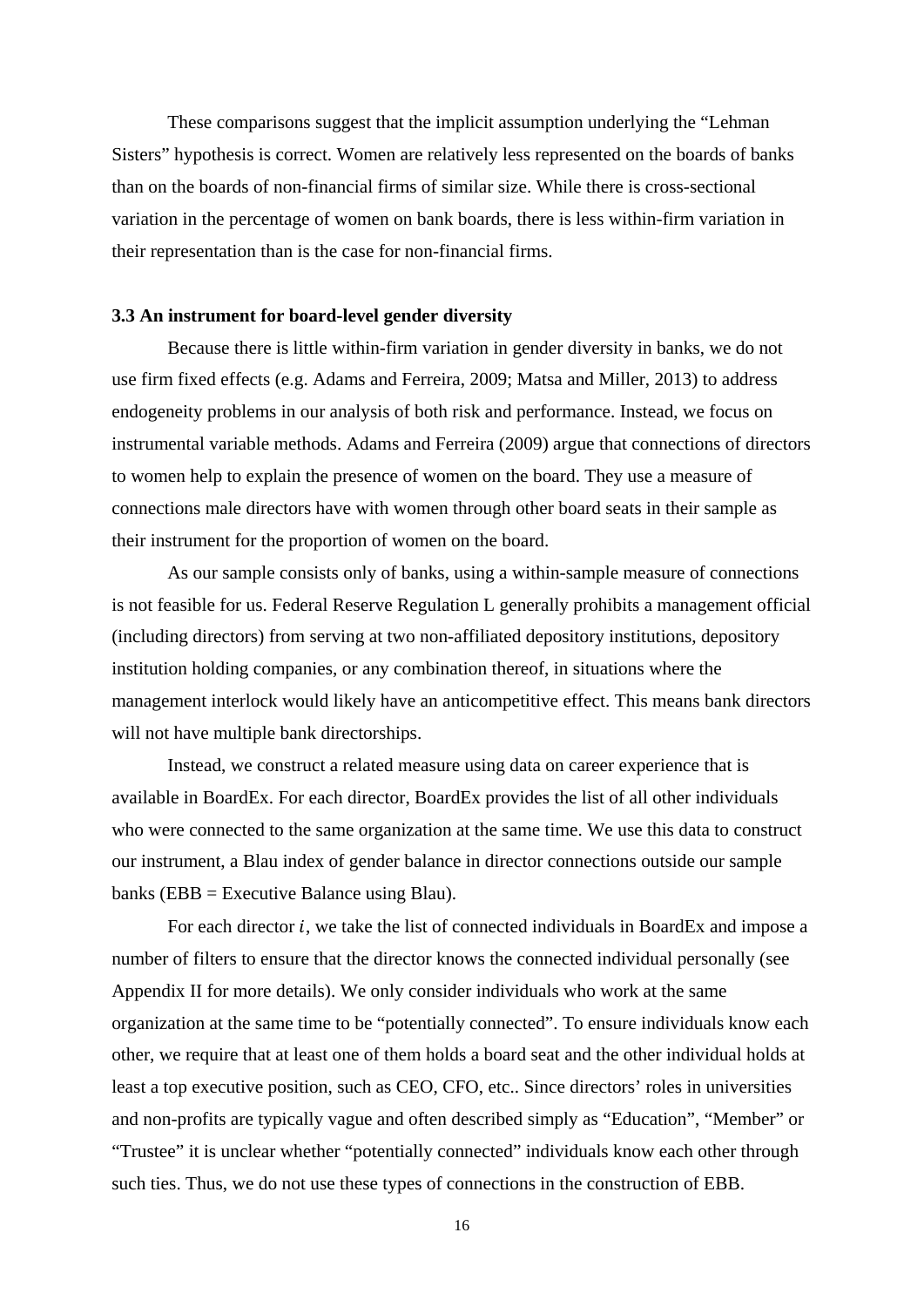For the final list of connections, we classify the gender of the connected individual using the gender assigned to first names by the US Census. We calculate the length of the relationship between the director and a connected individual as the difference between the sample year and the start date of the connection. For each director  $i$ , we add up the lengths of time they are connected to men and women and calculate a Blau index of gender balance in working relationships,  $b_i$ , as follows

$$
b_i = 1 - \left(\frac{\text{Number of years connected to executive women}}{\text{Number of years connected to executive women and men}}\right)^2 - \left(\frac{\text{Number of years connected to executive men}}{\text{Number of years connected to executive women and men}}\right)^2
$$

Our instrument EBB is the board-level average of  $b_i$ .  $b_j$  increases as the director's relationships become more gender-balanced. It is zero if directors are only connected to one gender. It is equal to ½ if directors are equally connected to both genders. It is equal to 1 if directors have no past connections involving top executives or directors.

The benefit of using a Blau measure is that it is symmetric with respect to type, so we do not need to take a stand on which type is more important for each director. For example, a female director who knows one man for 10 years and one woman for 20 years will have the same level of "balance",  $b_i = 1 - \left(\frac{20}{30}\right)^2 - \left(\frac{10}{30}\right)^2 = 0.44$ , as a (fe)male director who knows one woman for 10 years and one man for 20 years. Our instrument also combines information about both the number of connections and their length in a concise manner. For example, a director who knows one man for 10 years and one woman for 10 years will have the same level of balance (0.5) as a director who knows two men for a total of 20 years and 5 women for a total of 20 years.

It is easy to tell stories why our instrument should be correlated with board diversity. But it is not so easy to come up with stories why our instrument violates the exclusion restriction. The number of connections directors have at any given point in time may be correlated with bank ties to other firms and hence bank outcomes. But it is not obvious why balance in director relationships should have a correlation with bank outcomes other than through board diversity. While firms run by executives with greater intergender trust could have different outcomes, for example, due to better employee relations, our results are economically similar if we restrict the instrument to outside directors. Thus we believe that our instrument has at least some theoretical justification.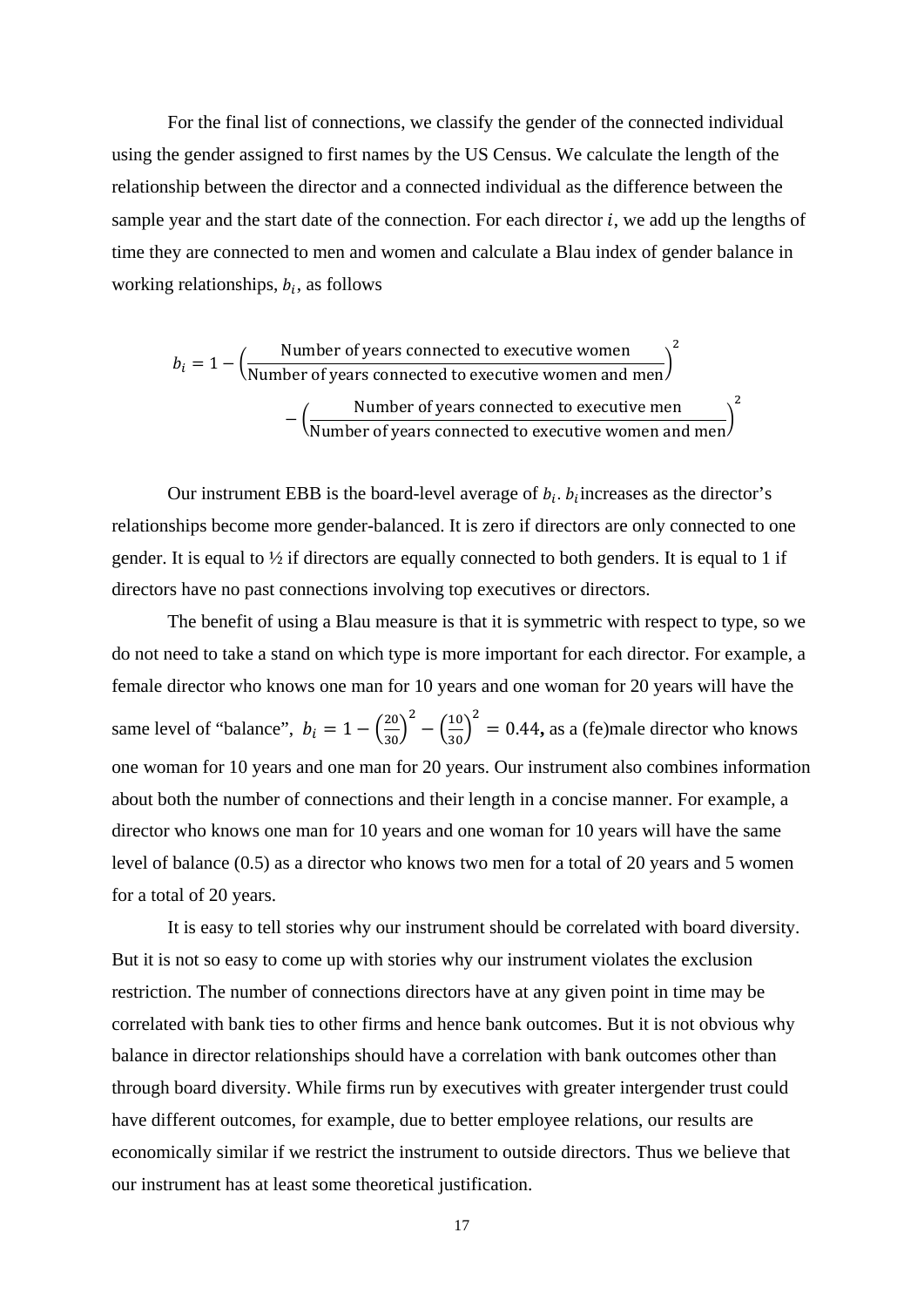In Table II, we provide some summary statistics for network information. On average bank directors have 18.92 connections. Female directors have on average more connections than male directors (22.38 versus 18.56), which suggests that connections may be relatively more important for them. On average, directors have had a shorter exposure to women (relationship length  $= 5.57$ ) than to men (relationship length  $= 6.59$ ). Average director-level EBB is 0.167 and board-level EBB is 0.164. Thus the bank boards in our sample are far from having balanced exposure to both genders in an executive capacity.

#### **4. Boardroom gender diversity and bank risk**

Based on the evidence from Section 2, we are sceptical that female bank directors are more risk averse than male bank directors. But the measures of risk aversion we examine are obviously very stylized. When faced with real-world decisions, female directors may advocate for less risky decisions. The presence of female directors may also lead boards to behave in a more conservative manner. Because of the need to reconcile differences in opinions that arise because female directors may have different backgrounds or values (e.g. Adams and Funk, 2012), it is possible, for example, that boards with more women spend more time discussing optimal strategies. More deliberation could lead banks to undertake less risky strategies if there is uncertainty about the distributions of the payoffs of investment projects. Whether or not banks with more female directors have less risky outcomes is, therefore, ultimately an empirical issue.

To examine the relationship between boardroom gender diversity and risk in banks, we first examine how the presence of female directors is associated with investments in risky assets. We then examine how they are associated with measures of overall bank risk. In choosing our risk proxies we follow the literature on bank behaviour during the crisis (Battacharyya and Purnanandam, 2012; Ellul and Yeramilli, 2013; Fahlenbrach, Prilmeier and Stulz, 2012 and Minton, Taillard and Williamson, 2015).

Our proxies for investments in risky assets are banks' use of derivatives for hedging and trading purposes; their risky trading and mortgage backed security positions and two measures of non-traditional banking activities: the ratio of deposits to loans and the percentage of non-traditional income. We expect greater hedging and more deposits to loans to be associated with less risk, but all other measures to be associated with more risk. Because relatively few banks have derivative positions, we examine both the presence of derivatives of a certain type using dummy variables, as well as the magnitudes of the positions. Our proxies for overall bank risk are Volatility, Idiosyncratic Risk, the Z-Score, the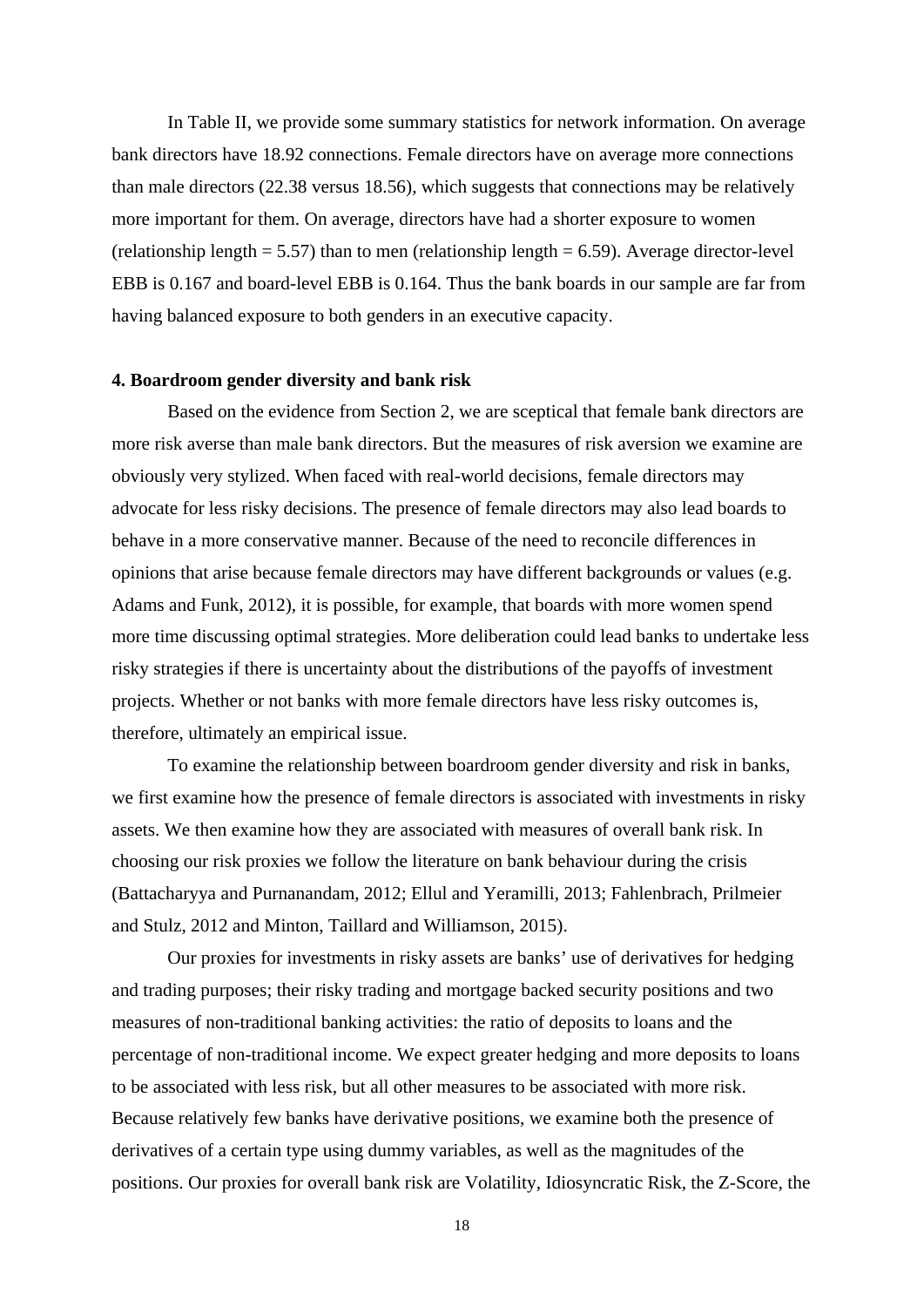estimated default frequency from Moody's and Tail risk. We expect risk to increase as all measures other than the Z-Score increase. Risk decreases as the Z-Score increases.

<Insert Table III about here>

Univariate comparisons of investments in risky assets in Table III do not provide immediate support for the "Lehman Sisters" hypothesis. The banks with female directors have larger risky trading, derivative trading and mortgage-backed security positions, but also larger derivative hedging positions. But these differences may simply reflect differences in bank size, since women are more likely to sit on the boards of large firms (Adams and Kirchmaier, 2015b). In Table IV we regress our investment measures on bank characteristics such as the natural log of assets as a proxy for bank size, the Tier 1 capital ratio, the deposit and loan ratios and ROA. We also includeboard size and independence and the fraction of female directors. Beneath the constant, we report the coefficient on the fraction of female directors in a basic specification that only includes board size, independence and bank size. All regressions include year dummies and we cluster the standard errors at the firm level. In columns I, III, V, VI and VIII our dependent variables are dummy variables that indicate that the bank discloses the use of the corresponding derivative. In all other columns our dependent variables measure the size of the position relative to total assets.

<Insert Table IV about here>

As expected, bank size is positively and significantly correlated with the usage of all securities, as well as the deposit to loan ratio and the percentage of non-traditional income. Larger banks also have larger positions in all securities except mortgage-backed securities. In contrast, the coefficient on the fraction of women changes sign across specifications. It is negative in columns II, III and VI but positive in other columns. It is statistically significant only in columns IV and VIII. The specifications in these columns suggest that the fraction of women is positively correlated with derivative usage and the presence of mortgage-backed securities. If anything, the presence of more women seems associated with more risk-taking investments rather than fewer.

<Insert Table V about here>

We try to isolate causal relationships between diversity and bank risk using two approaches. First, we follow the approach in Cheng, Hong and Scheinkman (2015) and use origin risk as an exogenous measure of bank risk to examine whether boardroom diversity responds to changes in risk. Second, we instrument for gender diversity in our risk regressions using EBB.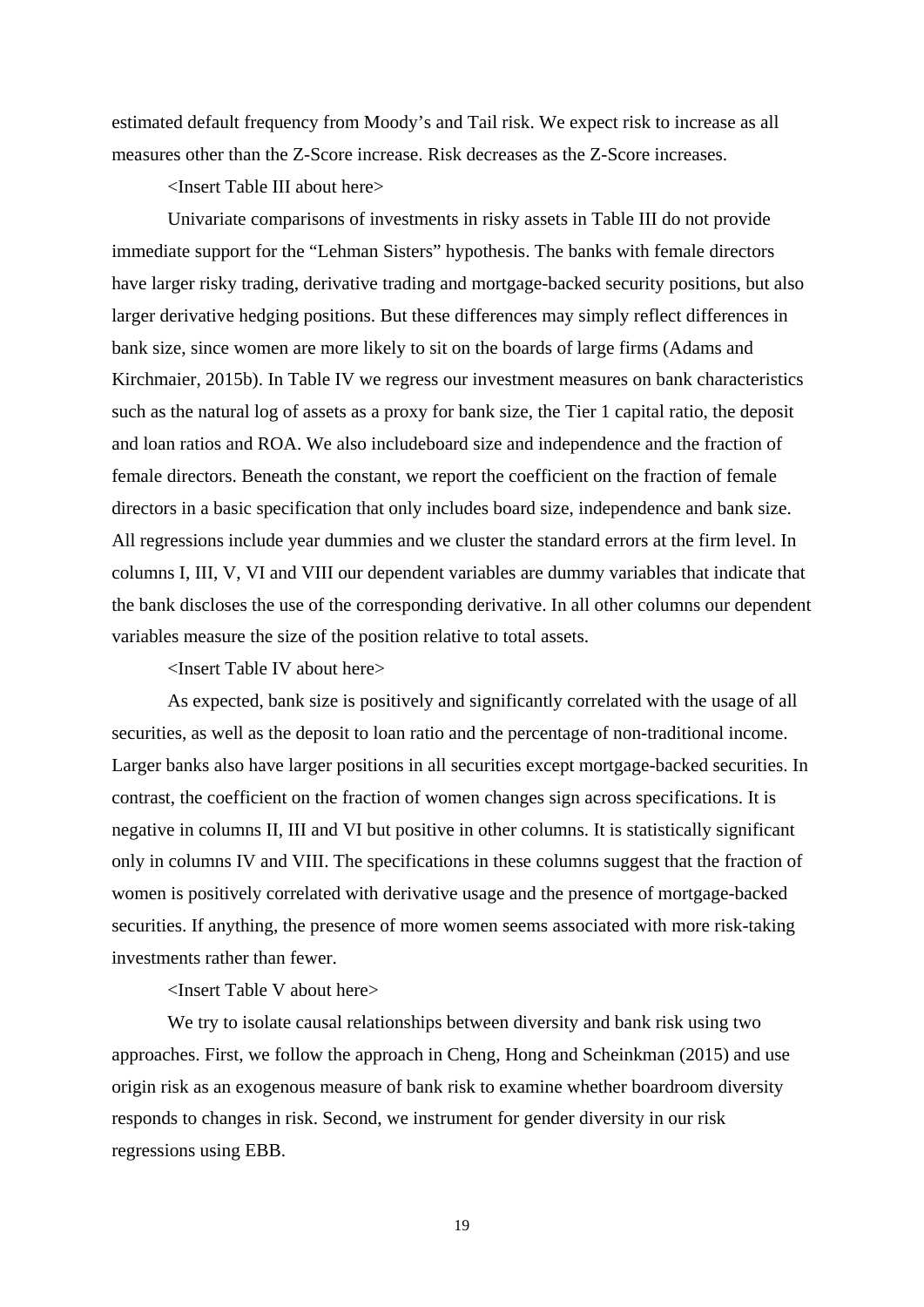In Table V, we examine the relationship between the fraction of women on the board and origin risk. Since origin risk is time-invariant, we report results for the full sample (column I) and year 2006 only (column II). We also report results for large and small banks separately (columns III and IV). We define a large bank as a bank with assets above the  $75<sup>th</sup>$ percentile. A small bank has assets below the  $25<sup>th</sup>$  percentile. In every column the coefficient on origin risk is far from being statistically significant. To the extent that origin risk reflects fundamental risk, Table V suggests that banks' risk-profiles do not affect their appointments of female directors.

In Table VI, we instrument the fraction of women using EBB in regressions of stock return volatility, idiosyncratic risk, the Z-Score, the estimated default frequency and Tail risk on the fraction of women. As controls we include bank size, Tier 1 capital ratio, ROA, loan and deposit ratios, the fraction of non-performing loans, board size, board independence and year dummies.<sup>8</sup> Standard errors are clustered within firm. Columns I, V and VII report the first stage regressions for the IV regressions that follow them. We report the coefficients on the fraction of women in OLS regressions with the same controls beneath the constant.

<Insert Table VI about here>

In all first stage specifications, the coefficients on the instrument are positive and statistically significant at the 1% level and the Kleibergen-Paap statistics for weak instruments (between 23.76 to 26.56) are well above the Staiger Stock 10% critical value of 16.38. Although the coefficients on the fraction of women are positive (or negative for the Z-Score) in the second stage regressions, they are all insignificant. They are also insignificant in all but one OLS specification. Thus it would be difficult to conclude that women are associated with more risk. But it seems uncontroversial to conclude that women are not associated with less risk.

#### **5. Does boardroom gender diversity matter for banks?**

1

One explanation for the lack of a correlation between the fraction of female directors and measures of risky investments and risk is that boardroom gender diversity does not matter at all. Thus we examine the relationship between the fraction of female directors and our three performance measures: the natural log of Tobin's Q, ROA and the fraction of nonperforming loans. We use similar specifications as in Table VI, except that we also add

<sup>&</sup>lt;sup>8</sup> We also examined specification in which we explicitly control for the investment behaviour we examine in Table IV by including dummies for derivative trading, risky trading, hedging and mortgage-backed securities, as well as the percentage of non-traditional income. The results were similar, yet took up much more space, which is why we do not report them.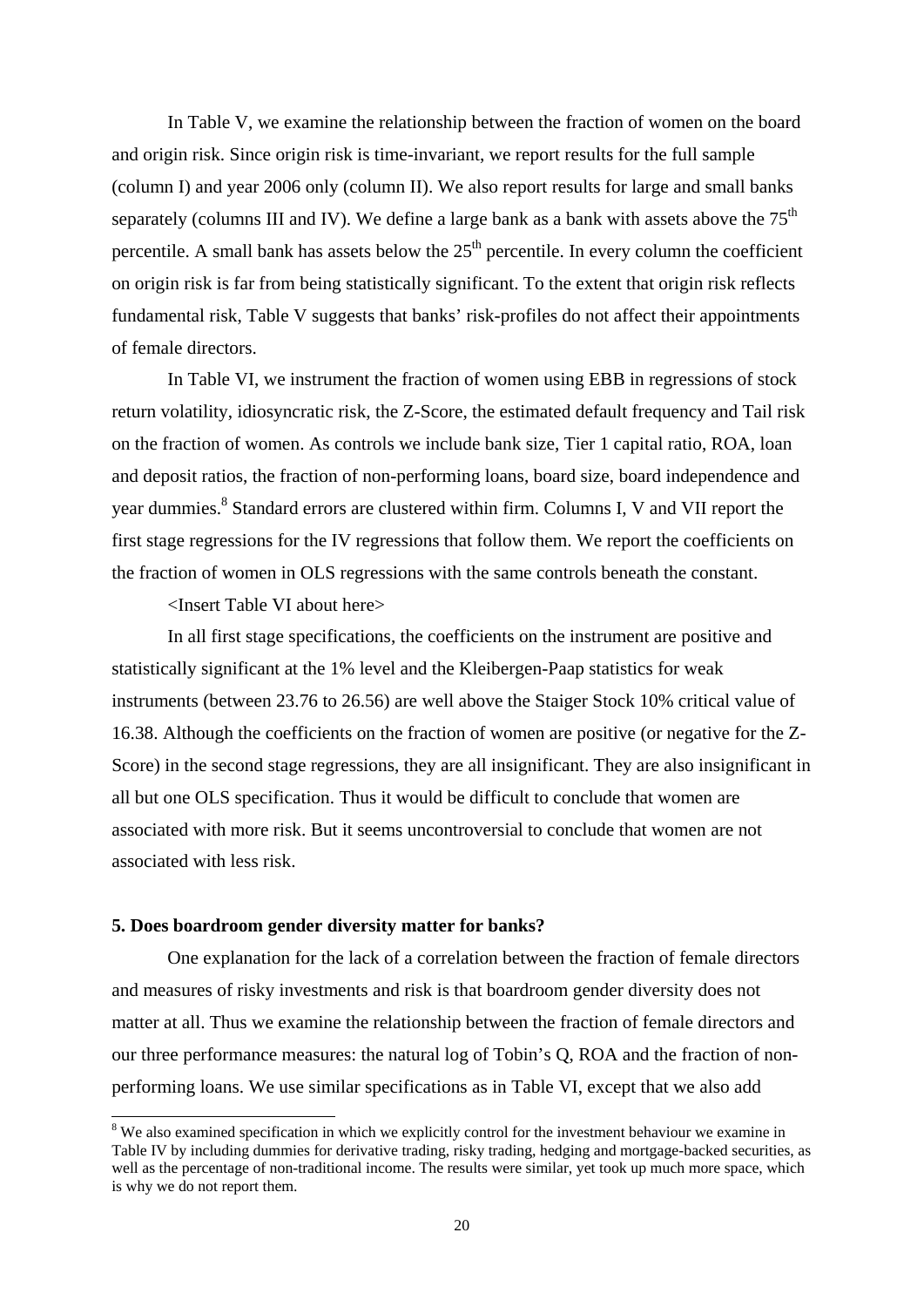volatility and the fraction of nonperforming loans to the Tobin's Q and ROA regressions and we exclude ROA (the fraction of non-performing loans) from the ROA (non-performing loan) regressions. In Table VII, we report the results of IV regressions with EBB as our instrument. Columns I, III and V report the first-stage regressions for the IV regressions that follow them. We report the coefficients on the fraction of women in OLS regressions with the same controls beneath the constant.

<Insert Table VII about here>

The coefficients on the fraction of female directors in columns II and IV are positive and negative in column VI. The coefficients in both columns II and VI are statistically significant at greater than the 10% level. The results suggest that banks with more women have higher Tobin's Q and a lower fraction of non-performing loans. A one standard deviation increase in boardroom diversity is associated with a 1.186% increase in Tobin's Q and a 0.736% decrease in the fraction of bad loans. In comparison, a one standard deviation increase in the fraction of real estate loans is associated with a 0.972% decrease in Tobin's Q. Thus, these effects can be considered economically meaningful.

The results from Table VIII suggest that boardroom gender diversity matters for banks. At first glance the positive relationship appears surprising since neither Adams and Ferreira (2009), Ahern and Dittmar (2012)nor Matsa and Miller (2013) find a positive relationship between board diversity and performance. However, it is possible that boards behave differently during a crisis. Lorsch and MacIver (1995) quote one director as saying (p. 97): "Directors are like firemen. They sit around doing very little until there's a fire alarm and then they spring into action." If the board is more important during the crisis, the role of diversity may also be more important. In a crisis, corporate performance may depend more critically on obtaining the different viewpoints that directors with different backgrounds may bring to the table.

Some evidence that the effect of diversity may be different during a crisis comes from Adams and Ferreira (2009). They find that CEO turnover-arguably a firm-level crisis event-is more sensitive to performance when there are more women on the board. Similarly, Matsa and Miller (2013) find evidence that boards with more women exhibited different "styles" around the financial crisis in Norway. Lins, Servaes and Tamayo (2015) argue that firms with more CSR investments did better during the financial crisis because they did not lose the trust of their key stakeholders. Since there is evidence that female directors are particularly stakeholder-oriented (Adams, Licht and Sagiv, 2011; Matsa and Miller, 2014), it is plausible that more gender diverse boards perform better in a crisis involving a breakdown of trust.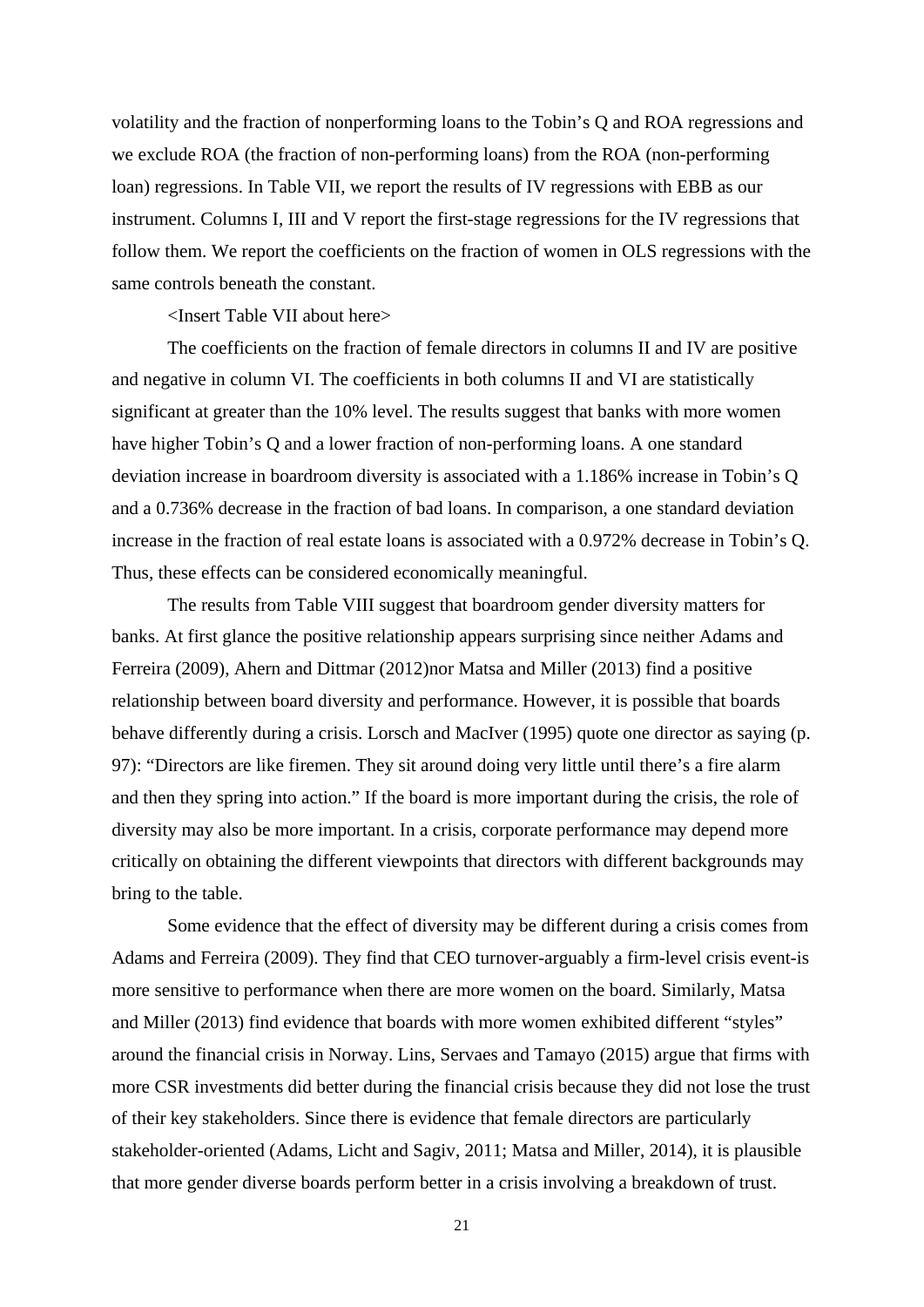A potentially complementary explanation is that selection also affects bank performance. In Section 3.2, we document that it appears to be harder for women to get on the boards of banks than it is to get on the boards of non-financial firms. If so, it is possible that the quality differences between female and male directors in banking are higher than in other industries.

It is difficult to measure director quality. But one observable and relatively standard measure of qualifications is education. We code the highest educational qualification attained by a director using data in BoardEx. A bachelor's degree is coded as 1, a master's degree as 2 and a PhD as 3. Table II shows the summary statistics for education by gender. While the coverage of education is incomplete in BoardEx, we have data for only 8,947 out of 14,824 directors, the summary statistics are consistent with the idea that female directors have to be more qualified than male directors. Female directors have an average education of 1.753, while male directors have an average education of 1.604.

In Table VIII, we re-examine our strongest performance results from Table VII after controlling for the average education of female directors for firms with female directors. Since we lose firms with no women and with missing education data, we first replicate our performance results from Table VII in the restricted sample for which we can calculate the average education of female directors. We then control for education. In column I, we replicate the OLS results for Tobin's Q. In column II, we replicate the first stage for Tobin's Q and in column III we replicate the second stage Tobin's Q results. In columns IV, V and VI we add average female education to the specifications in columns I, II and III. Columns VII-XII repeats this pattern for the fraction of non-performing loans. We omit coefficients on control variables for the sake of brevity.

While controlling for education does not have a big effect on the magnitude of the coefficients on the fraction of women, it has the effect of weakening the performancediversity relationship across all specifications. Thus we view this evidence as suggestive that part of the channel through which diversity can lead to better performance in banks is selection.

To ensure our results are not driven by outliers in bank size or the fraction of women, in Table X we re-examine our risk and performance results from Tables VI and VII in subsamples of banks with below and above median assets and below and above median fraction of women. There is no systematic relationship between the fraction of women and risk across the different subsamples. But the relation between the fraction of women and performance is generally consistent with our previous results. The fraction of women seems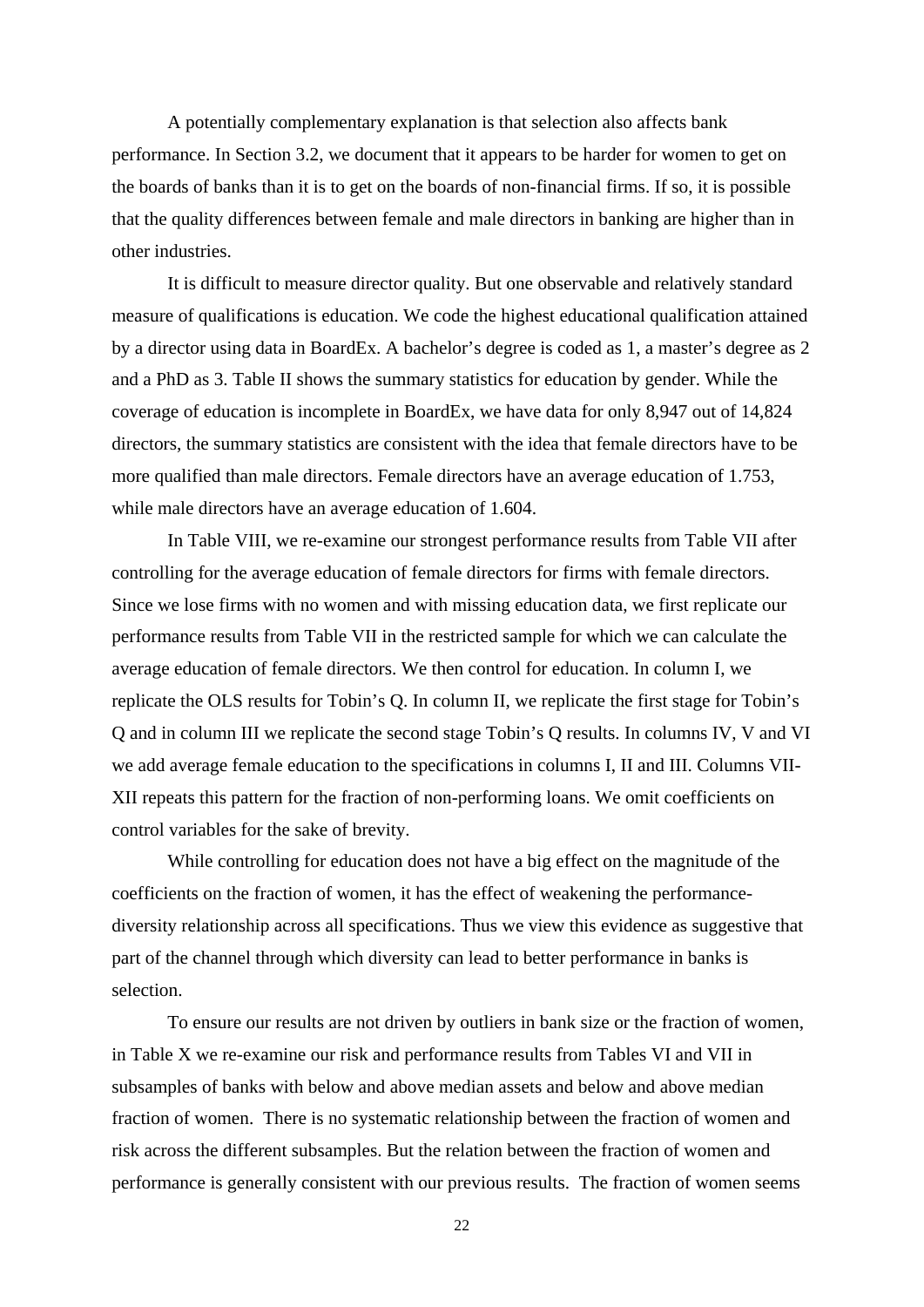to have a stronger relation with Tobin's Q in larger banks but a stronger relation with nonperforming loans in smaller banks. Thus, our results do not seem to be driven by outliers.

<Insert Table VIII about here>

#### **6. Do male and female director behave differently?**

To provide additional evidence that boards with more gender diversity may behave differently in ways that may be associated with better performance during the crisis, we examine data on director-level behaviour. In Table IX, we examine whether male directors have better attendance behaviour when there are more women on the board as in Adams and Ferreira (2009). We restrict the sample of director-level data to male directors and regress a measure of attendance problems (a dummy indicating that the bank's proxy named the director as attending fewer than 75% of the meetings he was supposed to attend) on the fraction of women on the board and individual director characteristics (such as the number of directorships, age and tenure), board characteristics (such as the number of board meetings, board size and independence) and bank characteristics. We include year and firm fixedeffects and correct the standard errors at the director-firm level. The coefficient on the fraction of female directors is negative and significant at the 1% level in column I, which suggests that male directors have better attendance behaviour when there are more women on the board.

<Insert Table IX about here>

An alternate measure of director behaviour that may be particularly relevant in the crisis is director departure. In column II we restrict our sample to banks that experienced so many difficulties that they eventually delisted. Our dependent variable is a dummy which is one if the director's name does not appear in the following year's proxy statement (for years prior to delisting). While it is not statistically significant, the negative coefficient on the female dummy suggests that for problem banks, female directors may have been less likely to depart from the board. This may be a valuable quality for troubled banks.

In column III our dependent variable is a dummy indicating whether or not a director sits on board committees. In columns III and IV, our dependent variables measures whether a director sits on "monitoring" committees, such as the audit or compensation committee, or the risk committee. As in Adams and Ferreira (2009), we find that women are more likely to serve as committee members and more likely to sit on monitoring committees than male directors. Perhaps surprisingly, but consistent with the idea that female directors need not be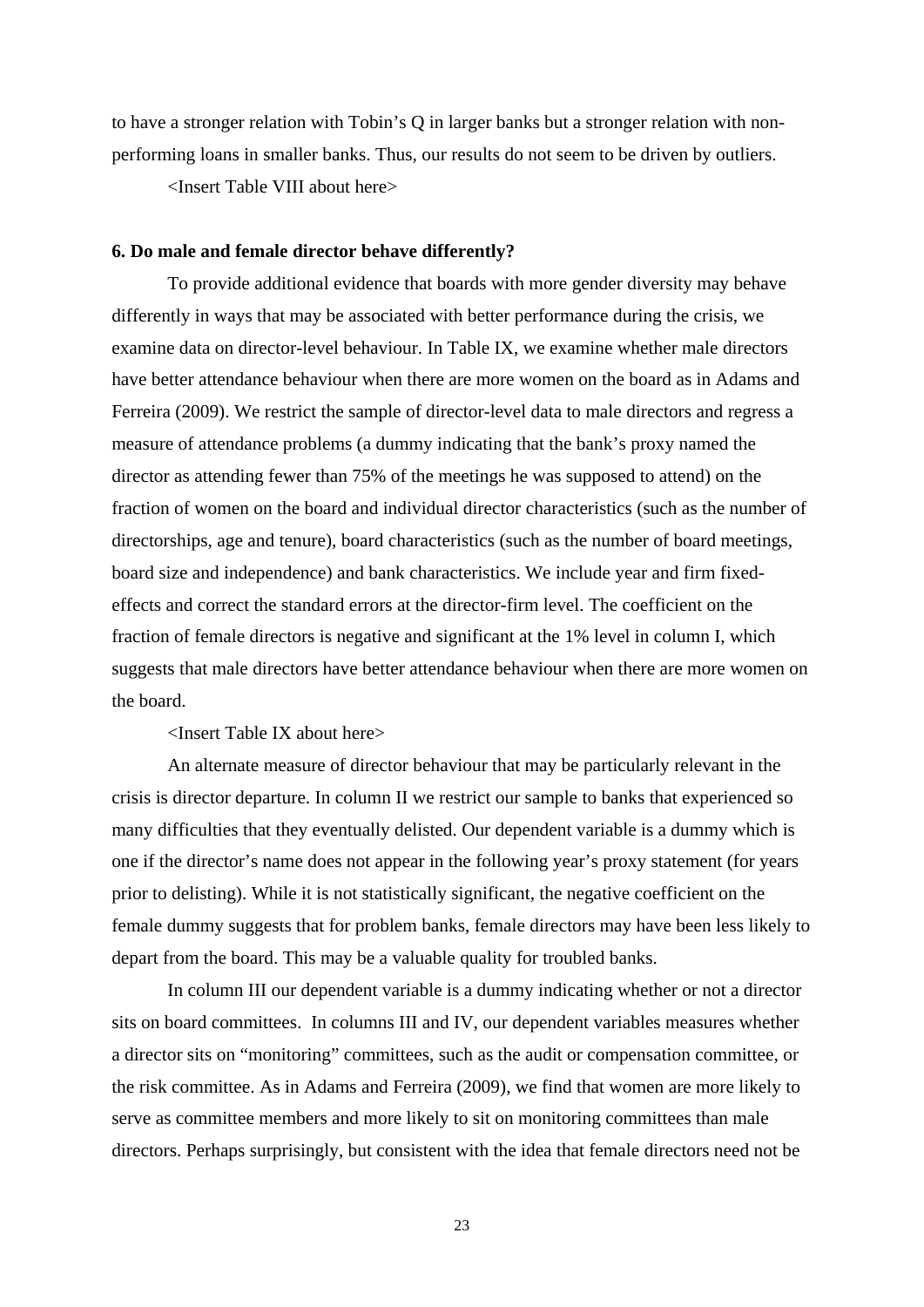more risk averse than male directors, female directors are not more likely to sit on the risk committee.

# 6. **Conclusion**

Women are not all the same. Because of selection, generalizing from gender differences in the population to subpopulations of women, such as executives or women in finance, may be stereotyping. We document that women who enter into a finance career can be significantly different in their risk aversion levels than women who do not enter into the finance profession. As a result, women in finance may have similar levels of risk aversion as men in finance. We also show that banks with more female directors did not undertake fewer risky activities or exhibit less risk during the crisis. But this does not mean that gender diversity does not matter at all. Banks with more women performed better than other banks; their female directors performed different committee duties than male directors and their male directors had fewer attendance problems.

Our results highlight that we do not yet have a complete understanding of how and why gender diversity matters for corporate outcomes. We also do not know when diversity matters. Much more research remains to be done to fully understand the role of gender in corporate management. As such, the consequences of policies targeting boardroom gender policies are unclear. But we doubt that simply adding more women to bank boards will prevent future crises-as some policy-makers would have us believe.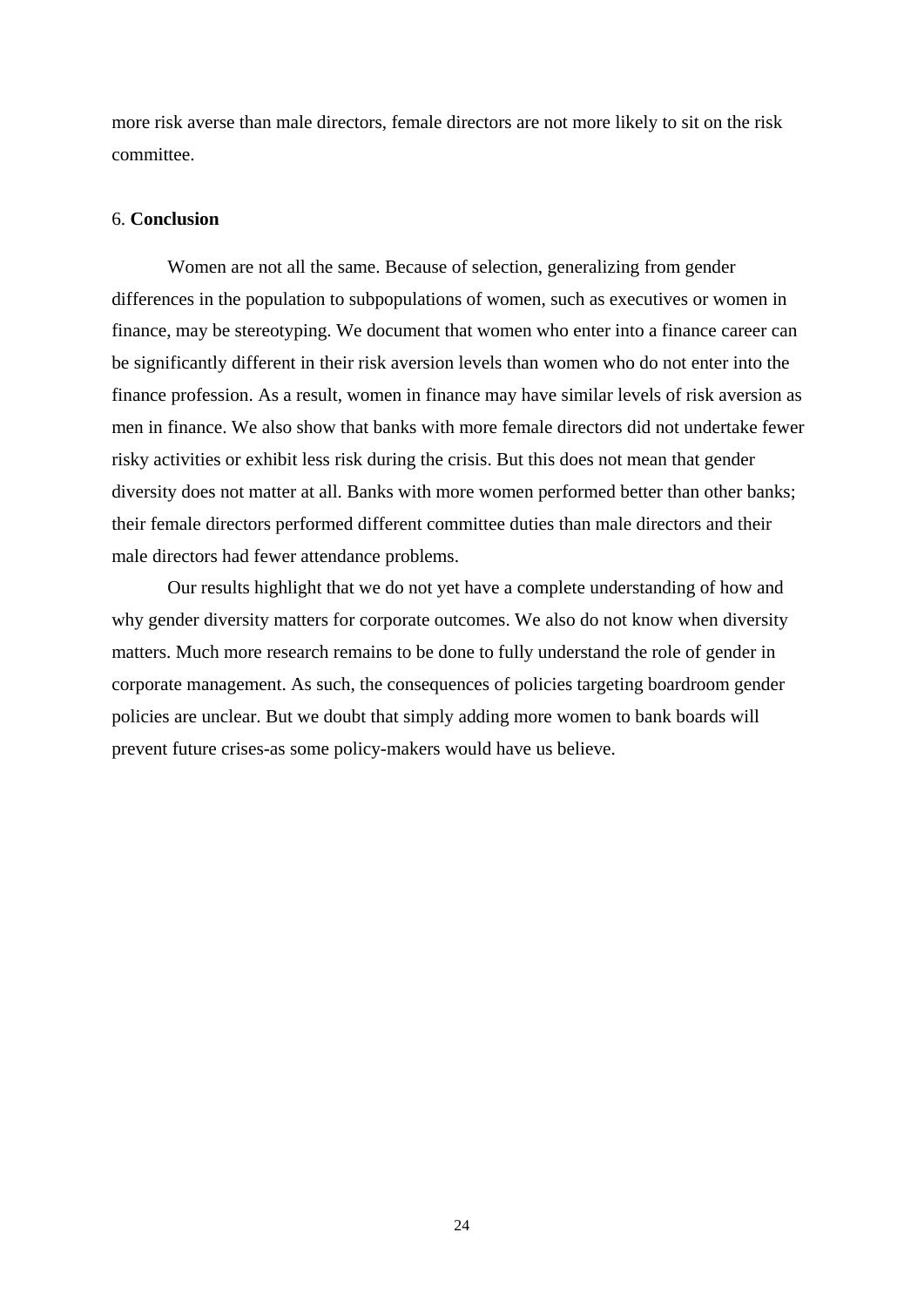### **References**

- Acharya, Viral, Lasse Pedersen, Thomas Philippon, and Matthew Richardson, "Measuring Systemic Risk," Working Paper, New York University, 2010.
- Adams, Renée B. and Daniel Ferreira, "Women in the Boardroom and their Impact on Governance and Performance," *Journal of Financial Economics,* 94 (2009), 291–309.
- Adams, Renée B. and Patricia C. Funk, "Beyond the Glass Ceiling: Does Gender Matter?" *Management Science,* 58 (2012), 219–235.
- Adams, Renée B., and Tom Kirchmaier, "Women in Finance," *American Economic Review Papers and Proceedings*, (2015a), Forthcoming.
- Adams, Renée B., and Tom Kirchmaier, "Barriers to Boardrooms," Working Paper, University of New South Wales, 2015b.
- Adams, Renée B., Amir N. Licht, and Lilach Sagiv, "Shareholderism: Board Members' Values and the Shareholder-Stakeholder Dilemma," *Strategic Management Journal*, 32 (2011), 1331-1355.
- Aebi, Sabato, Schmid "Risk Management, Corporate Governance, and Bank Performance in the Financial Crisis," *Journal of Banking and Finance*, 36(12), 2012, 3213-3226.
- Ahern, Kenneth and Amy Dittmar, "The Changing of the Boards: The Impact on Firm Valuation of Mandated Female Board Representation," *Quarterly Journal of Economics*, 127 (2012), 137-197.
- Apesteguia, Jose, Ghazala Azmat, and Nagore Iriberri, "The Impact of Gender Composition on Team Performance and Decision-Making: Evidence from the Field," *Management Science*, 58 (2012), 78-93.
- Berger, Allen N., Thomas Kick, and Klaus Schaeck, "Executive Board Composition and Bank Risk Taking," *Journal of Corporate Finance*, 28 (2014), 48-65.
- Bertrand, Marianne, "New Perspectives on Gender" in *Handbook of Labor Economics*, O. Ashenfelter, and D. Card, eds. Amsterdam: North-Holland (2010), 1545-1592
- Bhattacharyya, Sugato, and Amiyatosh Purnanandam, "Risk Taking by Banks: What did we Know and When did we Know it?" Working paper, University of Michigan, 2011.
- Boyd, John H. and Stanley L. Graham, "Risk, regulation, and bank holding company expansion into nonbanking," Quarterly Review, 10(2), (1986) 2-17.
- Boyd, John H., Stanley L. Graham and R. Shawn Hewitt "Bank holding company mergers with nonbank financial firms: Effects on the risk of failure" *Journal of Banking and Finance* 17 (1993) 43-63.
- Cheng, Ing-Haw, Harrison Hong, and José A Scheinkman, "Yesterday's Heroes: Compensation and Risk at Financial Firms," *Journal of Finance*, 70 (2015), 839-879.
- Clark, Andrew (2010) "Lehman Brothers' golden girl, Erin Callan: through the glass ceiling and off the glass cliff," The Guardian, Friday 19 March 2010, Available at http://www.guardian.co.uk/business/2010/mar/19/lehmans-erin-callan-glass-cliff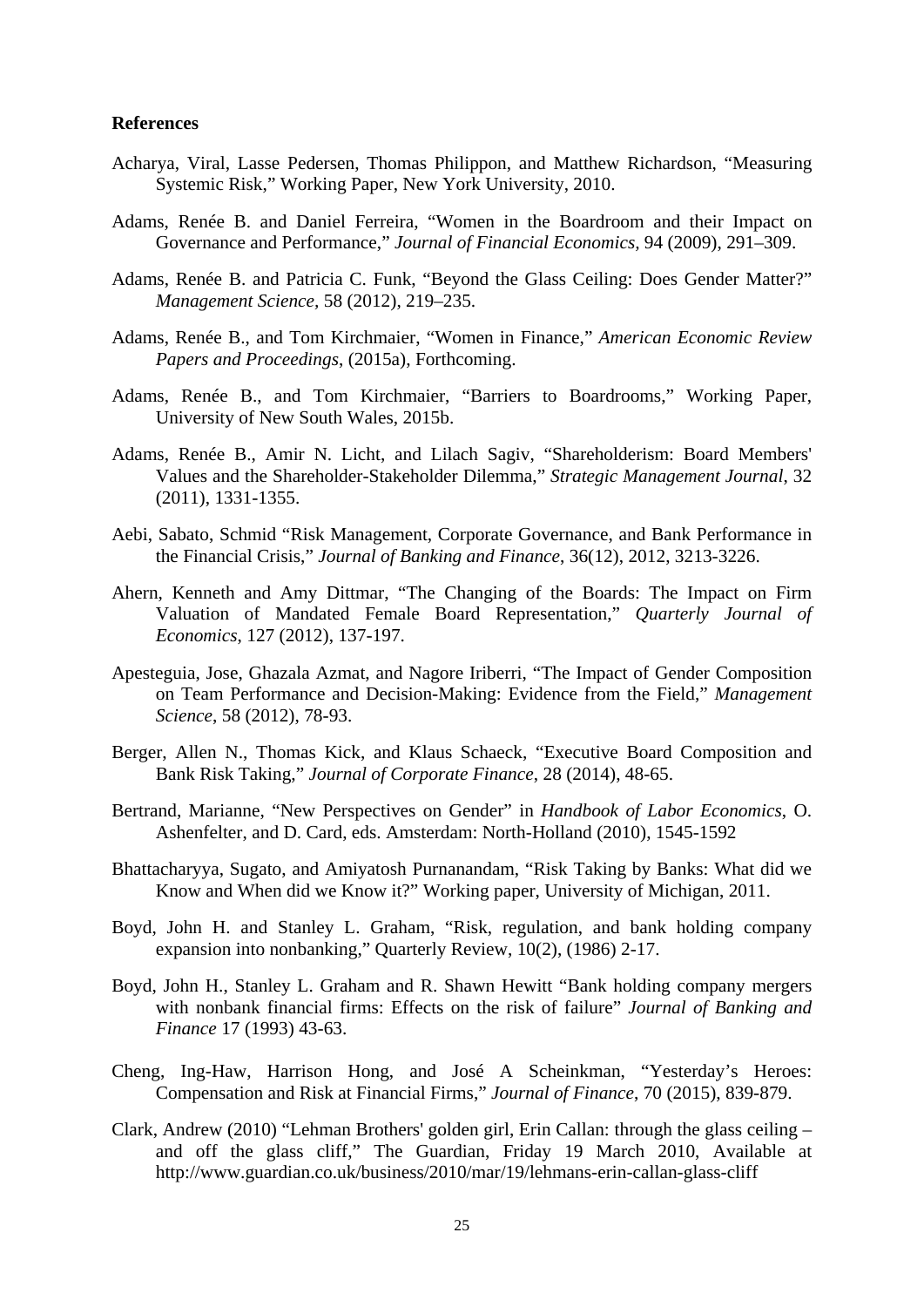- Croson, Rachel, and Uri Gneezy "Gender Differences in Preferences," *Journal of Economic Literature,* 47 (2009), 1-27.
- Croson, Rachel, Uri Gneezy and Pedro Rey-Biel, "Gender Differences in Risk Aversion and Competition," *Journal of Economic Behavior and Organization,* Volume 83 (2012), Pages 1-172.
- Dominus, Susan, "The Woman Who Took the Fall for JPMorgan Chase," *The New York Times* 3 October, 2012. Available from <http://www.nytimes.com>.
- Eckel, Catherine C. and Philip J. Grossmann, "Men, Women and Risk Aversion: Experimental Evidence," in *Handbook of Experimental Results*, C. Plott, and V. Smith, eds. New York: Elsevier, 2008, 1061-1073.
- Ellul, Andrew, and Vijay Yerramilli, "Stronger Risk Controls, Lower Risk: Evidence from U.S. Bank Holding Companies,' *Journal of Finance*, 68 (2013), 1757-1803.
- Faccio, Mara, Maria-Teresa Marchica, and Roberto Mura, "CEO Gender, Corporate Risk-Taking, and the Efficiency of Capital Allocation," Working Paper, Purdue University, 2014.
- Gneezy, Uri, Muriel Niederle, and Aldo Rustichini, "Performance in Competitive Environments: Gender Differences," *Quarterly Journal of Economics*, 118 (2003), 1049-1074.
- Fahlenbrach, Rüdiger, Robert Prilmeier, and René M. Stulz, "This Time is the Same: Using Bank Performance in 1998 to Explain Bank Performance During the Recent Financial Crisis," *Journal of Finance*, 67 (2012), 2139-2185.
- Huang, Jiekun, and Darren J. Kisgen, "Gender and Corporate Finance: Are Male Executives Overconfident Relative to Female Executives," *Journal of Financial Economics*, 108 (2013), 822-839.
- Hughes, Joe and Loretta J. Mester (2014) "Measuring the Performance of Banks: Theory, Practice, Evidence, and Some Policy Implications" *The Oxford Handbook of Banking, Second Edition***,** Edited by Allen N. Berger, Philip Molyneux, and John O. S. Wilson DOI:10.1093/oxfordhb/9780199688500.001.0001.
- Johnson, J. E. V. and P. L. Powell, "Decision Making, Risk and Genders: Are Managers Different," *British Journal of Management*, 5 (1994), 123-138.
- Kanter, Rosabeth Moss, *Men and Women of the Corporation* (New York: Basic Books, 1977).
- Levi, Maurice, Kai Li, and Frank Zhang, "Director Gender and Mergers and Acquisitions," *Journal of Corporate Finance*, 28 (2014), 185-200.
- Lins, Karl, Henri Servaes, and Ane Tamayo "Social Capital, Trust, and Firm Performance during the Financial Crisis," Working Paper, University of Utah, 2015.
- Lorsch, J. W. and Elizabeth MacIver, *Pawns or Potentates: The Reality of America's Corporate Boards* (Boston, MA: Harvard Business School Press, 1989).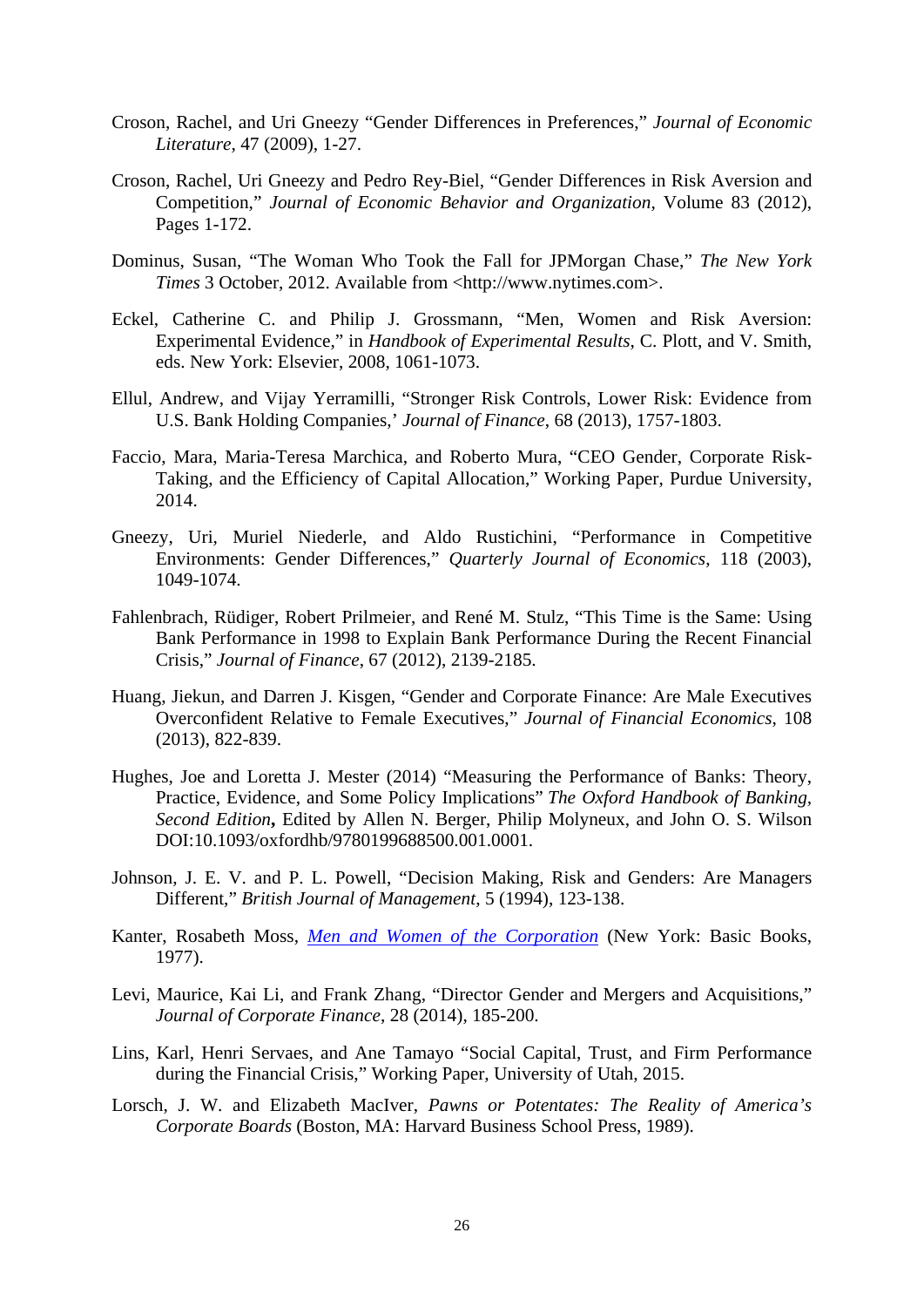- Matsa, David A., and Amalia R. Miller, "A Female Style in Corporate Leadership? Evidence from Quotas," *American Economic Journal: Applied Economics*, 5 (2013), 136-169.
- Matsa, David A., and Amalia R. Miller "Workforce Reductions at Women-Owned Businesses in the United States," *Industrial and Labor Relations Review*, 67 (2014), 422-452.
- Minton, Bernadette A., Jérôme Taillard and Rohan Williamson, "Financial Expertise of the Board, Risk Taking and Performance: Evidence from Bank Holding Companies", *Journal of Financial and Quantitative Analysis*, (2015) Forthcoming.
- Morris, Nigel, "Harriet Harman: If only it had been Lehman Sisters," *The Independent* August 4, 2009. Available from <http://www.independent.co.uk>.
- Niessen-Ruenzi, Alexandra, and Stefan Ruenzi, "Sex Matters: Gender Bias in the Mutual Fund Industry," Working Paper, University of Mannheim, 2011.
- Sapienza, Paola, Luigi Zingales, and Dario Maestripieri, "Gender Differences in Financial Risk Aversion and Career Choices are Affected by Testosterone," *Proceedings of the National Academy of Sciences of the United States,* 106 (2009), 15268-15273.
- Treanor, Jill, "EU calls for women to make up one third of bank directors" *The Guardian* June 21, 2011. Available from <http://www.theguardian.com/uk>.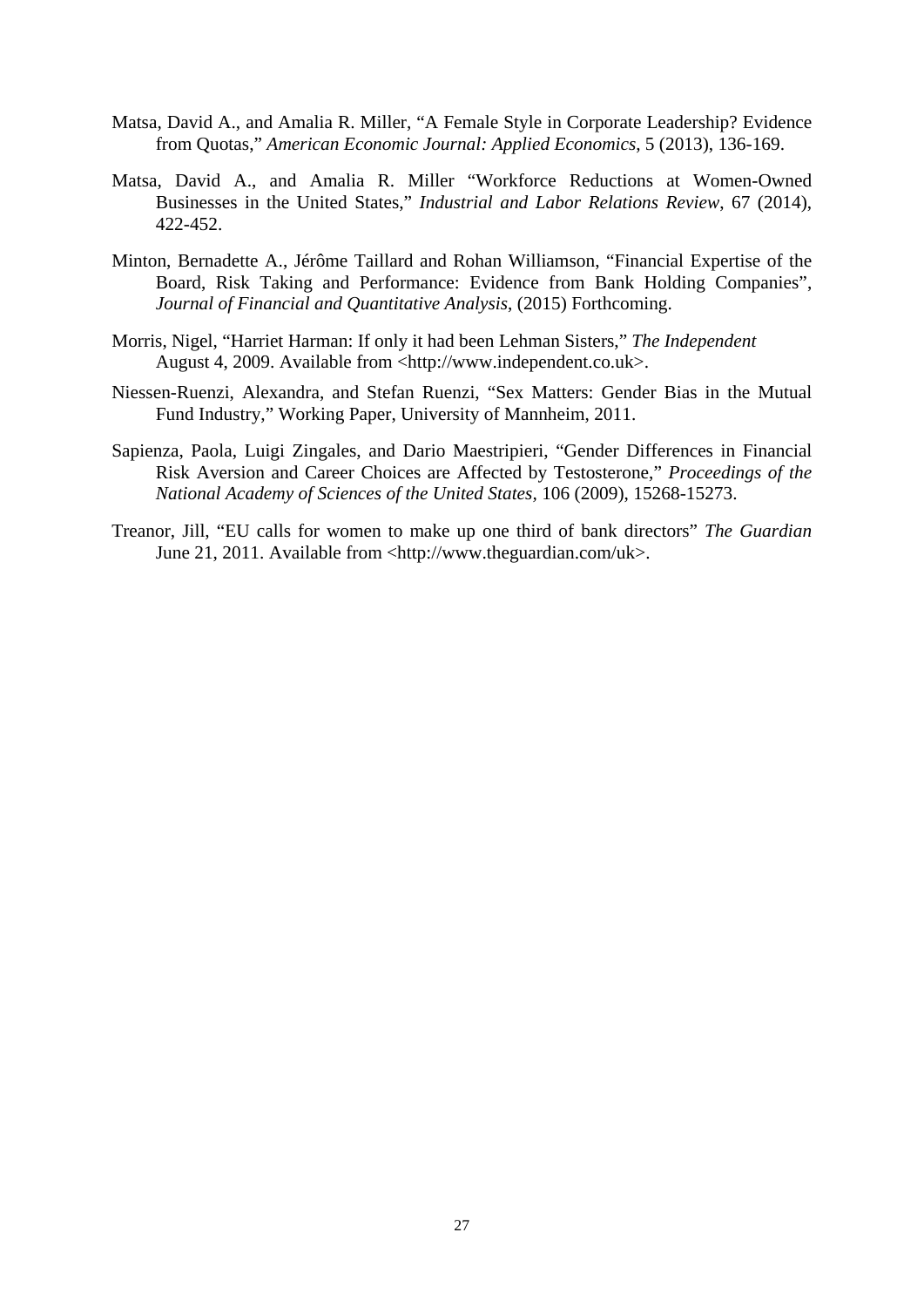# **Appendix I: Definition of Variables**

Our sample consists of listed Bank holding companies and Commercial Banks. In this appendix, we only report the mnemonics and item numbers for bank holding companies. Item numbers for commercial banks are identical, but the mnemonics can either be RCFD, RIAD or RCON. Financial data are sourced from COMPUSTAT and the Federal Reserve Bank of Chicago's Financial Institution Reports dataset (FR Y-9C Call Reports). Stock price data is from CRSP. Board characteristics such as Board Size, Number of Independent directors, Number of Female Directors, Committees and Committee Assignments are hand-collected from the firm's proxy filing (form DEF 14A) filed with the SEC and obtained through EDGAR. We use BoardEx data to define directors' networks and to measure relationship lengths to connected individuals.

#### **Financial Variables:**

Age: Difference between sample year and the first year the stock appears in CRSP (only for banks that did not enter CRSP in 1972-the date CRSP started covering NASDAQ)

Assets (Total): BHCK2170

Bad Loans: Bad or Non-performing loans is the sum of loans that are past due 90 days (BHCK5525) and loans that have nonaccrual status (BHCK5526)

Bank Size: Natural log of Total Assets (BHCK2170)

Deposit Ratio: Total Deposits/Total Assets

Trading (Derivative) Sum (BHCKA126, BHCKA127, BHCK8723 and BHCK8724)

Hedging (Derivative): Sum (BHCK8725, BHCK8726, BHCK8727 and BHCK8728)

Fraction of Bad Loans, Fr(Bad Loans): Bad Loans/Loans

Fr(Agricultural Loans): Agricultural Loans (BHCK1590)/Loans

Fr(Commercial & Industrial Loans): Commercial & Industrial Loans (BHDM1766)/Loans

Fr(Real Estate Loans): Real Estate Loans (BHCK1410)/Loans

Risky Trading/TA: Risky Trading Assets/Total Assets

Derivative Trading/TA: Derivative Trading/Total Assets

Hedging/TA: Derivative Hedging/Total Assets

Hedging: 1 if Derivative Hedging is non-zero and zero otherwise

Loans: BHCK2122

Loan Ratio: Loans/Total Assets (set equal to missing if loans are 0)

% NonTrad Income (Percentage Non-Traditional Income): Non-Traditional Income/Total Income

MBS (Mortgage-backed Securities): Sum of (BHCK1709, BHCK 1733, BHCK 1713, BHCK 1736 and BHCK 3536)

MBS*d*: A dummy variable that is 1 if MBS is non-zero; zero otherwise. All missing values are coded as missing.

Repaid Tarp: 1 if the bank mentions in 10-K that it had repaid the TARP funding and zero otherwise.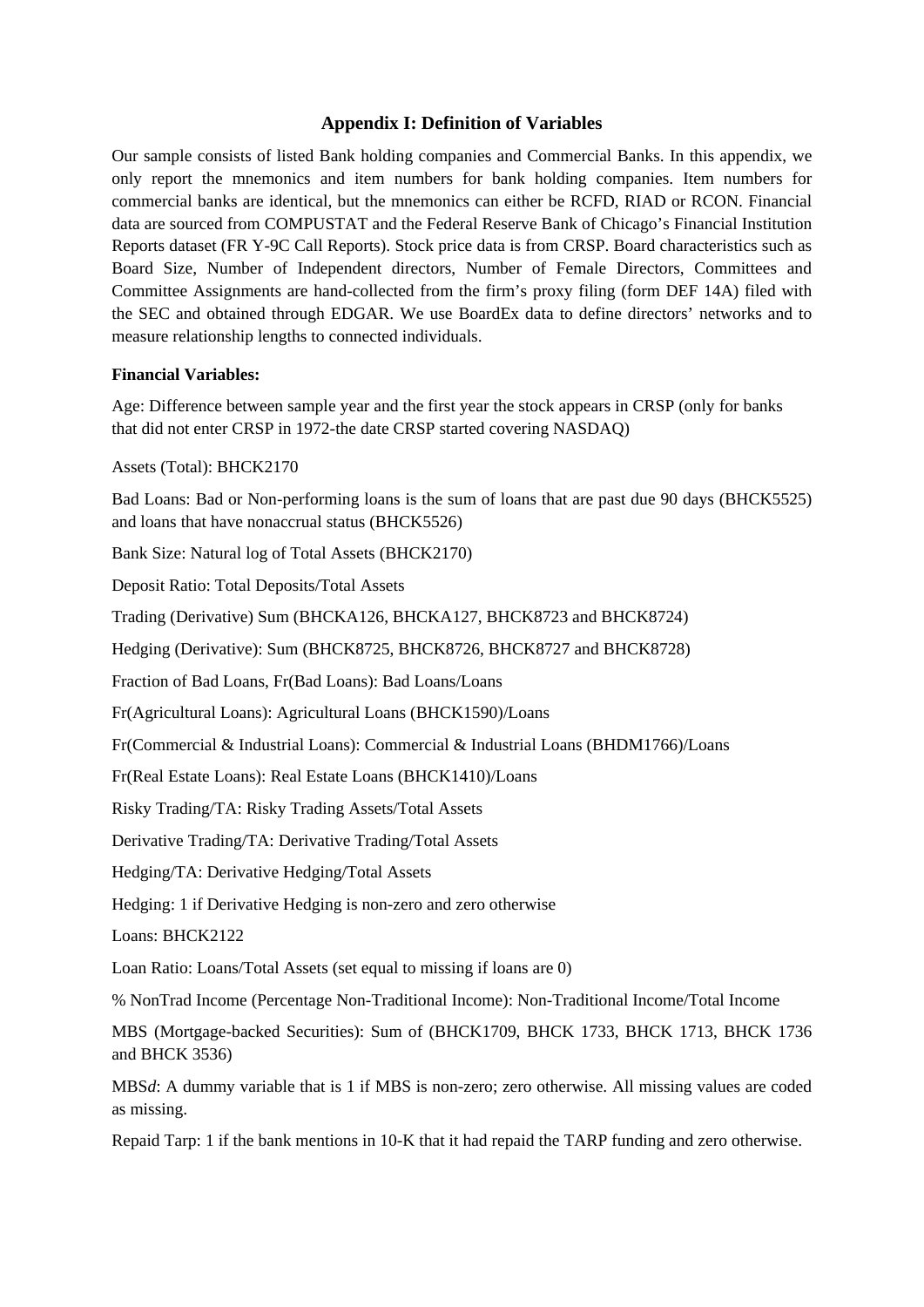Risky Trading Assets: BHCK3545 - BHCK3531 - BHCK3532 - BHCK3533 - (BHCK3534 + BHCK3535)

Risky Trading*t*: The amount of risky assets in the bank's trading book is a threshold variable and is reported in Schedule HC-K conditional on a bank holding company having BHCK3401 (HC-K item 4a) greater than \$2 million or more in any of the preceding four quarters. If this variable is missing, we assume it is below the threshold and code all missing values as zero.

Risky Trading*d*: A dummy variable that is 1 if Risky Trading Assets is non-zero; zero otherwise. All missing values are coded as missing.

ROA (Return on Assets): Net Income (BHCK4340)/Total Assets

Tier 1 Capital Ratio: Tier 1 Capital (BHCK8274)/Total Assets

Tobin's Q (TQ): (Total Assets – Book value of Equity + Market Value of Equity)/Total Assets

Total Deposits: Sum of (BHDM6631, BHDM6636, BHFN6631 and BHFN6636)

Total Income: Sum of Interest Income (BHCK4107) and Non-Interest Income (BHCK4079)

Non-Traditional Income: Sum (BHCKA220, BHCKC888, BHCKC386, BHCKB491, BHCKB493)

Trading: 1 if Derivative Trading is non-zero and zero otherwise

### **Measures of Risk:**

EDF (Moody's Analytics): Expected Default Frequency

Idiosyncratic Risk: Annualized standard deviation of the residuals from a market model regression estimated using daily returns over the fiscal year.

Origin Risk (following Cheng, Hong and Scheinkman, 2014): Annualized standard deviation of daily stocks returns estimated over the first year following the year the bank's stock first appeared in CRSP (only for banks that did not enter CRSP in 1972-the date CRSP started covering NASDAQ)

Tail Risk (Acharya, et al., 2010): Negative of the average bank's stock return estimated over the 5% worst days for the S&P500 in a given year.

Volatility: Standard deviation of excess weekly returns, estimated relative to the value-weighted market index for the 52 weeks preceding the fiscal year end date

Z-Score: (Mean ROA + Capital Asset Ratio)/Standard Deviation (ROA)) where Mean ROA and Standard Deviation of ROA are estimated for each fiscal year using quarterly ROA data.

### **Board and Director Characteristics:**

Board Meetings: Number of board meetings from the proxy

Board Size: Natural log of the Number of Directors. Since the proxy lists the names of directors standing for election in the upcoming annual meeting, we calculate board size as the number of nominees minus the number of directors newly nominated plus the number of directors that were described as having left the board during the previous fiscal year or who were not standing for reelection.

EBB Index (Executive Balance Using Blau): board-level mean of director-level EBB,  $b_i$ , where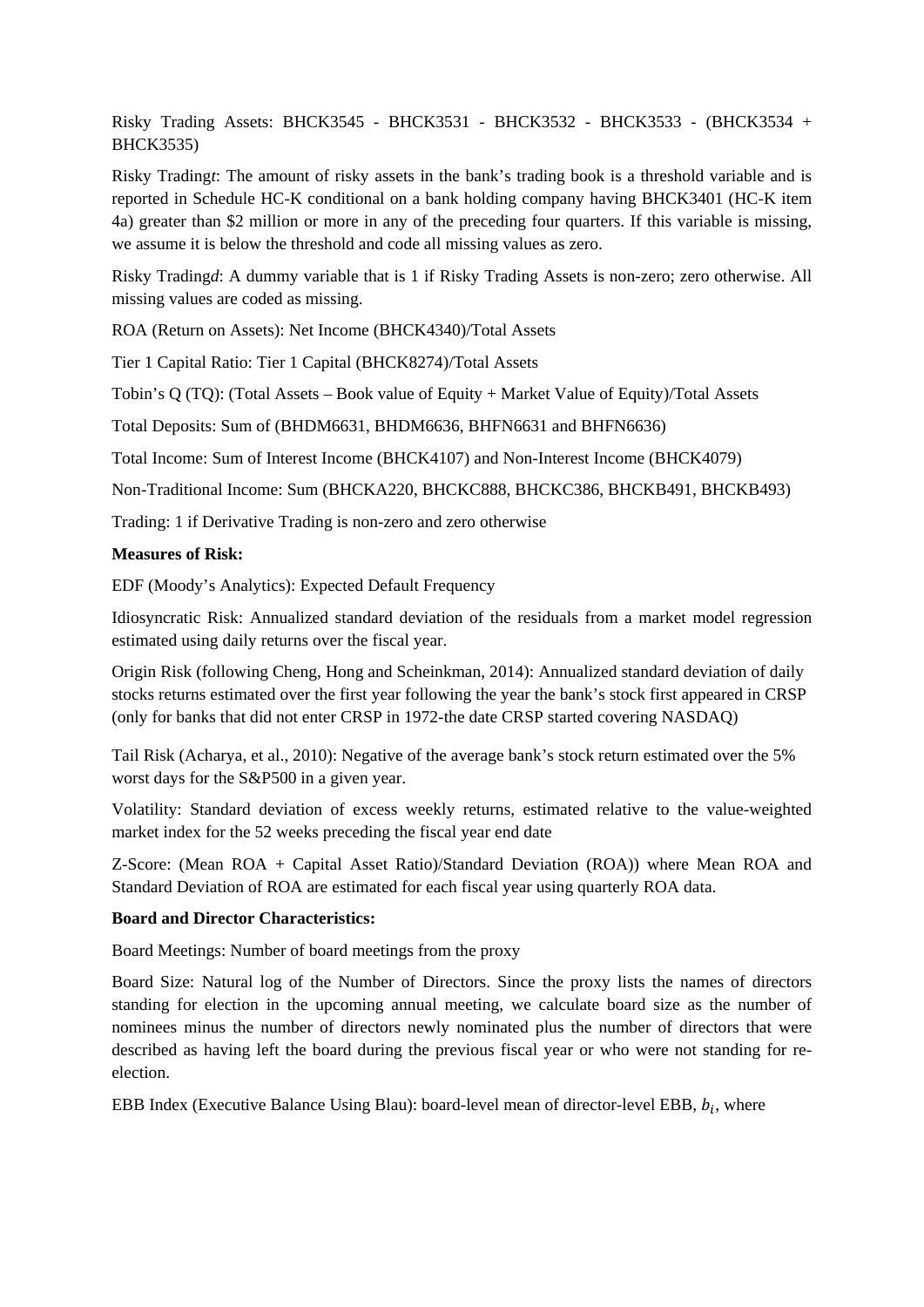$$
b_i = 1 - \left(\frac{\text{Number of years connected to executive women}}{\text{Number of years connected to executive women and men}}\right)^2 - \left(\frac{\text{Number of years connected to executive men}}{\text{Number of years connected to executive women and men}}\right)^2,
$$

for each director *i*. We describe how we calculate  $b_i$  in more detail in Appendix II.

Education: Director's educational qualifications are from BoardEx. Our measure captures the highest educational qualification attained by a director. A bachelor's degree is coded as 1, a master's degree as 2 and a PhD as 3.

Female Education is the average education of women at the board level. If no women sit on the board, it is missing.

Fr(Women): No. of female directors/Board Size

Independence: No. of independent directors/Board Size. An independent director is one who is characterized as such in the bank's proxy statement.

Missed Meetings: 1 if the proxy mentions that a director has attended fewer than 75% of meetings that he or she was supposed to attend; 0 otherwise.

Monitoring Committee: 1 if a director on any of the following committees – audit, compensation, governance, nominating, proxy, stock option, human resource, risk, loan, regulation, succession, trust, director search, and subsidiary; and 0 otherwise.

Number of Directorships (Public Companies): The total number of directorships (including the bank board seat) in publicly listed firms according to BoardEx

Relationship Length: The difference between the sample (fiscal) year and the start year of a relationship for executives connected to sample directors in BoardEx. A relevant connection is a connection external to the sample bank that does not end prior to 2003 for which the following holds: the connection is established through a private or listed company (i.e. we rule out non-profits) and one individual (at least) has to hold a board seat and the other one has to be at least a top executive. For each person in the director's network, we use census data to identify gender based on the first name. For ethnic or epicene names, we identify gender by searching the full name using google.

Risk Committee: If a director sits on the risk or loan committee, it is coded as 1; 0 otherwise.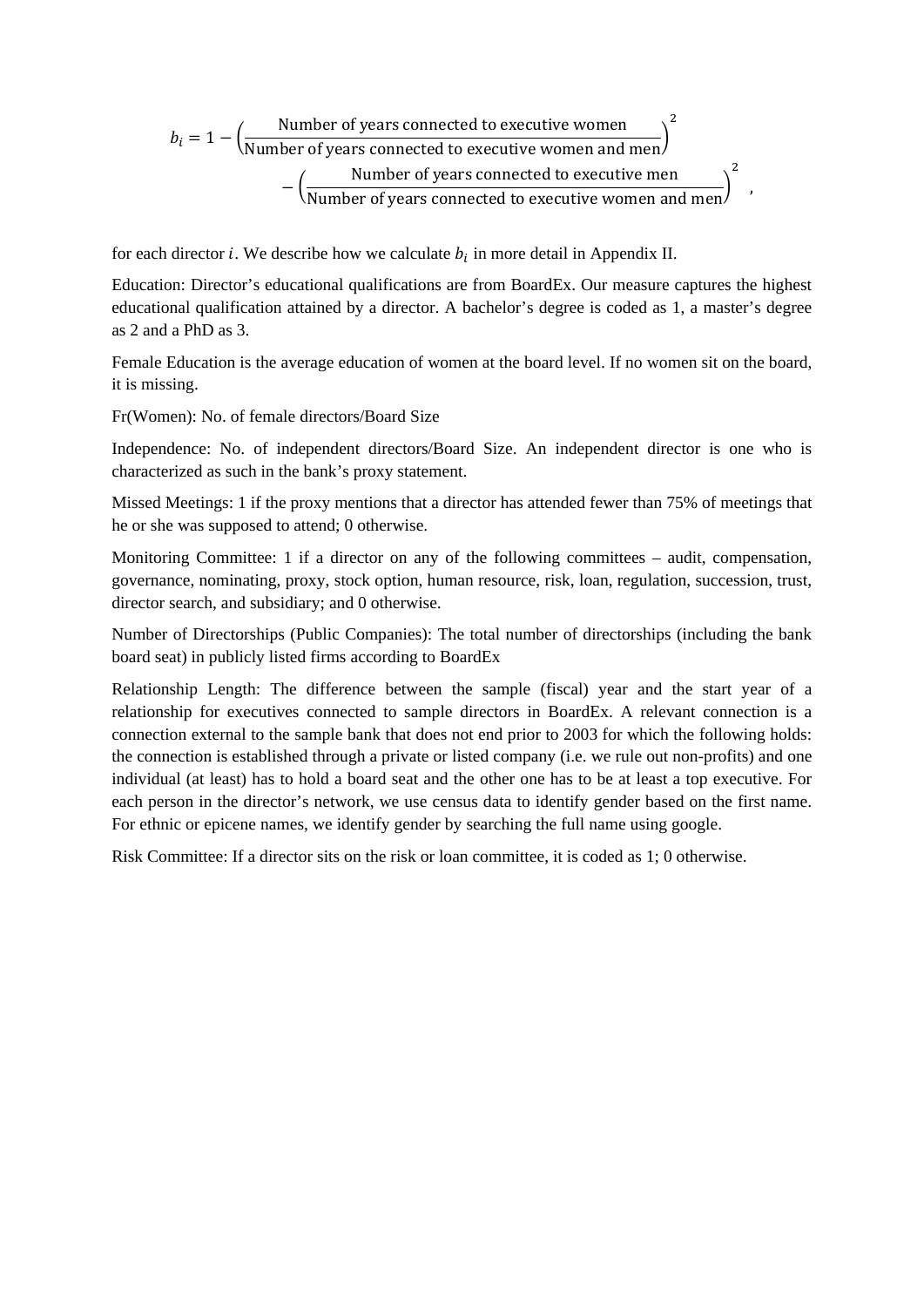#### **Appendix II: Construction of "Executive Balance Using Blau" (EBB)**

We describe our procedure for calculating our instrument EBB in more detail here. For each director we obtain the set of individuals connected to the director from Boardex. We then narrow down the subset of connections as follows:

- 1. To ensure we consider only connections that are not created by sitting on the same bank board, we eliminate all connections in which the bank in which the director holds a board seat is the connecting organization.
- 2. Because Boardex coverage is poor prior to 2003, we drop connections with an ending date prior to 2003. This ensures that directors in firms that were covered earlier in Boardex do not appear artificially more connected than other directors.
- 3. To ensure connected individuals actually know each other, we consider only connections established through working relationships. We drop connections to individuals who are connected only because they attended the same university. We also eliminate connections through non-profits. Non-profits, such as the Business Roundtable, State Law Societies or charities, are often national or regional, so being connected through the same non-profit does not ensure that connected individuals know each other. We identify non-profits based on name, e.g. "Red Cross" and keywords, such as "Organization", "Chamber", Roundtable", "Museum", "Association", "Council", "Institute", etc.
- 4. We restrict the remaining set of connections by requiring connected individuals to hold job titles for which it is clear that they will have personally interacted with the director. In particular, we require at least one individual to hold a board seat and the other individual to hold the title of someone whose job description would include interacting with the board, e.g. Director, CEO, CFO, Executive Vice President, etc..

For the resulting set of connections we classify the gender of connected individuals using the Census. If the first name is gender-neutral, e.g. "Pat" or "Jean", we consider the name to belong to the gender in which it is most represented. For ethnic names or names we are unable to classify, we identify gender by searching the full name using Google.

For each unique individual connected to a director  $i$  we calculate the "relationship length", the difference between the current sample year and the minimum start year of his or her connection to the director. We sum up all relationship lengths for each gender and calculate director-level EBB,  $b_i$ , as follows

$$
b_i = 1 - \left(\frac{\text{Number of years connected to executive women}}{\text{Number of years connected to executive women and men}}\right)^2 - \left(\frac{\text{Number of years connected to executive men}}{\text{Number of years connected to executive women and men}}\right)^2,
$$

for each director *i*. Board-level EBB is simply the board-level average of  $b_i$ .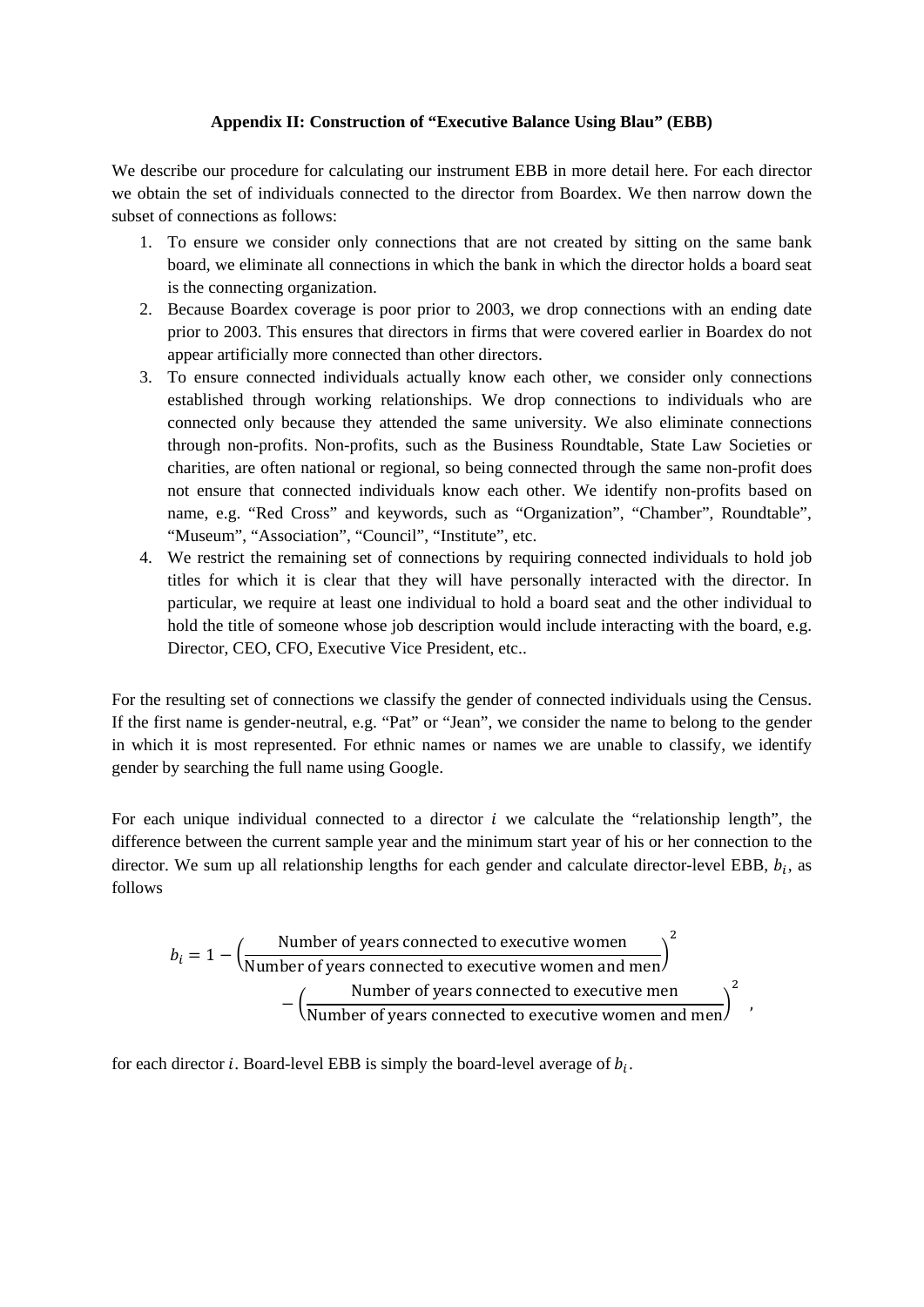# **Appendix III: Additional Tables**

#### **Table A.I: Gender Variation in Risk Aversion and Testosterone**

This table presents descriptive statistics stratified by gender and career choice for data we obtain from Sapienza, Zingales and Maestripieri (2009). The sample consists of data on the cohort of 2008 MBA students at the University of Chicago. The data includes gender, levels of risk-aversion (the premium paid to avoid a lottery), salivary and pre-natal testosterone (the Average Digit Ratio and Simon Baron-Cohen's "*Reading the Mind in the Eyes*" test) and career choice after graduating (finance or nonfinance). Because career choice data is only available for a restricted sample, we first report the full sample results and then the summary statistics for the restricted sample with career choice data. For each gender, we report the difference in means and the t-statistics (in brackets) for students who chose finance and those who did not to the right of the table. Underneath the table, we report the differences in means and the t-statistics (in brackets) for men and women in the full samples and for each occupational choice. We estimate the significance of the difference in means between male and female MBA students using the Welch t-test.

|                        | Full Sample          |           | Restricted sample with career<br>choice data |                      |           | Finance $= 1$ |                    |           | Finance $= 0$ |                    |           |     |                        |
|------------------------|----------------------|-----------|----------------------------------------------|----------------------|-----------|---------------|--------------------|-----------|---------------|--------------------|-----------|-----|------------------------|
|                        |                      | Men       |                                              |                      | Men       |               | Men                |           | Men           |                    |           |     |                        |
|                        | Mean                 | <b>SD</b> | N                                            | Mean                 | <b>SD</b> | N             | Mean               | <b>SD</b> | $\mathbf N$   | Mean               | <b>SD</b> | N   | Diff                   |
| <b>Risk Aversion</b>   | 12.69                | 16.40     | 335                                          | 13.33                | 16.17     | 287           | 12.70              | 16.19     | 165           | 14.18              | 16.10     | 122 | $-1.48$<br>(0.77)      |
| Testosterone (pg/ml)   | 100.91               | 31.84     | 320                                          | 99.891               | 31.99     | 277           | 100.86             | 32.54     | 159           | 98.58              | 31.17     | 118 | 2.28<br>(0.59)         |
| Baron-Cohen Eye Test   | 26.60                | 3.64      | 328                                          | 26.63                | 3.52      | 287           | 26.69              | 3.56      | 165           | 26.55              | 3.46      | 122 | 0.14<br>(0.339)        |
| Average Digit Ratio    | 0.95                 | 0.03      | 117                                          | 0.96                 | 0.03      | 102           | 0.95               | 0.03      | 62            | 0.97               | 0.03      | 40  | $-0.02**$<br>(2.52)    |
|                        |                      | Women     |                                              |                      | Women     |               |                    | Women     |               |                    | Women     |     |                        |
| <b>Risk Aversion</b>   | 20.18                | 18.23     | 140                                          | 19.47                | 18.35     | 114           | 12.62              | 14.78     | 42            | 23.47              | 19.04     | 72  | $-10.85***$<br>(3.392) |
| Testosterone $(pg/ml)$ | 48.72                | 23        | 140                                          | 47.41                | 23.46     | 111           | 51.74              | 20.57     | 40            | 44.96              | 24.60     | 71  | 6.78<br>(1.550)        |
| Baron-Cohen Eye Test   | 27.31                | 3.28      | 140                                          | 27.48                | 3.26      | 114           | 26.81              | 3.12      | 42            | 27.88              | 3.28      | 72  | $-1.07*$<br>(1.727)    |
| Average Digit Ratio    | 0.97                 | 0.03      | 64                                           | 0.96                 | 0.04      | 53            | 0.96               | 0.02      | 15            | 0.98               | $0.04\,$  | 38  | $-0.03***$<br>(3.147)  |
|                        | Diff                 |           |                                              | Diff                 |           |               | Diff               |           |               | Diff               |           |     |                        |
| <b>Risk Aversion</b>   | $-7.49***$           |           |                                              | $-6.15***$           |           |               | 0.08               |           |               | $-9.29***$         |           |     |                        |
|                        | (4.20)               |           |                                              | (4.20)               |           |               | (0.03)             |           |               | (3.47)             |           |     |                        |
| Testosterone $(pg/ml)$ | 52.19***             |           |                                              | 52.49***             |           |               | 49.12***           |           |               | 53.62***           |           |     |                        |
|                        | (19.80)              |           |                                              | (19.80)              |           |               | (11.83)            |           |               | (13.10)            |           |     |                        |
| Baron-Cohen Eye Test   | $-0.70**$            |           |                                              | $-0.85**$            |           |               | $-0.12$            |           |               | $-1.33***$         |           |     |                        |
|                        | (2.50)               |           |                                              | (2.05)               |           |               | (0.21)             |           |               | (2.66)             |           |     |                        |
| Average Digit Ratio    | $-0.02***$<br>(4.01) |           |                                              | $-0.02***$<br>(4.08) |           |               | $-0.004$<br>(0.64) |           |               | $0.02**$<br>(1.97) |           |     |                        |
|                        |                      |           |                                              |                      |           |               |                    |           |               |                    |           |     |                        |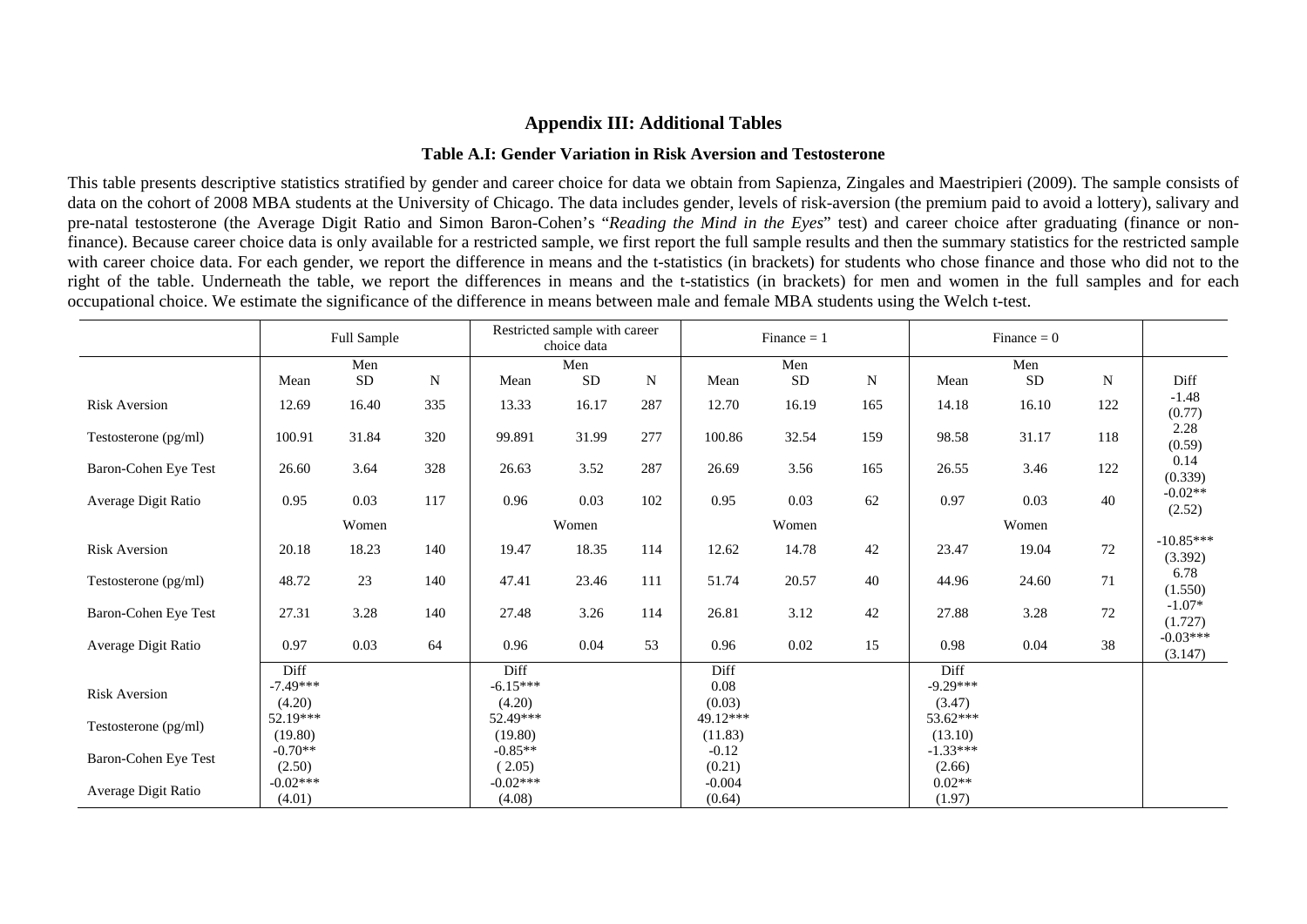#### **Table A.II: Bank Sample description**

We collect board and committee information from the proxies (form DEF 14A) filed by commercial banks and bank holding companies with the SEC. We download DEF 14A URLs for all firms from the SEC's EDGAR website. We then match the CIK number with those provided in COMPUSTAT. We retain institutions with SIC codes 6000-6300. Using PERMCOs we match the banks in our sample to the regulatory entity code in the Fed's 2007 CRSP-FRB Link file. This forms the sample for each of the four years. In each step we are likely to have duplicates as some firms file multiple proxy statements.

|                                                                                | 2006 | 2007 | 2008 | 2009 |
|--------------------------------------------------------------------------------|------|------|------|------|
| Number of DEF 14A filings for firms in<br>SIC codes 6000-6300                  | 729  | 720  | 701  | 655  |
| Number of DEF 14A filings after<br>matching to CRSP-FRB link file              | 367  | 342  | 336  | 316  |
| Number of (Small and Large) Bank-<br>Holding Companies with DEF 14A<br>filings | 332  | 309  | 296  | 281  |
| Number of Commercial Banks with DEF<br>14A filings                             | 18   | 16   | 16   | 15   |
| <b>Total Number of Financial Institutions</b>                                  | 350  | 325  | 312  | 296  |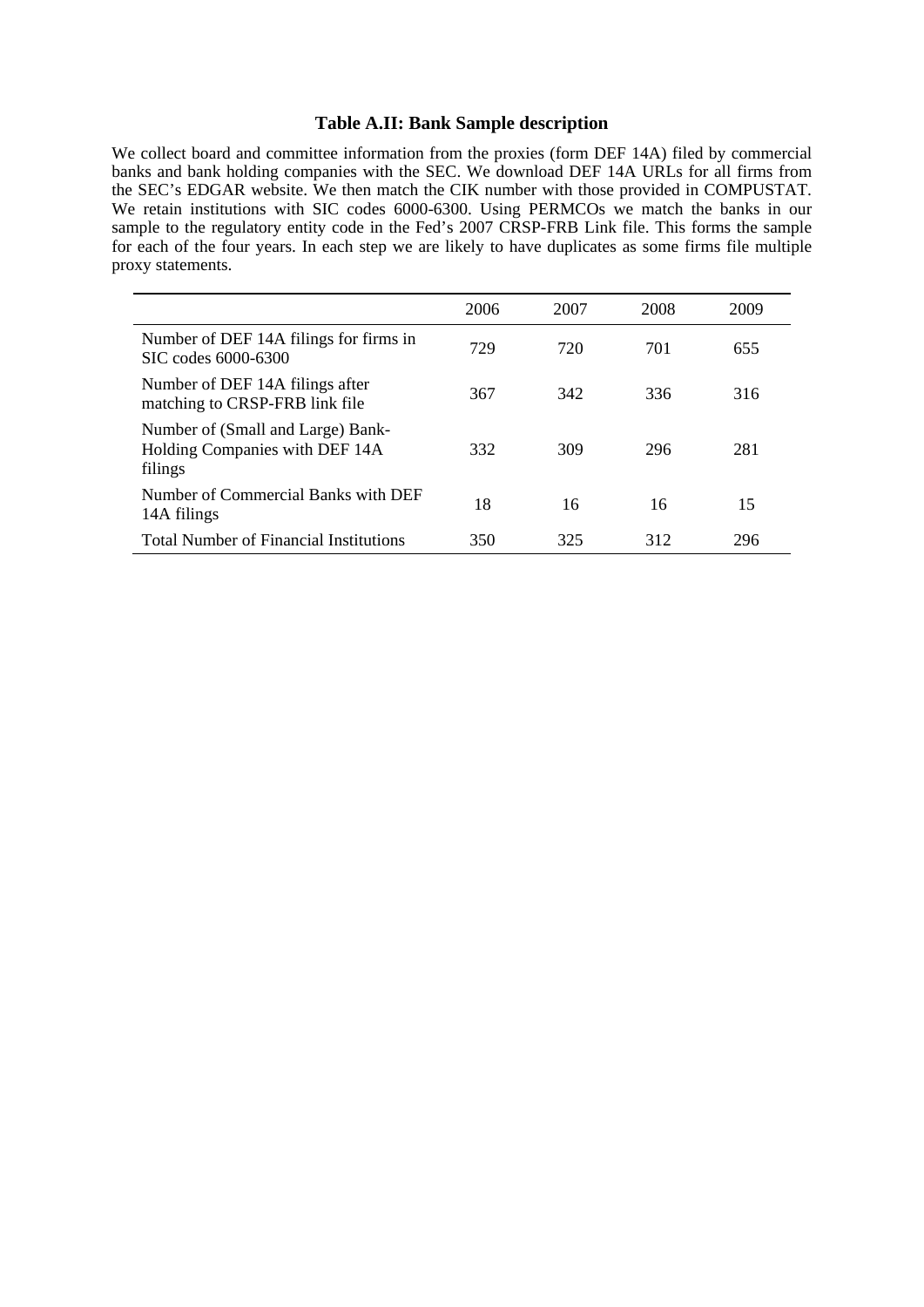#### **Figure I. The Role of Selection**

This figure provides a graphic depiction of the mean levels of risk-aversion (the premium paid to avoid a lottery) from Appendix III, Table A.I. The sample consists of data on the cohort of 2008 MBA students at the University of Chicago that we obtain from Sapienza, Zingales and Maestripieri (2009). The data includes gender, levels of risk-aversion (the premium paid to avoid a lottery) and career choice after graduating (finance or non-finance). The top left graph shows mean levels of risk-aversion by gender in the full sample. The top right graph shows mean levels of risk-aversion for men by career choice. The bottom right graph shows mean levels of risk-aversion for women by career choice. The bottom left graph shows mean levels of risk-aversion in finance by gender. Details on sample sizes and test statistics for differences in means and the corresponding significance levels are in Table A.I.

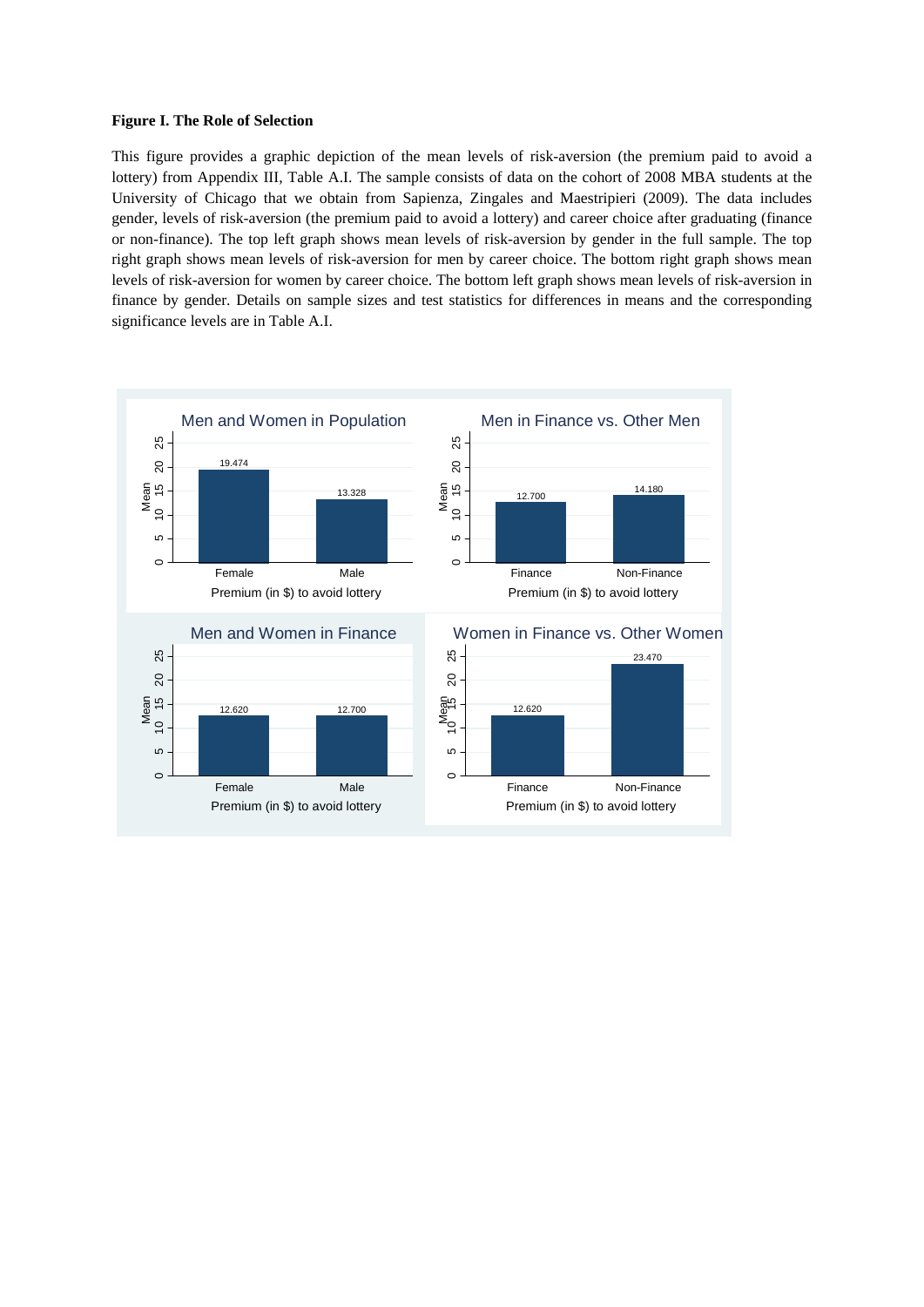# **Figure II. Trends in the Average Proportion of Women on Boards for Banks and Matched Samples of Non-financial Firms**

This figure shows the average proportion of women on boards for banks and size-matched samples of non-financial firms. We use two different samples. The first dataset consists of the intersection of our sample with Boardex and size-matched industrial firms in Boardex from 2003-2010. The second dataset consists of all banks in Riskmetrics and size-matched industrial firms from 1996-2010. Banks in Riskmetrics are firms with SIC codes 6000-6300. In both datasets, the industrial sample excludes banks and utilities (SIC 4900-4949). We match banks to industrial firms on the book value of assets (from Compustat) with replacement. We require that the control firm's assets are within 30% of the bank's assets and retain only the best match. We plot the average proportion of women only for the 321 banks in Boardex and the 192 banks in Riskmetrics who have at least 4 years of data and their corresponding matches. In the legend below, RM stands for Riskmetrics and BX stands for Boardex.

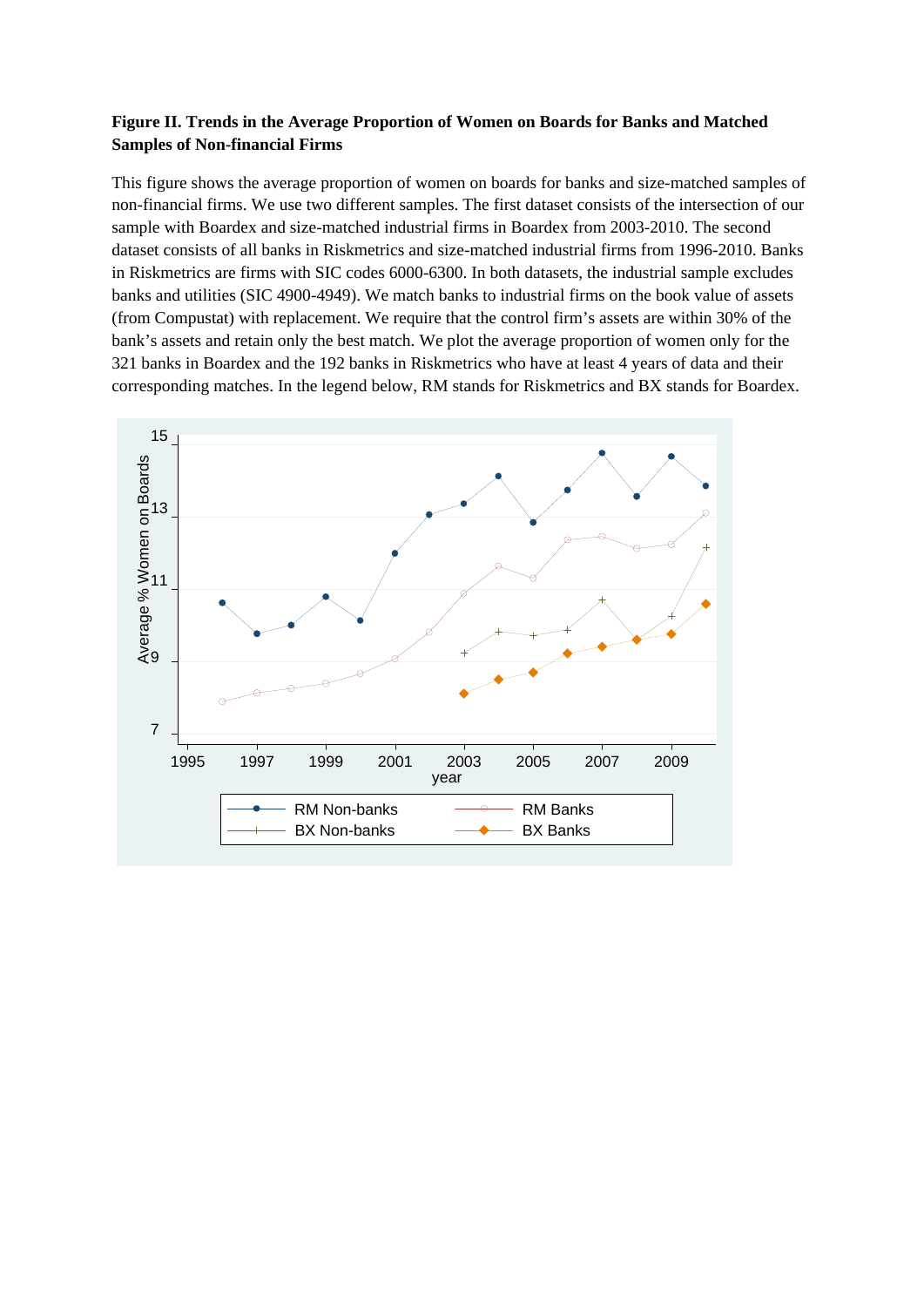#### **Figure III. Boxplots of Changes and Averages of Boardroom Diversity for Banks and Non-financial Firms in Riskmetrics**

This figure shows boxplots of changes and averages of boardroom diversity for banks and non-financial firms in Riskmetrics 1996-2010. We identify banks and industrial firms as for Figure II. We restrict the sample to firms that have at least 4 years of data over this time period. There are 194 banks in the sample with 1,698 observations and 1,865 industrial firms with 17,789 observations. We calculate year-to-year changes in diversity as the absolute value of the difference in the percentage of women on the board minus the percentage of women on the board the previous year. We also calculate firm-level averages of the percentage of women over all years the firm is in the sample. We display boxplots of changes and firm-level averages. The lower/upper edges of the box denote the 25<sup>th</sup>/75<sup>th</sup> percentiles. The line intersecting the box denotes the median. The whiskers are set at the most extreme observed data value within 1.5 times the interquartile range from the edges of the box.

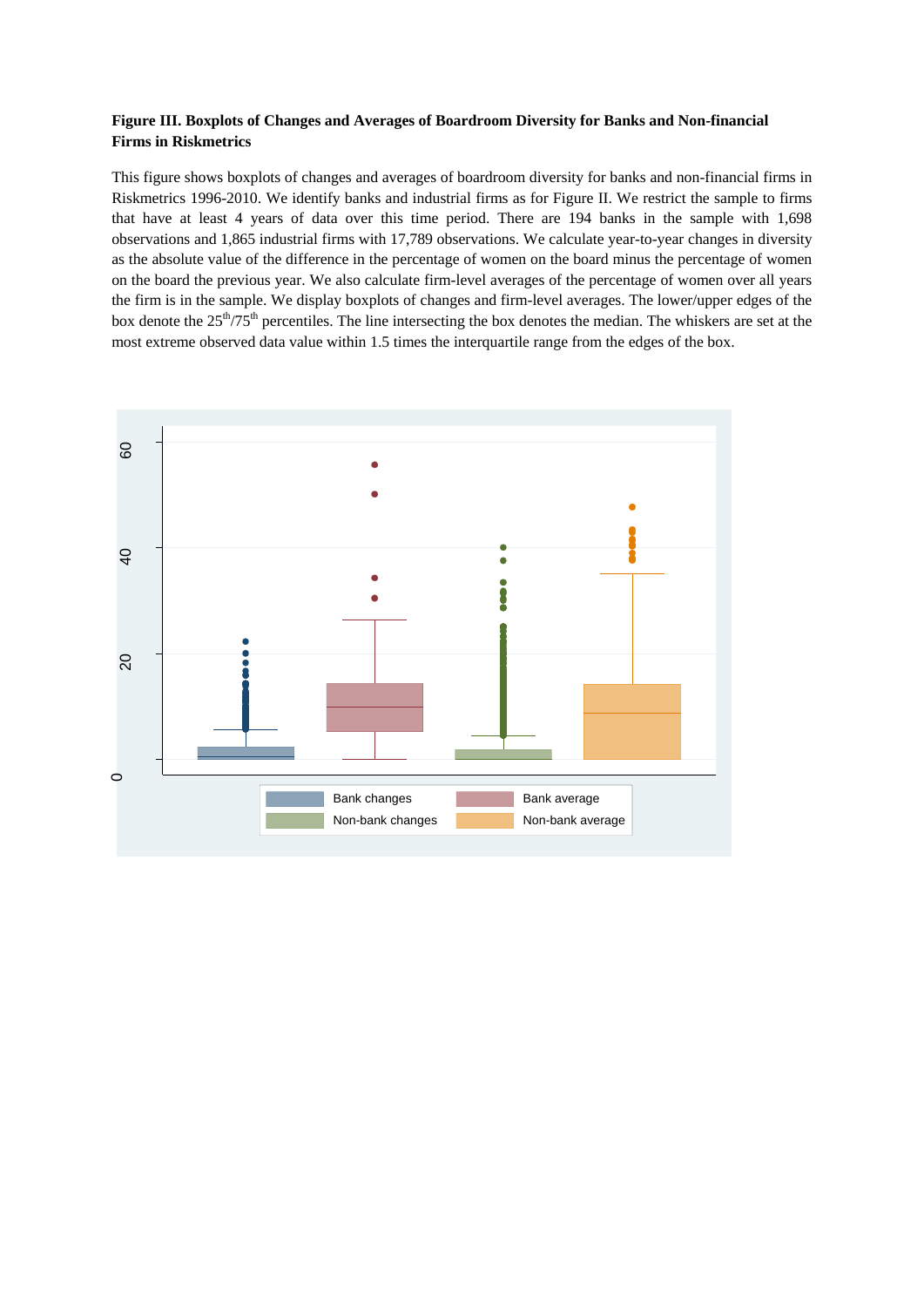# **Figure IV. Changes in Boardroom Diversity for Banks and Non-financial Firms in Riskmetrics for Firms with Women on their Boards**

Figure IV replicates the changes in the percentages of women on boards shown in Figure III for firm-years observations for which the percentage of women on the board of the firm in the previous year was non-zero.

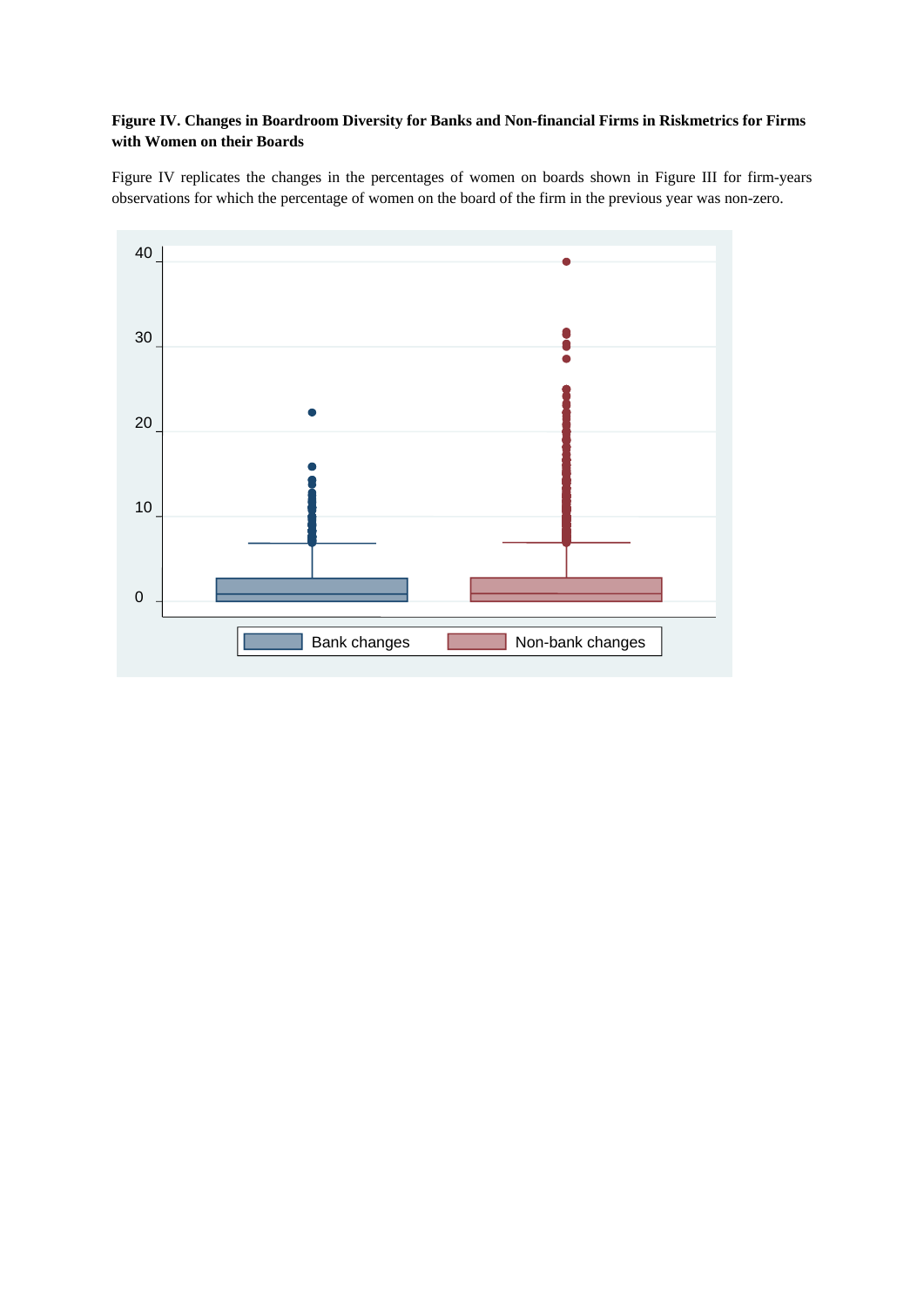#### **Table I: Sample Characteristics**

This table presents summary statistics of financial characteristics for an unbalanced panel of 365 bank holding companies (BHCs) and commercial banks for fiscal years 2006-2009. Financial variables are sourced from COMPUSTAT and the Federal Reserve Bank of Chicago's Financial Institution Reports dataset (FR Y-9C Call Reports). Board characteristics such as Board Size, Number of Female Directors and Independence are handcollected from the firm's proxy filing (form DEF 14A) filed with the SEC and obtained through EDGAR. Gender of directors is manually assigned based on director names. We present definitions for all variables in the Appendix.

| <b>Panel A: Financial Characteristics</b> |       |           |           |                  |                  |              |
|-------------------------------------------|-------|-----------|-----------|------------------|------------------|--------------|
|                                           | Obs.  | Mean      | Std. Dev. | Min              | Median           | Max          |
| <b>Bank Characteristics</b>               |       |           |           |                  |                  |              |
| Deposits/Loans                            | 1,158 | 1.116     | 0.521     | 0.507            | 1.051            | 12.289       |
| Deposit Ratio                             | 1,158 | 0.743     | 0.099     | 0.056            | 0.757            | 0.923        |
| First year in CRSP                        | 323   | 1994      | 7.17      | 1960             | 1996             | 2004         |
| Fr(Agricultural Loans)                    | 1,158 | 0.008     | 0.017     | $\mathbf{0}$     | 0.001            | 0.132        |
| Fr(Bad Loans)                             | 1,158 | 0.021     | 0.028     | $\mathbf{0}$     | 0.012            | 0.500        |
| Fr(Commercial & Industrial<br>Loans)      | 1,158 | 0.158     | 0.099     | $\boldsymbol{0}$ | 0.139            | 0.741        |
| Fr(Real Estate Loans)                     | 1,158 | 0.739     | 0.154     | $\boldsymbol{0}$ | 0.769            | 1.007        |
| Loan Ratio                                | 1,259 | 0.694     | 0.138     | 0.001            | 0.713            | 0.948        |
| <b>ROA</b>                                | 1,261 | 0.003     | 0.016     | $-0.162$         | 0.007            | 0.037        |
| Tier One Capital Ratio                    | 1,260 | 11.404    | 2.709     | 0.220            | 11.040           | 23.200       |
| Tobin's Q                                 | 1,221 | 1.035     | 0.106     | 0.899            | 1.023            | 3.115        |
| Total Assets (\$ billions)                | 1,280 | 31,708.99 | 191,795.5 | 163.241          | 1,907.09         | 2,223,299    |
|                                           |       |           |           |                  |                  |              |
| Measures of Risky Activity                |       |           |           |                  |                  |              |
| Derivative Trading/TA                     | 1,158 | 0.357     | 2.996     | $\theta$         | $\boldsymbol{0}$ | 49.178       |
| Derivative Hedging/TA                     | 1,158 | 0.041     | 0.103     | $\theta$         | 0.004            | 1.586        |
| MBS/TA                                    | 1,158 | 0.009     | 0.021     | $\theta$         | $\mathbf{0}$     | 0.286        |
| MBS d                                     | 1,158 | 0.536     | 0.499     | $\boldsymbol{0}$ | 1                | $\mathbf{1}$ |
| Non-Traditional Income (%)                | 1,158 | 0.002     | 0.029     | $\theta$         | $\mathbf{0}$     | 0.654        |
| Risky Trading/TA                          | 364   | 0.011     | 0.031     | $\boldsymbol{0}$ | $2.62*10^{-3}$   | 0.234        |
| Risky Trading d                           | 364   | 0.566     | 0.496     | $\theta$         | $\mathbf{1}$     | $\mathbf{1}$ |
| Risky Trading t                           | 1,283 | 0.161     | 0.367     | $\boldsymbol{0}$ | $\boldsymbol{0}$ | $\mathbf{1}$ |
|                                           |       |           |           |                  |                  |              |
| <b>Measures of Bank Risk</b>              |       |           |           |                  |                  |              |
| $EDF$ $%$                                 | 1,282 | 1.90      | 4.051     | 0.01             | 0.322            | 28.906       |
| Idiosyncratic Risk                        | 1,283 | 0.030     | 0.021     | 0.006            | 0.022            | 0.153        |
| Origin Risk                               | 323   | 0.389     | 0.183     | 0.052            | 0.378            | 1.669        |
| <b>Tail Risk</b>                          | 1,283 | 0.039     | 0.044     | $-0.154$         | 0.027            | 0.224        |
| Volatility (weekly)                       | 1,283 | 0.057     | 0.037     | 0.012            | 0.045            | 0.279        |
| Z-Score                                   | 1,174 | 3.318     | 1.151     | $-3.594$         | 3.508            | 7.013        |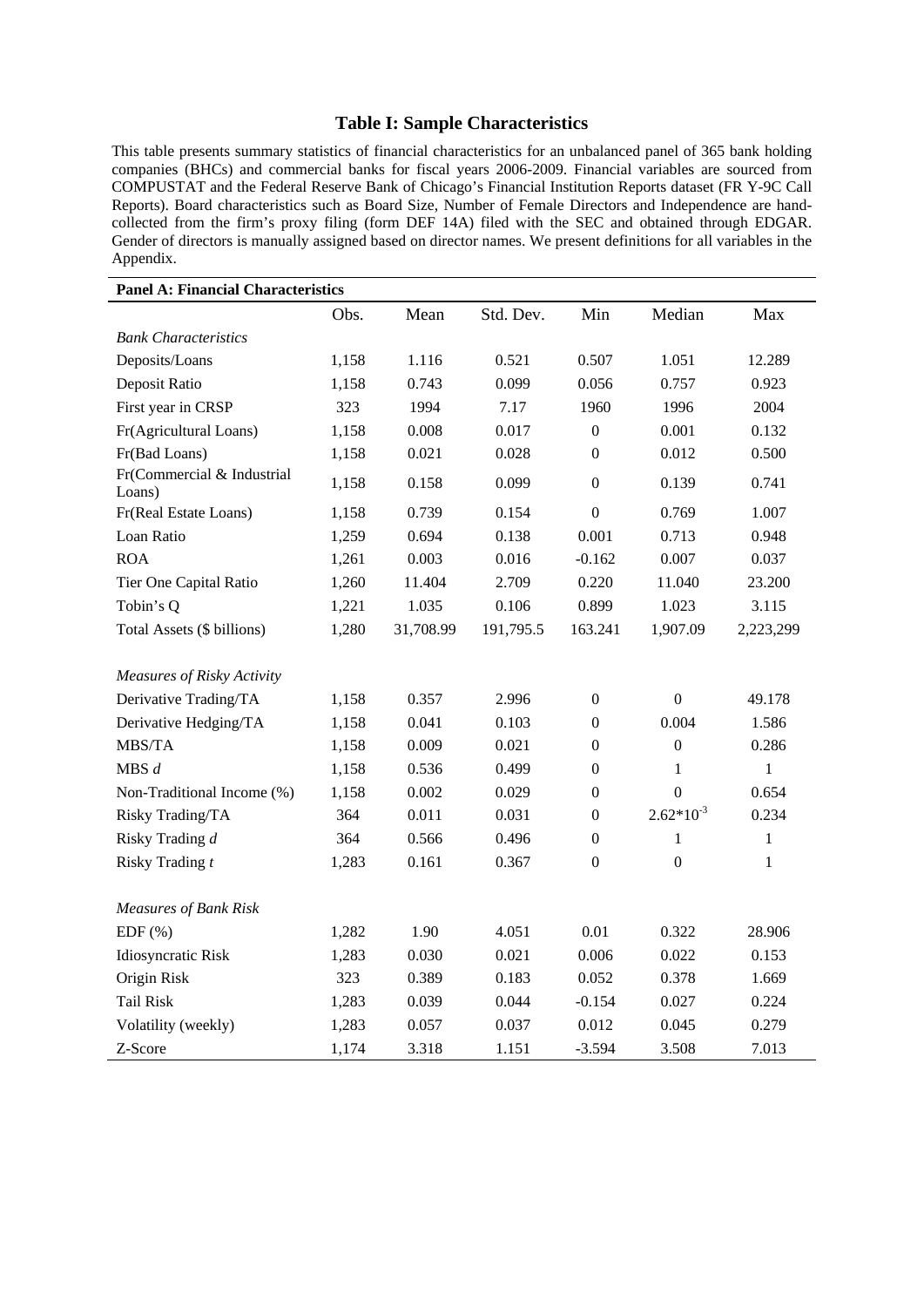|                                     | <b>Panel B: Board Characteristics</b> |        |           |          |        |       |  |  |  |  |  |  |
|-------------------------------------|---------------------------------------|--------|-----------|----------|--------|-------|--|--|--|--|--|--|
|                                     | Obs.                                  | Mean   | Std. Dev. | Min      | Median | Max   |  |  |  |  |  |  |
| <b>Board Meetings</b>               | 1,283                                 | 10.871 | 6.912     |          | 11     | 153   |  |  |  |  |  |  |
| Board Size (Ln(No. of<br>Directors) | 1,283                                 | 2.411  | 0.273     | 1.098    | 2.398  | 3.135 |  |  |  |  |  |  |
| <b>Female Education</b>             | 651                                   | 1.737  | 0.560     |          | 2      | 3     |  |  |  |  |  |  |
| Fr(Women)                           | 1,283                                 | 0.095  | 0.083     | $\theta$ | 0.091  | 0.444 |  |  |  |  |  |  |
| No. of Directors                    | 1,283                                 | 11.554 | 3.121     | 3        | 11     | 23    |  |  |  |  |  |  |
| No. of Female Directors             | 1.283                                 | 1.142  | 1.017     | $\Omega$ |        | 5     |  |  |  |  |  |  |

# **Table I: Sample Characteristics, continued**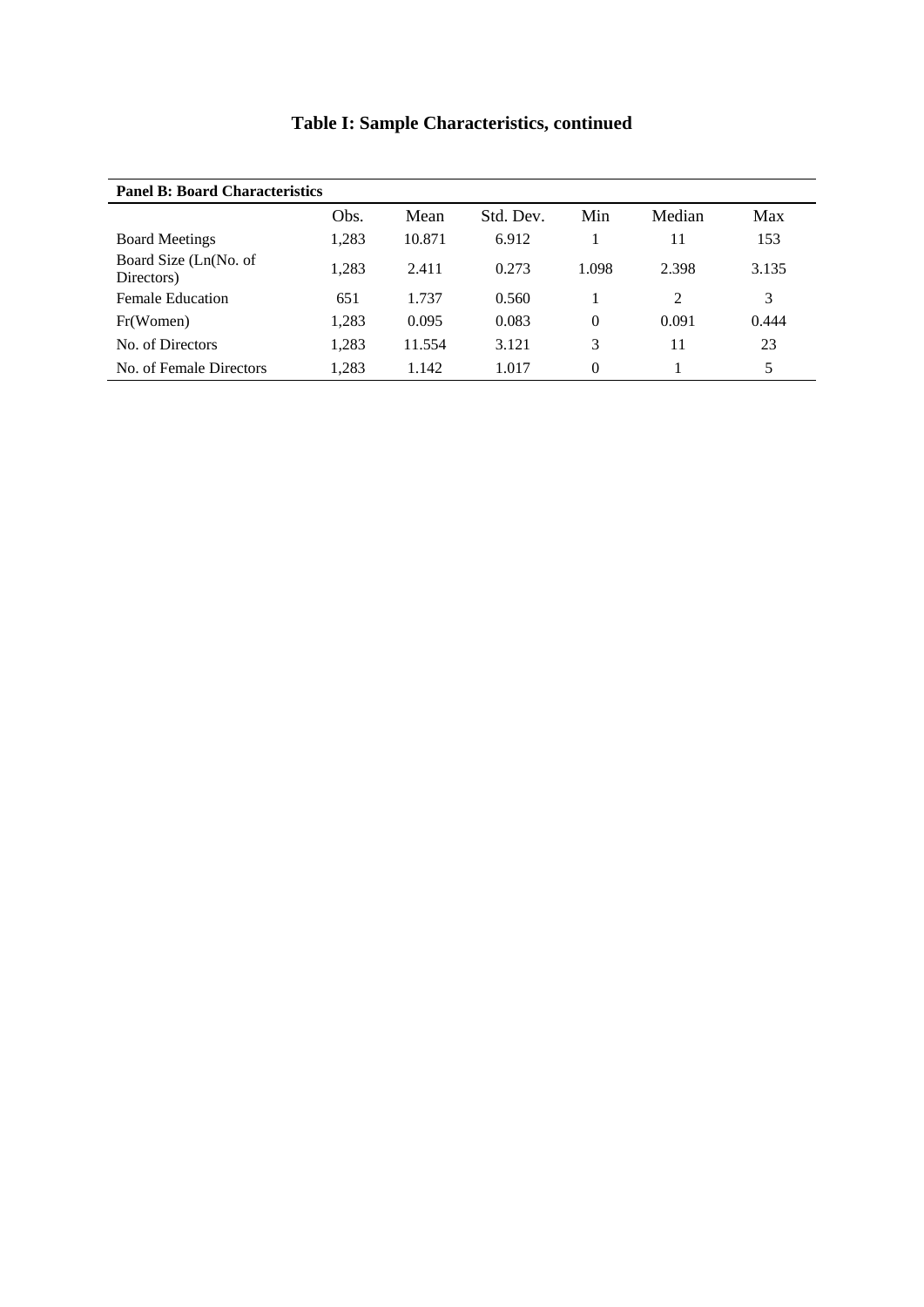#### **Table II: Bank Director Characteristics**

This table presents summary statistics of director characteristics for 365 bank holding companies (BHCs) and commercial banks for fiscal years 2006-2009. Variable definitions are in Appendix I. Board characteristics such as Board Size, Number of Independent directors, Number of Female Directors and Number of Committee Assignments are hand-collected from the firm's proxy filing (form DEF 14A) filed with the SEC and obtained through EDGAR. The total number of director firm year observations is 14,824. Director Age, Tenure in the sample firm; the Number of directorships in public firms; and Education is the highest educational qualification attained by a director. A bachelor's degree is coded as 1, master's degree as 2 and a PhD as a 3. All director level variables are from BoardEx. We also obtain the list of all people in the director's network from BoardEx. We indicate significant differences between mean characteristics of male and female directors using asterisks (with \*\*\* denoting 0.01, \*\* denoting 0.05 and \* denoting 0.10 significance levels). We estimate the significance of the difference in means between male and female directors using the Welch t-test.

|                                                              |                         | Obs.   | Mean       | Std.<br>Dev. | Min              | Median           | Max          |
|--------------------------------------------------------------|-------------------------|--------|------------|--------------|------------------|------------------|--------------|
| <b>Panel A: Director Characteristics</b>                     |                         |        |            |              |                  |                  |              |
| <b>Committee Assignments:</b>                                | Monitoring Committee    | 14,824 | 0.718      | 0.450        | $\theta$         | 1                | 1            |
|                                                              | <b>Risk Committee</b>   | 14,824 | 0.114      | 0.318        | $\theta$         | $\boldsymbol{0}$ | 1            |
| Director Age: All Directors                                  |                         | 14,025 | 60.627     | 8.598        | 27               | 61               | 95           |
|                                                              | Male Directors          | 12,632 | 60.922     | 8.580        | 27               | 61               | 95           |
|                                                              | <b>Female Directors</b> | 1,393  | 57.953***  | 8.299        | 34               | 58               | 87           |
| Education                                                    |                         | 8,947  | 1.620      | 0.639        | 1                | $\mathfrak{2}$   | 3            |
|                                                              | Male Directors          | 7,978  | 1.604      | 0.636        | 1                | $\boldsymbol{2}$ | 3            |
|                                                              | <b>Female Directors</b> | 969    | 1.753***   | 0.644        | 1                | 2                | 3            |
| Female Director Dummy                                        |                         | 14,824 | 0.099      | 0.299        | $\boldsymbol{0}$ | $\boldsymbol{0}$ | 1            |
| Missed Meetings: All Directors                               |                         | 14,824 | 0.016      | 0.125        | $\boldsymbol{0}$ | $\boldsymbol{0}$ | 1            |
|                                                              | <b>Male Directors</b>   | 13,356 | 0.016      | 0.124        | $\theta$         | $\boldsymbol{0}$ | 1            |
|                                                              | <b>Female Directors</b> | 1,468  | 0.018      | 0.134        | $\theta$         | $\boldsymbol{0}$ | 1            |
| Number of Committee Assignments: All Directors               |                         | 14,824 | 0.796      | 0.403        | $\boldsymbol{0}$ | 1                | 1            |
|                                                              | <b>Male Directors</b>   | 13,356 | 0.791      | 0.407        | $\boldsymbol{0}$ | 1                | 1            |
|                                                              | <b>Female Directors</b> | 1,468  | $0.841***$ | 0.366        | $\theta$         | 1                | 1            |
| Number of Directorships (Public Companies): All<br>Directors |                         | 13,999 | 1.226      | 0.643        | $\mathbf{1}$     | 1                | 7            |
|                                                              | Male Directors          | 12,607 | 1.221      | 0.637        | 1                | 1                | 7            |
|                                                              | <b>Female Directors</b> | 1,392  | 1.274***   | 0.696        | 1                | 1                | 6            |
| Tenure: All Directors                                        |                         | 14,623 | 8.997      | 7.527        | $\theta$         | 7                | 52           |
|                                                              | Male Directors          | 13,174 | 9.227      | 7.668        | $\boldsymbol{0}$ | 7                | 52           |
|                                                              | <b>Female Directors</b> | 1,449  | 6.899***   | 5.690        | $\theta$         | 5                | 30           |
| <b>Panel B: Network and Instrument Characteristics</b>       |                         |        |            |              |                  |                  |              |
| Average Network Size                                         |                         | 10,922 | 18.921     | 18.792       | 1                | 14               | 194          |
| Female Director Network Size                                 |                         | 1,028  | 22.388     | 22.594       | $\mathbf{1}$     | 15               | 172          |
| Male Director Network Size                                   |                         | 9,894  | 18.561     | 18.316       | $\overline{1}$   | 14               | 194          |
| Relationship Length (female directors)                       |                         | 1,028  | 5.700      | 3.468        | $\boldsymbol{0}$ | 5.36             | 27           |
| Relationship Length (male directors)                         |                         | 9894   | 6.559      | 3.871        | $\boldsymbol{0}$ | 6.23             | 43           |
| Relationship Length (with females in network)                |                         | 7,908  | 5.572      | 4.142        | $\boldsymbol{0}$ | 5                | 29           |
| Relationship Length (with males in network)                  |                         | 10,888 | 6.591      | 3.954        | $\boldsymbol{0}$ | 6.20             | 43           |
| Director-level EBB                                           |                         | 10,922 | 0.167      | 0.196        | $\boldsymbol{0}$ | 0.138            | 1            |
| <b>EBB</b>                                                   |                         | 1,248  | 0.164      | 0.128        | $\boldsymbol{0}$ | 0.157            | $\mathbf{1}$ |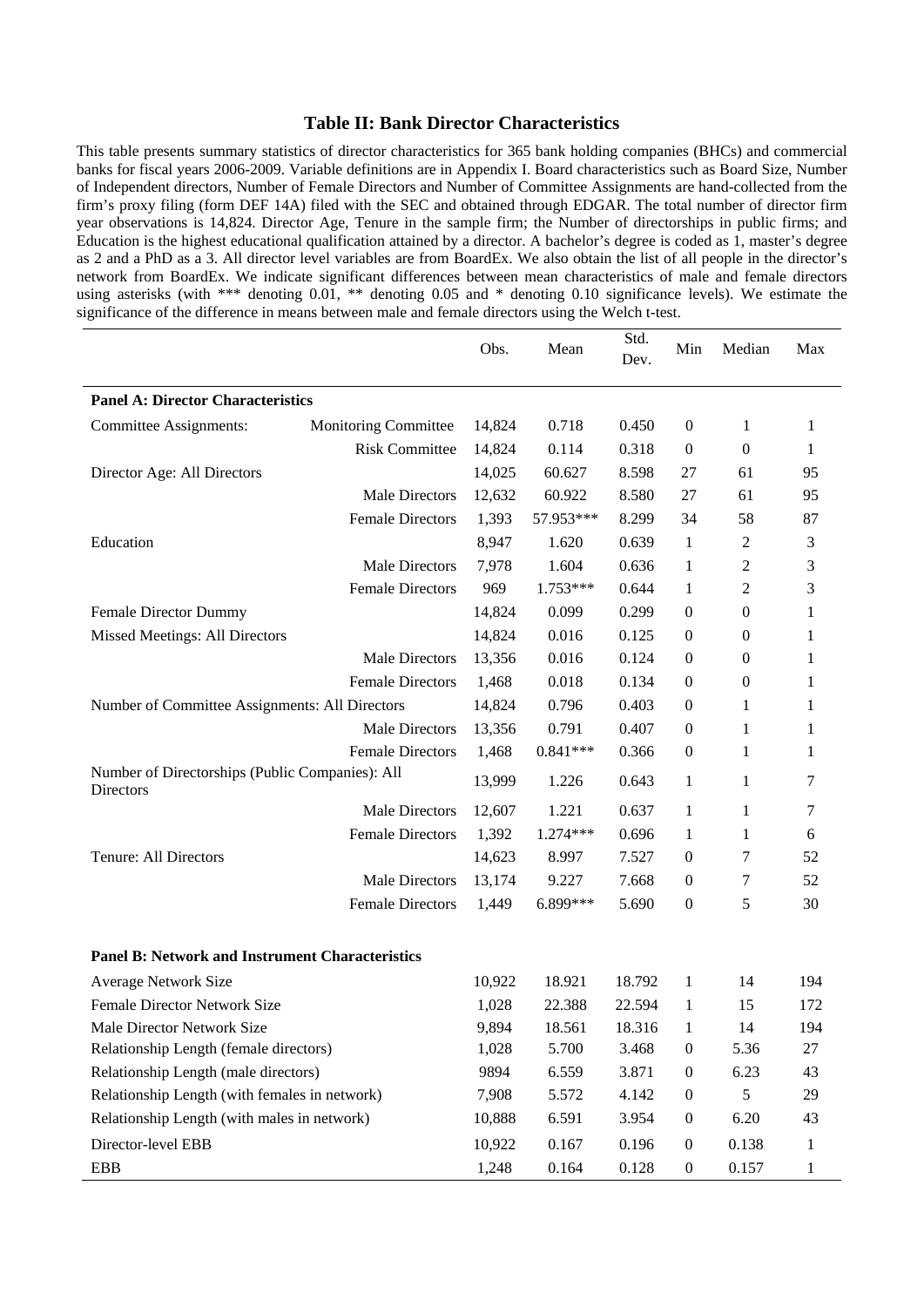# **Table III: Bank Characteristics (With and Without Women)**

This table documents differences in mean bank characteristics across bank years with and without female directors. The total number of observations is 1,283. In 388 bank years, banks had no female directors. All variables are as defined in Appendix I. Absolute values of t-statistics are in parentheses. We indicate significant differences between mean characteristics of banks with and without female directors using asterisks (with \*\*\* denoting 0.01, \*\* denoting 0.05 and \* denoting 0.10 significance levels).

|                                                            | Mean-With<br>Women<br>Directors | Mean-No<br>Women<br>Directors | Diff<br>$(t-stat)$    |
|------------------------------------------------------------|---------------------------------|-------------------------------|-----------------------|
| <b>Bank Characteristics</b>                                |                                 |                               |                       |
| Fr(Bad Loans)                                              | 0.021                           | 0.022                         | $-0.001$<br>(0.76)    |
| <b>ROA</b>                                                 | 0.0029                          | 0.0027                        | 0.0002<br>(0.224)     |
| Total Assets (\$ billions)                                 | 44400.78                        | 2314.007                      | 42086.77***<br>(3.62) |
| Tobin's Q                                                  | 1.039                           | 1.026                         | $0.013*$<br>(1.95)    |
| Tier One Capital Ratio                                     | 11.301                          | 11.640                        | $-0.003**$<br>(2.04)  |
| <b>Measures of Risky Activity</b><br>Derivative Trading/TA | 0.496                           | 0.003                         | $0.493***$<br>(2.56)  |
| Derivative Hedging/TA                                      | 0.048                           | 0.021                         | $0.027***$<br>(4.17)  |
| MBS/TA                                                     | 0.009                           | 0.006                         | $0.0035**$<br>(2.52)  |
| Non-Traditional Income (%)                                 | $1.32e^{-04}$                   | 0.003                         | 0.003<br>(1.37)       |
| Risky Trading/TA                                           | 0.013                           | 0.001                         | $0.012***$<br>(2.91)  |
| Measures of Bank Risk EDF<br>(% )                          | 1.774                           | 2.188                         | $-0.414*$<br>(1.68)   |
| <b>Tail Risk</b>                                           | $-0.043$                        | $-0.030$                      | $-0.012***$<br>(4.59) |
| Volatility (weekly returns)                                | 0.056                           | 0.058                         | $-0.002$<br>(0.86)    |
| Z-Score                                                    | 3.304                           | 3.164                         | $0.139*$<br>(1.87)    |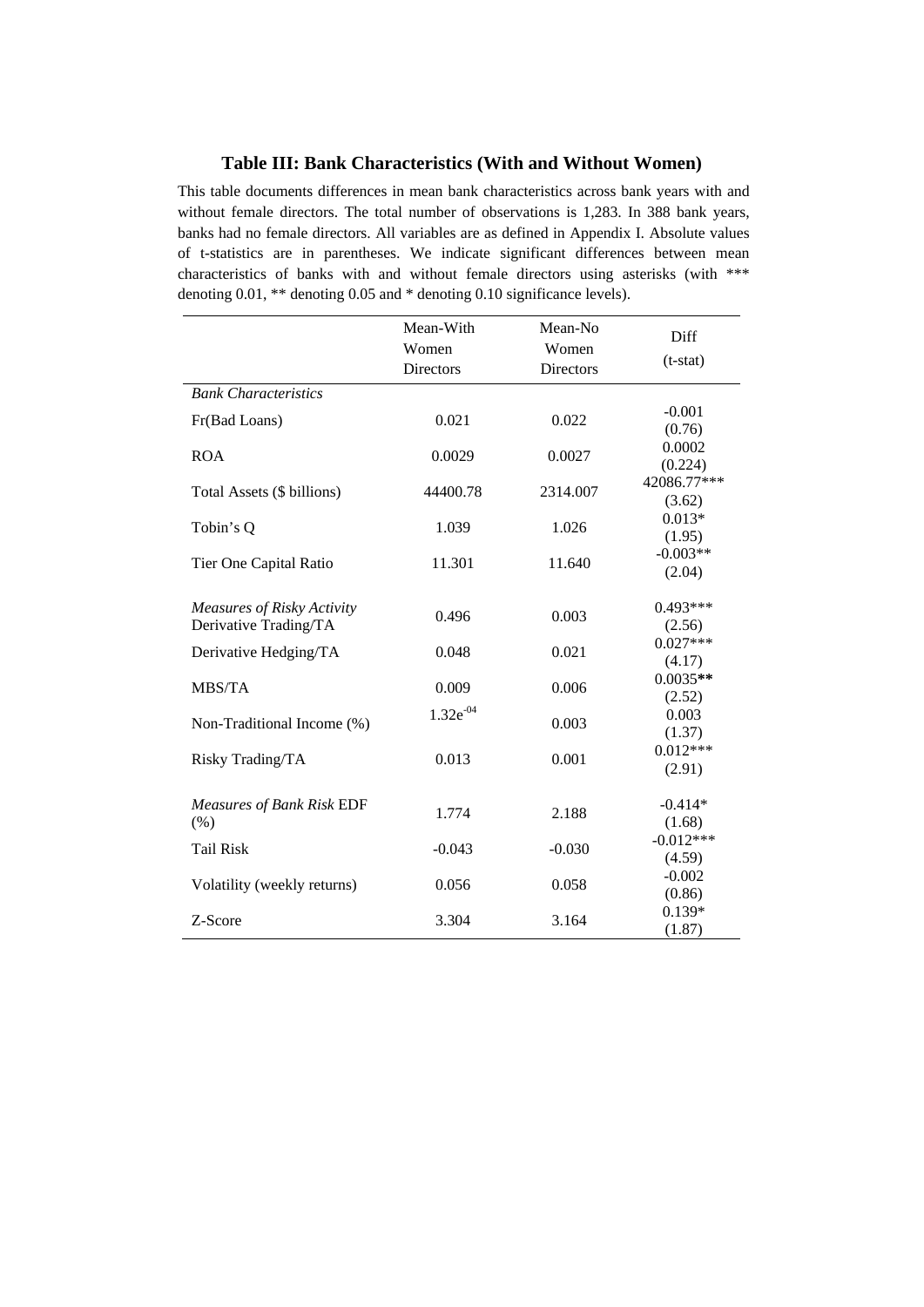# **Table IV: Female Directors and Risky Activities**

This table shows OLS regressions of various measures of trading and risky activities undertaken by banks on the fraction of women directors on the board, Fr(Women), and firm controls. The dependent variables in columns I, III, V, VI and VIII are dummy variables that indicate whether or not the bank undertook the corresponding risky activity. Fr(Women)<sub>basic</sub> is the coefficient in the OLS regression that only includes Independence, Board size and Bank Size. All variables are as defined in Appendix I. All regressions include year dummies. All standard errors are clustered at the firm level. Absolute values of heteroskedasticity robust t-statistics are reported in parentheses. Asterisks indicate significance at 0.01 (\*\*\*), 0.05 (\*\*), and 0.10 (\*) levels.

|                      |            | Hedging<br>Ln  | Derivative  | <i>(Derivative Trading</i> )<br>Ln |                |                       | $\overline{\mathcal{C}}$ Risky $\overline{\mathit{Trading}}$<br>Ln |             | (MBS)<br>Ln           | Deposits    |                |
|----------------------|------------|----------------|-------------|------------------------------------|----------------|-----------------------|--------------------------------------------------------------------|-------------|-----------------------|-------------|----------------|
|                      | $Hedging$  | T <sub>A</sub> | Trading     | <b>TA</b>                          | Risky Tradingd | <b>Risky Tradingt</b> | <b>TA</b>                                                          | <b>MBSd</b> | $\sqrt{\frac{TA}{T}}$ | Loans       | %NonTradIncome |
|                      |            | П              | Ш           | IV                                 | V              | VI                    | <b>VII</b>                                                         | <b>VIII</b> | IX                    | X           | XI             |
| Fr(Women)            | 0.252      | $-0.035$       | $-0.064$    | 4.449*                             | 0.109          | $-0.070$              | 4.121                                                              | $0.674**$   | 0.579                 | 0.120       | $3.65e^{-0.5}$ |
|                      | [0.88]     | [0.03]         | [0.35]      | [1.80]                             | [0.31]         | [0.41]                | [1.43]                                                             | $[2.42]$    | [0.40]                | [0.60]      | [0.06]         |
| Independence         | $-0.017$   | $2.088**$      | $-0.112$    | 0.665                              | $-0.139$       | 0.130                 | 2.149                                                              | $-0.027$    | 2.658                 | 0.224       | $0.001***$     |
|                      | [0.09]     | [2.40]         | [0.77]      | [0.28]                             | [0.55]         | [0.93]                | [0.68]                                                             | [0.14]      | [1.65]                | [1.21]      | [2.76]         |
| <b>Board Size</b>    | 0.068      | $-0.581$       | 0.074       | 1.204                              | $-0.139$       | $-0.050$              | 0.448                                                              | 0.070       | 0.405                 | $-0.024$    | $-2.75e^{-06}$ |
|                      | [0.80]     | [1.39]         | [1.29]      | [1.15]                             | [1.05]         | [0.97]                | [0.43]                                                             | [0.79]      | [0.72]                | $[-1.05]$   | [0.02]         |
| <b>Bank Size</b>     | $0.107***$ | $0.419***$     | $0.161***$  | $0.637***$                         | $0.152***$     | $0.159***$            | $0.385**$                                                          | $0.050***$  | $-0.049$              | $0.021*$    | $0.0004***$    |
|                      | [6.45]     | [5.86]         | [13.02]     | [4.88]                             | [7.71]         | [13.35]               | [2.47]                                                             | [2.90]      | [0.57]                | [1.75]      | [5.48]         |
| Tier 1 Capital Ratio | $-0.770$   | $-1.257$       | 0.290       | $-14.135$                          | $-0.108$       | $-0.485$              | $-15.467$                                                          | $-0.909$    | $-9.673*$             | 0.009       | $-0.001$       |
|                      | [0.85]     | [0.31]         | [0.61]      | [1.66]                             | [0.09]         | [0.99]                | [1.62]                                                             | [1.05]      | [1.92]                | [0.03]      | [0.14]         |
| Deposit Ratio        | $-0.169$   | $-2.937***$    | 0.151       | $-5.793**$                         | 0.210          | 0.112                 | $-2.014$                                                           | $-0.980***$ | $-2.331$              | $1.790***$  | $-0.001$       |
|                      | [0.56]     | [2.75]         | [0.69]      | [2.57]                             | [0.59]         | [0.53]                | [0.65]                                                             | [3.52]      | [1.65]                | [10.19]     | [0.73]         |
| Loan Ratio           | $-0.300$   | $2.590***$     | $-0.011$    | $-2.736*$                          | 0.126          | $-0.168$              | $-1.871*$                                                          | $-0.520**$  | $-5.247***$           | $-2.681***$ | $-0.002*$      |
|                      | $[1.40]$   | [3.06]         | [0.08]      | [1.93]                             | [0.63]         | [1.23]                | [1.71]                                                             | [2.32]      | [4.78]                | [4.66]      | [1.86]         |
| <b>ROA</b>           | $-0.910$   | $-5.165$       | 1.310*      | $-5.770$                           | 0.720          | 0.290                 | 1.233                                                              | $-1.004$    | $-6.157$              | $-0.783$    | 0.003          |
|                      | [0.77]     | [1.03]         | [1.74]      | [0.60]                             | [0.50]         | [0.35]                | [0.10]                                                             | [0.86]      | [1.06]                | [0.95]      | [0.76]         |
| Constant             | $-0.026$   | $-6.806***$    | $-1.343***$ | $-6.329$                           | $-0.585$       | $-1.006***$           | $-9.245$                                                           | 1.089***    | $-1.841$              | 1.369***    | $-0.001$       |
|                      | [0.06]     | [3.70]         | [4.44]      | [1.37]                             | [1.20]         | [3.55]                | [1.66]                                                             | [2.64]      | [0.72]                | [8.02]      | [1.36]         |
|                      |            |                |             |                                    |                |                       |                                                                    |             |                       |             |                |
| $Fr(Women)_{basic}$  | 0.283      | 0.294          | $-0.090$    | 4.129                              | 0.146          | 0.010                 | 5.086*                                                             | $0.755***$  | 0.863                 | 0.014       | 0.012          |
|                      | [1.00]     | [0.25]         | [0.49]      | [1.60]                             | [0.41]         | [0.07]                | [1.68]                                                             | [2.60]      | [0.57]                | [0.05]      | [0.97]         |
|                      |            |                |             |                                    |                |                       |                                                                    |             |                       |             |                |
| N                    | 1,135      | 677            | 1,135       | 218                                | 347            | 1,135                 | 191                                                                | 1,135       | 603                   | 1,135       | 1,135          |
| Adjusted $R^2$       | 0.160      | 0.204          | 0.385       | 0.527                              | 0.422          | 0.408                 | 0.281                                                              | 0.159       | 0.100                 | 0.539       | 0.222          |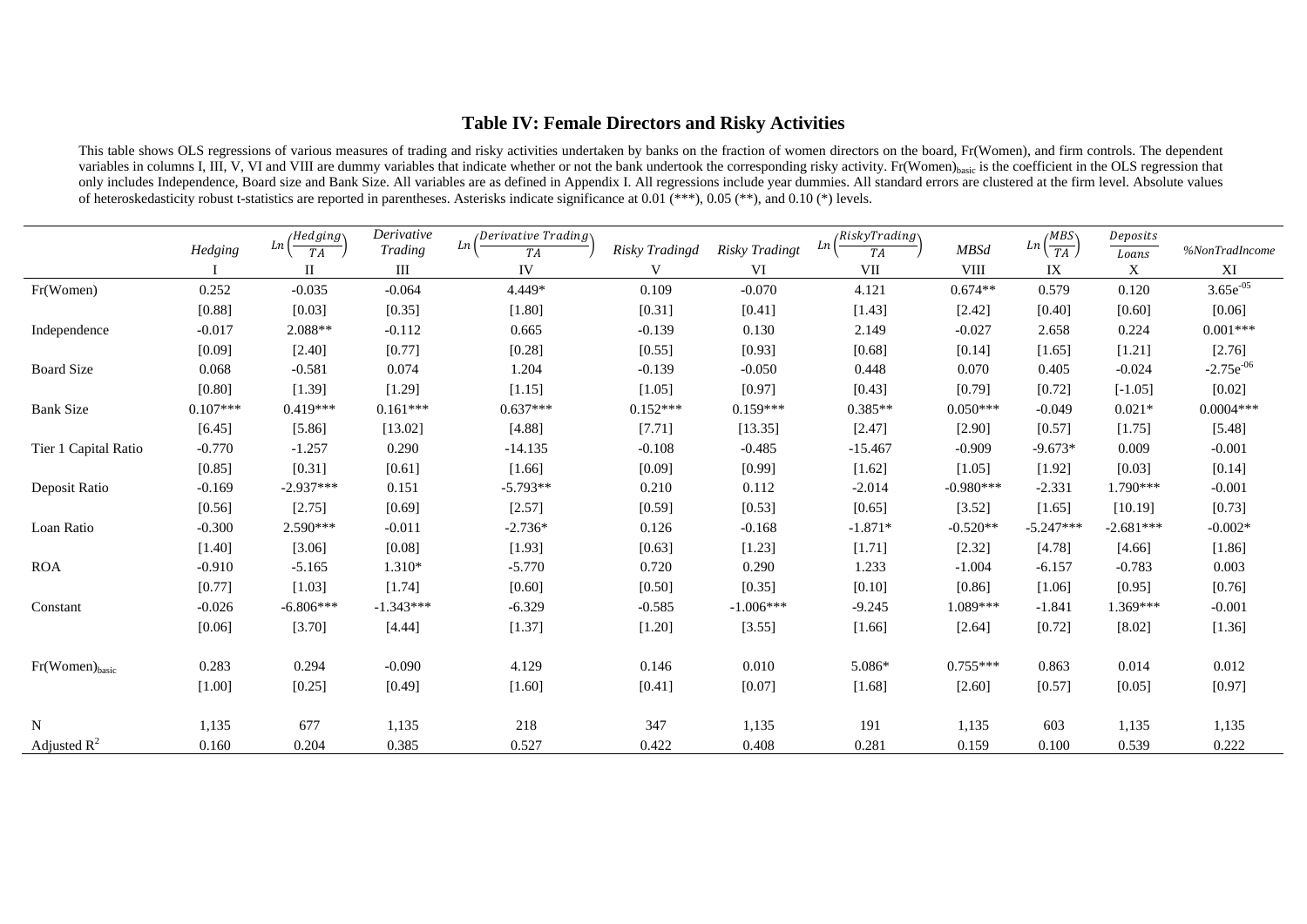#### **Table V: Diversity and Origin Risk**

This table reports firm-level OLS regressions of the fraction of women on a board to the bank's origin Risk. Origin Risk is the annualized standard deviation of stock returns estimated in the first year the bank appears in CRSP.. All control variables are as defined in Appendix I. In column I we report results for the full sample. In column II, we restrict the sample to the year 2006. In columns III and IV, we restrict the full sample to large banks and small banks, respectively. We define Large (Small) banks to be banks with assets in excess of (less than) the  $75<sup>th</sup> (25<sup>th</sup>)$  percentile firm. Regressions in columns I, III and IV include year dummies. Standard errors are clustered at the firm level in columns I, III and IV. Absolute values of heteroskedasticity robust t-statistics are in parentheses. Asterisks indicate significance at 0.01 (\*\*\*), 0.05 (\*\*), and 0.10 (\*) levels.

|                  |             | Dependent Variable: Fr(Women) |                       |                       |
|------------------|-------------|-------------------------------|-----------------------|-----------------------|
|                  | I           | П                             | Ш                     | IV                    |
| Origin Risk      | $-0.001$    | $-0.0004$                     | 0.018                 | 0.022                 |
|                  | [0.04]      | [0.02]                        | [0.67]                | [0.21]                |
| Board size       | 0.021       | $0.040**$                     | $-0.042$              | 0.045                 |
|                  | [1.34]      | [2.47]                        | [1.37]                | [1.11]                |
| Independence     | $0.246***$  | $0.283***$                    | $0.277***$            | 0.114                 |
|                  | $[7.86]$    | [7.32]                        | [11.12]               | [0.74]                |
| <b>Bank Size</b> | $0.009***$  | 0.005                         | $0.010**$             | $-0.019$              |
|                  | [2.69]      | [1.27]                        | [2.38]                | [0.45]                |
| <b>ROA</b>       | 0.231       | $0.757***$                    | 0.229                 | 0.974                 |
|                  | [1.38]      | [2.76]                        | [0.97]                | [2.05]                |
| Constant         | $-0.238***$ | $-0.291***$                   | $-0.130$              | 0.005                 |
|                  | [5.44]      | [6.08]                        | [1.33]                | [0.02]                |
|                  |             |                               |                       |                       |
| N                | 1,147       | 308                           | 326                   | 190                   |
| Adjusted $R^2$   | 0.173       | 0.307                         | 0.390                 | 0.037                 |
| Sample           | Full        | 2006                          | Large<br><b>Banks</b> | Small<br><b>Banks</b> |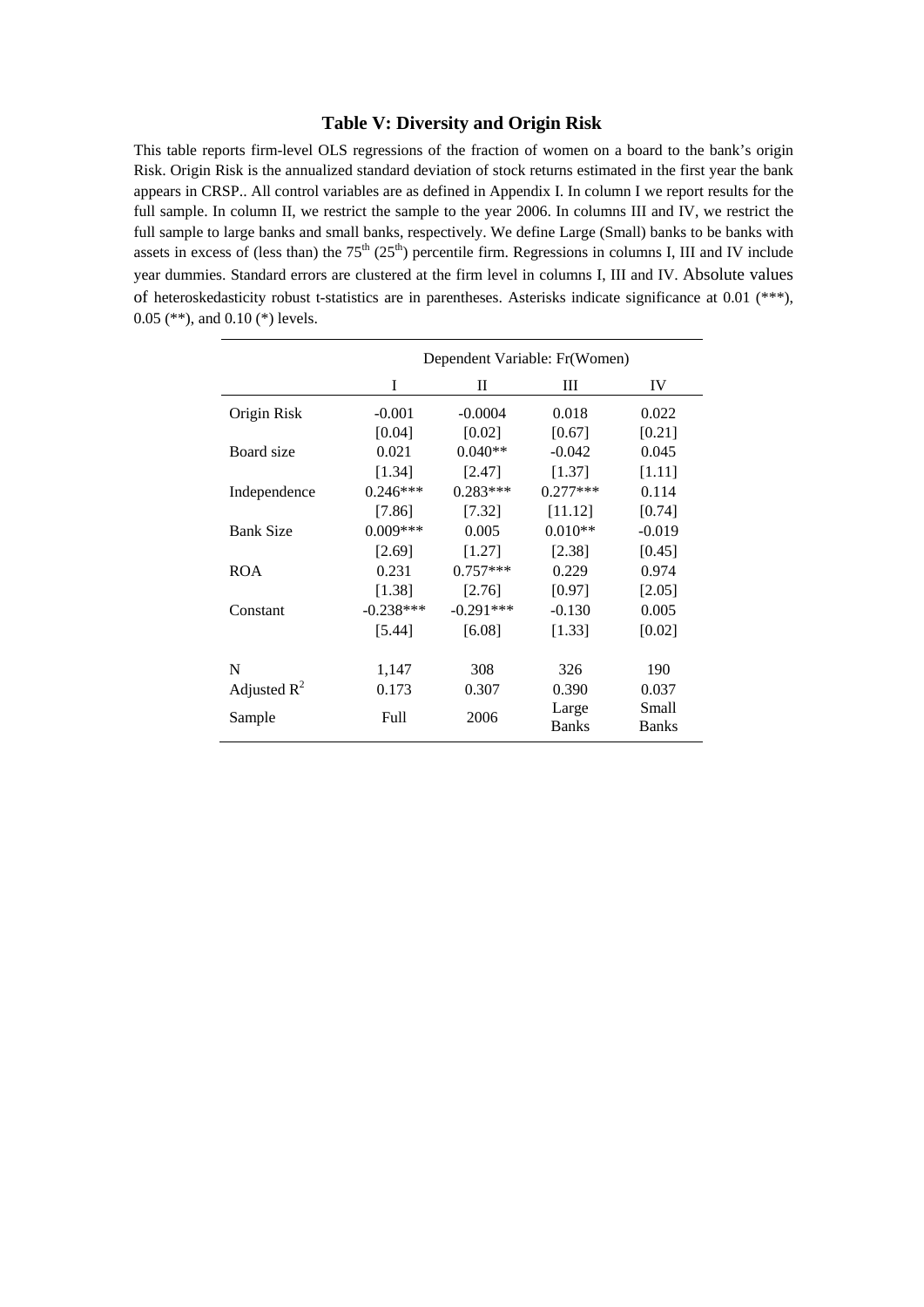#### **Table VI: Instrumental Variable Regressions for Risk**

This table reports IV regressions relating boardroom gender diversity to measures of bank risk. The instrument is EBB Index. We describe how we construct it in Appendix II. Volatility is the standard deviation of weekly stock returns. Idiosyncratic risk is the standard deviation of the residuals of a regression of excess bank stock returns on (excess) returns on the S&P 500. Z-Score and EDF, the estimated default frequency, are measures of default risk. Tail Risk, which captures the higher probability of big losses, is based on the worst performing days of the S&P 500. Fr(Commercial & Industrial Loans), Fr(Agricultural Loans) and Fr(Real Estate Loans) are estimated relative to total loans. Fr(women) is the number of female directors relative to board size. All other control variables are as defined in Appendix I. All regressions include year dummies. All standard errors are clustered at the firm level. Absolute values of heteroskedasticity robust t-statistics or z-statistics are in parentheses. Asterisks indicate significance at 0.01 (\*\*\*), 0.05 (\*\*), and 0.10 (\*) levels.

|                                         | Fr(Women)  | Volatility   | Idiosyncratic<br>Risk | Tail Risk   | Fr(Women)   | Z-Score      | Fr(Women)   | EDF          |
|-----------------------------------------|------------|--------------|-----------------------|-------------|-------------|--------------|-------------|--------------|
|                                         | I          | $\mathbf{I}$ | $\rm III$             | ${\rm IV}$  | $\mathbf V$ | $\mbox{VI}$  | ${\rm VII}$ | VIII         |
| Fr(Women)                               |            | 0.020        | 0.004                 | 0.078       |             | $-2.043$     |             | 3.604        |
|                                         |            | [0.75]       | [0.29]                | [1.48]      |             | [1.49]       |             | [0.97]       |
| Independence                            | 0.033      | 0.006        | 0.003                 | $-0.003$    | 0.034       | $0.602**$    | 0.033       | $-1.475$     |
|                                         | [0.87]     | [1.09]       | [1.25]                | [0.26]      | [0.87]      | [2.03]       | [0.86]      | [1.58]       |
| <b>Board Size</b>                       | $0.026*$   | $-0.006**$   | $-0.002*$             | $-0.003$    | $0.030*$    | $0.275**$    | $0.026*$    | $-0.367$     |
|                                         | [1.71]     | [2.54]       | [1.81]                | [0.54]      | [1.92]      | [2.25]       | [1.72]      | [0.94]       |
| <b>Bank Size</b>                        | $0.008**$  | 0.001        | $-0.002$ ***          | $-0.016***$ | $0.009***$  | 0.031        | $0.007**$   | $-0.405***$  |
|                                         | [2.29]     | [0.98]       | [4.33]                | [13.51]     | [2.61]      | [1.12]       | [2.27]      | [5.09]       |
| Tier 1 Capital Ratio                    | $-0.116$   | $-0.013$     | $-0.055***$           | $-0.231***$ | $-0.067$    | 8.554***     | $-0.123$    | $-42.530***$ |
|                                         | [0.90]     | [0.36]       | [3.12]                | [3.85]      | [0.53]      | [5.42]       | [0.96]      | [6.56]       |
| Deposit Ratio                           | $-0.115**$ | $0.022**$    | 0.006                 | $-0.038**$  | $-0.103*$   | $-1.656***$  | $-0.115**$  | 2.987**      |
|                                         | [2.04]     | [2.32]       | [1.18]                | [2.18]      | [1.83]      | [3.87]       | [2.04]      | $[2.07]$     |
| Fr(Bad Loans)                           | $-0.008$   | $0.248**$    | $0.129***$            | $-0.214***$ | $-0.055$    | $-12.500***$ | 0.004       | 71.783***    |
|                                         | [0.07]     | [2.35]       | [2.78]                | [3.21]      | [0.54]      | [4.93]       | [0.03]      | [4.54]       |
| $Fr$ (Commercial &<br>Industrial Loans) | $-0.04$    | 0.013        | $-0.004$              | $-0.032**$  | $-0.049$    | $1.077***$   | $-0.04$     | $-0.54$      |
|                                         | [0.67]     | [1.36]       | [1.08]                | [2.09]      | [0.77]      | [2.59]       | [0.67]      | [0.43]       |
| Fr(Agricultural Loans)                  | $-0.277$   | $-0.080**$   | $-0.075***$           | 0.030       | $-0.29$     | $-0.347$     | $-0.278$    | $-7.171$     |
|                                         | [1.27]     | [2.02]       | [3.62]                | [0.40]      | [1.30]      | [0.22]       | [1.27]      | [1.14]       |
| Fr(Real Estate Loans)                   | $-0.049$   | $0.016**$    | $-0.002$              | $-0.009$    | $-0.048$    | $0.597*$     | $-0.048$    | 0.51         |
|                                         | [1.00]     | [2.30]       | [0.45]                | [0.73]      | [0.94]      | [1.65]       | [0.99]      | [0.49]       |
| <b>ROA</b>                              | $-0.048$   | $-0.760***$  | $-0.372***$           | $0.273**$   |             |              |             |              |
|                                         | [0.24]     | [6.14]       | [5.68]                | [2.01]      |             |              |             |              |
| EBB Index                               | $0.158***$ |              |                       |             | $0.149***$  |              | $0.158***$  |              |
|                                         | [5.15]     |              |                       |             | [4.87]      |              | [5.15]      |              |
| Constant                                | 0.059      | 0.008        | $0.037***$            | $0.181***$  | 0.027       | 2.019***     | 6.960***    | 6.960***     |
|                                         | [0.68]     | [0.51]       | [4.74]                | [6.64]      | [0.31]      | [2.64]       | [2.78]      | [2.78]       |
| $Fr(women)_{OLS}$                       |            | 0.005        | $-0.002$              |             |             | $-0.829**$   | 0.865       | $-0.004$     |
|                                         |            | [0.67]       | [0.48]                |             |             | [2.44]       | [0.72]      | [0.30]       |
|                                         |            |              |                       |             |             |              |             |              |
| ${\bf N}$                               | 1,104      | 1,104        | 1,104                 | 1,104       | 1,052       | 1,052        | 1,103       | 1,103        |
| Adjusted $R^2$                          | 0.169      | 0.709        | 0.735                 | 0.481       | 0.169       | 0.195        | 0.168       | 0.542        |
| Kleibergen-Paap rk                      |            |              |                       |             |             |              |             |              |
| statistic                               |            | 26.54        |                       |             |             | 23.76        |             | 26.56        |
| [Stock-Yogo 10%]                        |            | [16.38]      |                       |             |             | [16.38]      |             | [16.38]      |
| Hausman                                 |            | 0.316        | 0.194                 | 2.843       |             | 0.840        |             | 0.637        |
| [p value]                               |            | [0.57]       | [0.66]                | [0.09]      |             | [0.36]       |             | [0.42]       |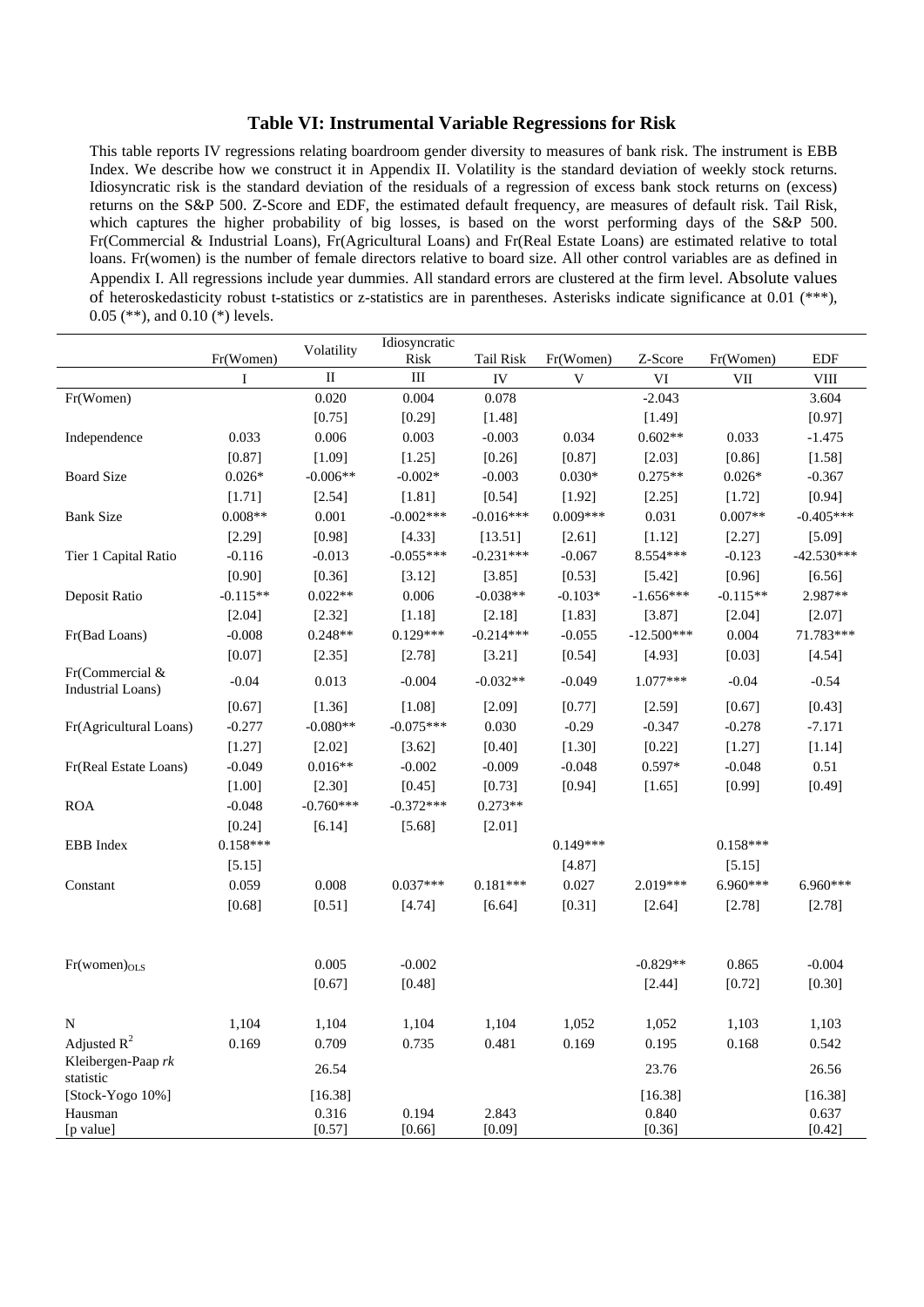#### **Table VII: Instrumental Variable Regressions for Bank Performance**

This table reports IV regressions of measures of bank performance on boardroom gender diversity. Columns I, III and V report the first stage regressions corresponding to columns II, IV and VI, respectively. The instrument is EBB Index. We describe how we construct it in Appendix II. This is averaged across all directors in the bank. ROA is the bank's Return on Assets; TQ is the natural log of Tobin's Q; Fr(Bad Loans) is the natural log of the fraction of bad loans. Fr(women) $_{\text{OLS}}$  is the coefficient on the Fr(women) in the corresponding OLS regression. All control variables are as defined in Appendix I. All regressions include year dummies. All standard errors are clustered at the firm level. Absolute values of heteroskedasticity robust t-statistics or z-statistics are in parentheses. Asterisks indicate significance at 0.01 (\*\*\*), 0.05 (\*\*), and 0.10 (\*) levels.

|                                      | Fr(Women)  | TQ              | Fr(Women)  | <b>ROA</b>      | Fr(Women)  | Fr(Bad Loans)   |
|--------------------------------------|------------|-----------------|------------|-----------------|------------|-----------------|
|                                      | $\bf{I}$   | $\mathbf{I}$    | III        | ${\rm IV}$      | V          | VI              |
| Fr(Women)                            |            | $0.138*$        |            | 0.019           |            | $-4.225**$      |
|                                      |            | $[1.67]$        |            | [1.13]          |            | [2.32]          |
| Independence                         | 0.033      | $-0.022$        | 0.032      | 0.004           | 0.032      | 0.201           |
|                                      | [0.85]     | [1.29]          | [0.85]     | [1.03]          | [0.86]     | [0.48]          |
| <b>Board Size</b>                    | 0.025      | $-0.010$        | $0.027*$   | $-0.003*$       | $0.027*$   | $-0.099$        |
|                                      | [1.62]     | [1.43]          | [1.74]     | [1.73]          | [1.76]     | [0.57]          |
| <b>Bank Size</b>                     | $0.009***$ | $0.005**$       | $0.008**$  | $0.001**$       | $0.008**$  | $0.139***$      |
|                                      | [2.64]     | [2.51]          | [2.27]     | [2.09]          | [2.27]     | [3.27]          |
| Tier 1 Capital Ratio                 | $-0.141$   | 0.029           | $-0.115$   | $0.106***$      | $-0.113$   | $-3.208$        |
|                                      | [1.08]     | [0.41]          | [0.89]     | [5.31]          | [0.88]     | [1.49]          |
| Volatility                           | 0.055      | $-0.335***$     | 0.068      | $-0.265***$     | 0.063      | 8.560***        |
|                                      | [0.44]     | [3.90]          | [0.59]     | [8.84]          | [0.54]     | [5.21]          |
| Deposit Ratio                        | $-0.130**$ | $0.125***$      | $-0.116**$ | 0.002           | $-0.117**$ | $-0.331$        |
|                                      | [2.21]     | [4.23]          | [2.07]     | [0.36]          | [2.08]     | [0.44]          |
| Fr(Bad Loans)                        | $-0.019$   | $-0.185*$       | $-0.026$   | $-0.132***$     |            |                 |
|                                      | [0.16]     | [1.71]          | [0.23]     | [3.56]          |            |                 |
| Fr(Commercial &<br>Industrial Loans) | $-0.046$   | $-0.185$        | $-0.041$   | 0.003           | $-0.041$   | 0.273           |
|                                      | [0.72]     | [1.05]          | [0.68]     | [0.65]          | [0.68]     | [0.45]          |
| Fr(Agricultural Loans)               | $-0.301$   | 0.142           | $-0.271$   | 0.005           | $-0.273$   | 3.988           |
|                                      | [1.36]     | $[1.02]$        | [1.24]     | [0.25]          | [1.25]     | [1.31]          |
| Fr(Real Estate Loans)                | $-0.064$   | $-0.061***$     | $-0.049$   | $-0.001$        | $-0.050$   | 0.308           |
|                                      | [1.30]     | [3.15]          | [1.03]     | [0.17]          | [1.03]     | [0.55]          |
| <b>ROA</b>                           | 0.024      | $0.518**$       |            |                 | 0.015      | $-10.693***$    |
|                                      | [0.12]     | [2.39]          |            |                 | [0.08]     | [2.97]          |
| EBB Index                            | $0.162***$ |                 | $0.158***$ |                 | $0.158***$ |                 |
|                                      | [5.19]     |                 | [5.16]     |                 | [5.16]     |                 |
| Constant                             | 0.077      | 0.026           | 0.059      | 0.002           | 0.059      | $-5.994$        |
|                                      | [0.86]     | [0.60]          | [0.7]      | [0.16]          | [0.67]     | [5.40]          |
| $Fr(women)_{OLS}$                    |            | $0.063**$       |            | 0.002           |            | $-0.836*$       |
|                                      |            | [2.29]          |            | [0.34]          |            | $[1.80]$        |
| ${\bf N}$                            | 1,052      | 1,052           | 1,104      | 1,104           | 1,104      | 1,104           |
| Adjusted $R^2$                       | 0.178      | 0.512           | 0.169      | 0.522           | 0.169      | 0.441           |
| Kleibergen-Paap rk<br>statistic      |            | 26.96           |            | 26.63           |            | 26.64           |
| [Stock-Yogo 10%]                     |            | [16.38]         |            | [16.38]         |            | [16.38]         |
| Hausman<br>[p value]                 |            | 1.265<br>[0.26] |            | 1.202<br>[0.27] |            | 4.080<br>[0.04] |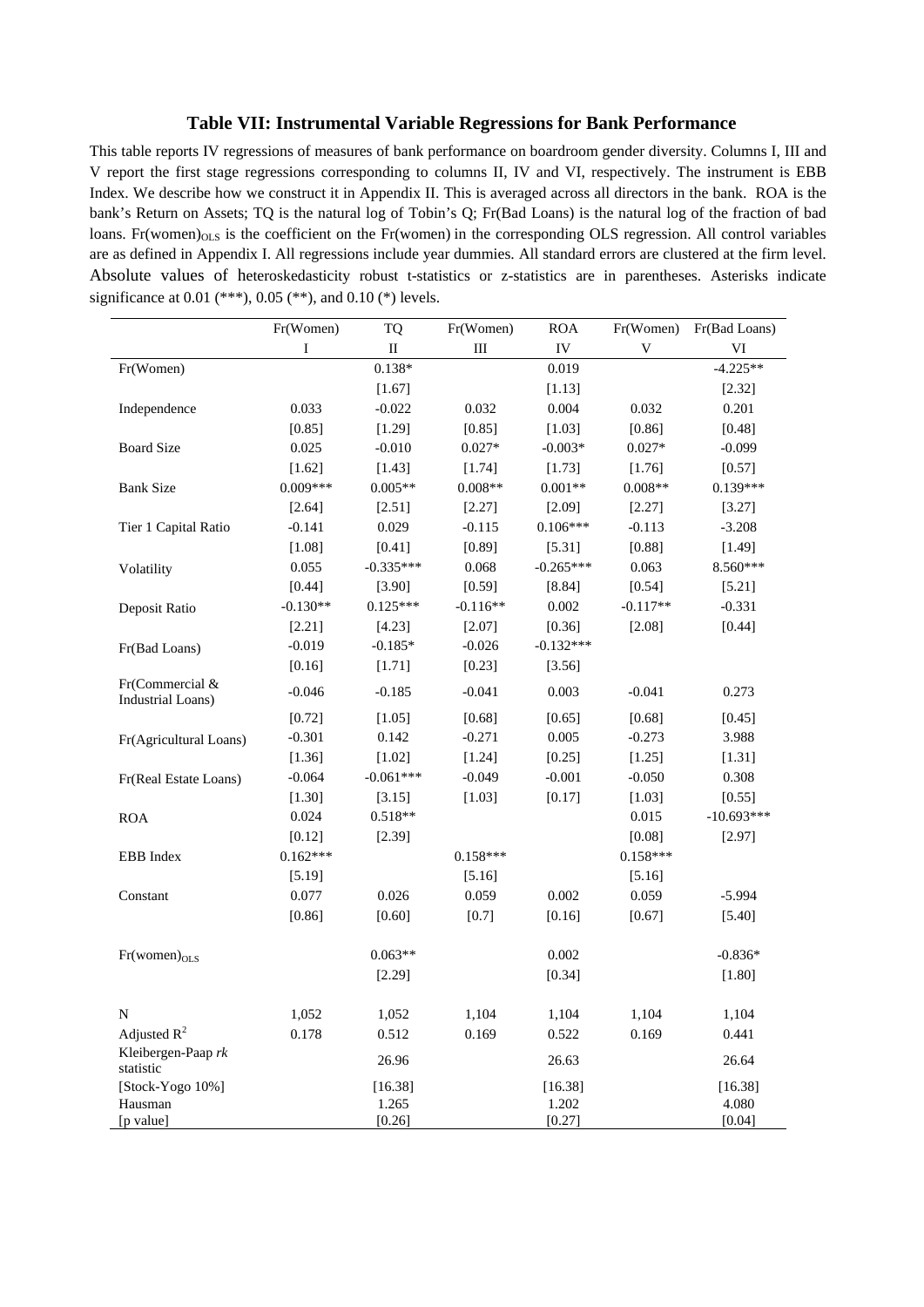#### **Table VIII: Education and Performance**

This table presents evidence on the role of female directors' education in performance regressions. We use the same specifications as in Table VII. Female Education is the board-level average of female directors' education. For each director, we code the highest educational qualification they attain as follows: a bachelor's degree is coded as 1, a master's degree as 2 and a PhD as 3. Specifications (1) and (3) present the base case performance regressions for the sub-sample of firms with information on the average level of female education. All specifications include year dummies. All control variables are as defined in Appendix I. All standard errors are corrected for group correlation at the firm level. Absolute values of heteroskedasticity robust t-statistics are reported in parentheses. Asterisks indicate significance at 0.01 (\*\*\*), 0.05 (\*\*), and 0.10 (\*) levels.

|                                 | <b>TQ</b>  | Fr(Women)      | TQ         | TQ         | Fr(Women)      | TQ         | Fr(Bad<br>Loans) | Fr(Women)         | Fr(Bad<br>Loans) | Fr(Bad<br>Loans) | Fr(Women)         | Fr(Bad<br>Loans) |
|---------------------------------|------------|----------------|------------|------------|----------------|------------|------------------|-------------------|------------------|------------------|-------------------|------------------|
|                                 |            | $\mathbf H$    | $\rm III$  | IV         | V              | VI         | <b>VII</b>       | VIII              | IX               | X                | XI                | XII              |
| Fr(Women)                       | $0.082*$   |                | $0.493***$ | $0.082*$   |                | $0.483***$ | $-0.238$         |                   | $-6.197*$        | $-0.231$         |                   | $-6.176*$        |
|                                 | [1.67]     |                | [2.67]     | $[1.67]$   |                | [2.71]     | [0.28]           |                   | [1.85]           | [0.28]           |                   | [1.87]           |
| <b>Female Education</b>         |            |                |            | 0.001      | $-0.007$       | 0.003      |                  |                   |                  | 0.019            | $-0.007$          | $-0.007$         |
|                                 |            |                |            | [0.37]     | [0.95]         | [0.57]     |                  |                   |                  | [0.20]           | $[1.02]$          | [0.07]           |
| EBB Index                       |            | $0.146***$     |            |            | $0.149***$     |            |                  | $0.140***$        |                  |                  | $0.143***$        |                  |
|                                 |            | [3.83]         |            |            | [3.89]         |            |                  | [3.75]            |                  |                  | [3.82]            |                  |
| N                               | 554        | 551            | 551        | 554        | 551            | 551        | 596              | 593               | 593              | 596              | 593               | 593              |
| Adjusted $R^2$                  | 0.566      | 0.189          | 0.362      | 0.566      | 0.192          | 0.372      | 0.525            | 0.164             | 0.443            | 0.524            | 0.168             | 0.443            |
| Kleibergen-Paap rk<br>statistic |            | 14.64          |            |            |                | 15.131     |                  |                   | 14.35            |                  | 14.57             |                  |
|                                 |            | [16.38]        |            |            |                | [16.38]    |                  |                   | [16.38]          |                  | [16.38]           |                  |
| Controls                        | Y          | Y              | Y          | Y          | Y              | Y          | Y                | Y                 | Y                | Y                | Y                 | Y                |
| Method                          | <b>OLS</b> | First stage IV | IV         | <b>OLS</b> | First stage IV | IV         | <b>OLS</b>       | First stage<br>IV | IV               | <b>OLS</b>       | First stage<br>IV | ${\rm IV}$       |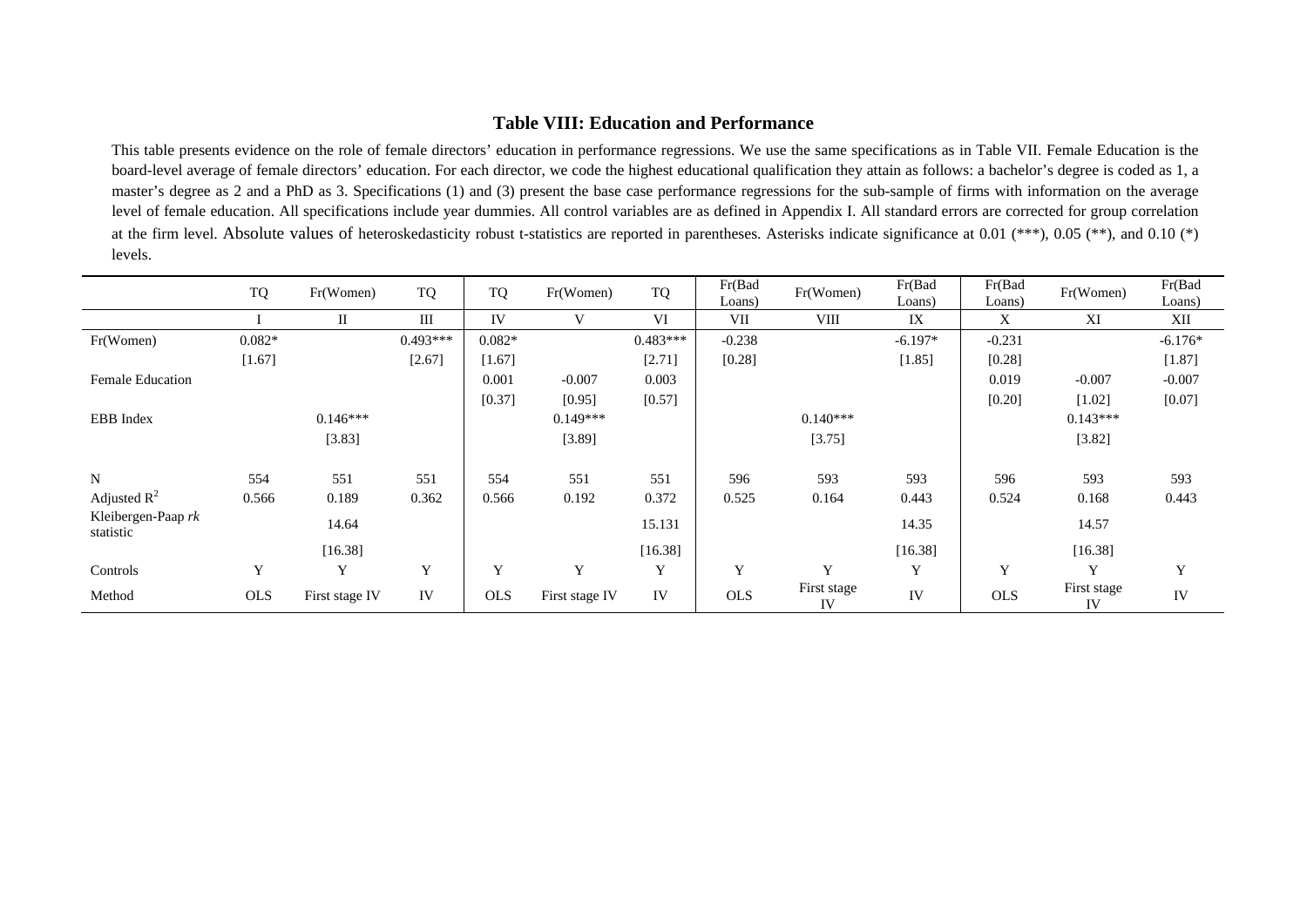#### **Table IX: Robustness: Risk and Performance**

This table reports the coefficient on the Fraction of women, Fr(Women), in Risk and Performance instrumental variable regressions in different subsamples. For each dependent variable, we use the same specifications as in Tables VI and VII. Above (Below) Median Assets banks assets have assets in excess of (less than) the median of 1,907.09. Above (Below) Median Women firms have a fraction of women larger (lower) than the median of 0.091. All control variables are as defined in Appendix I. The reported number of observations is based on the number of observations of the dependent variable in each category. All standard errors are corrected for group correlation at the firm level. Absolute values of heteroskedasticity robust t-statistics are reported in parentheses. Asterisks indicate significance at  $0.01$  (\*\*\*),  $0.05$  (\*\*), and  $0.10$  (\*) levels.

|                       | <b>Below Median Assets</b> |            | Above Median<br>Assets |           | <b>Below Median Women</b> |           | Above Median Women |           |  |
|-----------------------|----------------------------|------------|------------------------|-----------|---------------------------|-----------|--------------------|-----------|--|
|                       | <b>OLS</b>                 | IV         | <b>OLS</b>             | IV        | <b>OLS</b>                | IV        | <b>OLS</b>         | IV        |  |
| <b>Risk</b>           |                            |            |                        |           |                           |           |                    |           |  |
| Volatility            | 0.002                      | 0.007      | 0.003                  | 0.025     | 0.001                     | 0.077     | 0.015              | 0.023     |  |
|                       | [0.19]                     | [0.20]     | [0.26]                 | [0.61]    | [0.04]                    | [0.53]    | [0.95]             | [0.41]    |  |
| ${\bf N}$             | 637                        |            |                        | 640       | 687                       |           | 590                |           |  |
| Idiosyncratic<br>Risk | $-0.002$                   | $-0.006$   | $0.001\,$              | 0.004     | $-0.008$                  | $-0.011$  | 0.001              | 0.021     |  |
|                       | [0.25]                     | [0.27]     | [0.33]                 | [0.20]    | [0.60]                    | [0.14]    | [0.08]             | [0.61]    |  |
| N                     | 637                        |            |                        | 640       | 687                       |           | 590                |           |  |
| <b>Tail Risk</b>      | 0.009                      | 0.061      | 0.009                  | 0.056     | $-0.008$                  | 0.261     | $-0.037$           | 0.163     |  |
|                       | [0.49]                     | [0.93]     | [0.76]                 | [1.01]    | [0.19]                    | [0.95]    | [1.39]             | [1.04]    |  |
| ${\bf N}$             | 637                        |            | 640                    |           | 687                       |           | 590                |           |  |
| Z-Score               | $-1.149**$                 | $-1.642$   | $-0.790$               | $-4.549*$ | $-0.543$                  | $-7.961$  | $-0.486$           | $-1.547$  |  |
|                       | [2.20]                     | [0.92]     | [1.58]                 | [1.70]    | [0.47]                    | [0.91]    | [0.68]             | [0.55]    |  |
| ${\bf N}$             | 599                        |            | 587                    |           | 637                       |           | 549                |           |  |
| <b>EDF</b>            | 1.710                      | $-0.194$   | 0.013                  | 13.484*   | $-1.433$                  | 8.414     | $-0.471$           | 5.096     |  |
|                       | [1.04]                     | $[-0.04]$  | [0.01]                 | [1.95]    | [0.43]                    | [0.44]    | [0.17]             | [0.54]    |  |
| $\mathbf N$           | 636                        |            | 640                    |           | 686                       |           | 590                |           |  |
| Performance           |                            |            |                        |           |                           |           |                    |           |  |
| <b>TQ</b>             | 0.050                      | 0.137      | $0.083**$              | $0.263**$ | 0.094                     | 0.065     | $0.113**$          | $0.379*$  |  |
|                       | [1.63]                     | [1.34]     | [2.31]                 | [2.14]    | [1.47]                    | [0.18]    | [2.01]             | [1.76]    |  |
| ${\bf N}$             | 633                        |            |                        | 582       | 662                       |           | 553                |           |  |
| <b>ROA</b>            | 0.005                      | 0.014      | 0.0005                 | 0.020     | $-1.487*$                 | 0.069     | 0.009              | 0.032     |  |
|                       | [0.77]                     | [0.62]     | [0.07]                 | [0.77]    | [1.66]                    | [0.64]    | [1.04]             | [1.04]    |  |
| ${\bf N}$             | 637                        |            | 619                    |           | 681                       |           | 575                |           |  |
| Fr(Bad<br>Loans)      | $-1.450*$                  | $-7.307**$ | $-0.680$               | $-1.388$  | $-3.473**$                | $-12.897$ | $-1.487*$          | $-9.585*$ |  |
|                       | [1.72]                     | [2.32]     | [1.32]                 | [0.75]    | [2.34]                    | [1.52]    | [1.66]             | [1.85]    |  |
| ${\bf N}$             | 534                        |            |                        | 618       | 618                       |           | 534                |           |  |